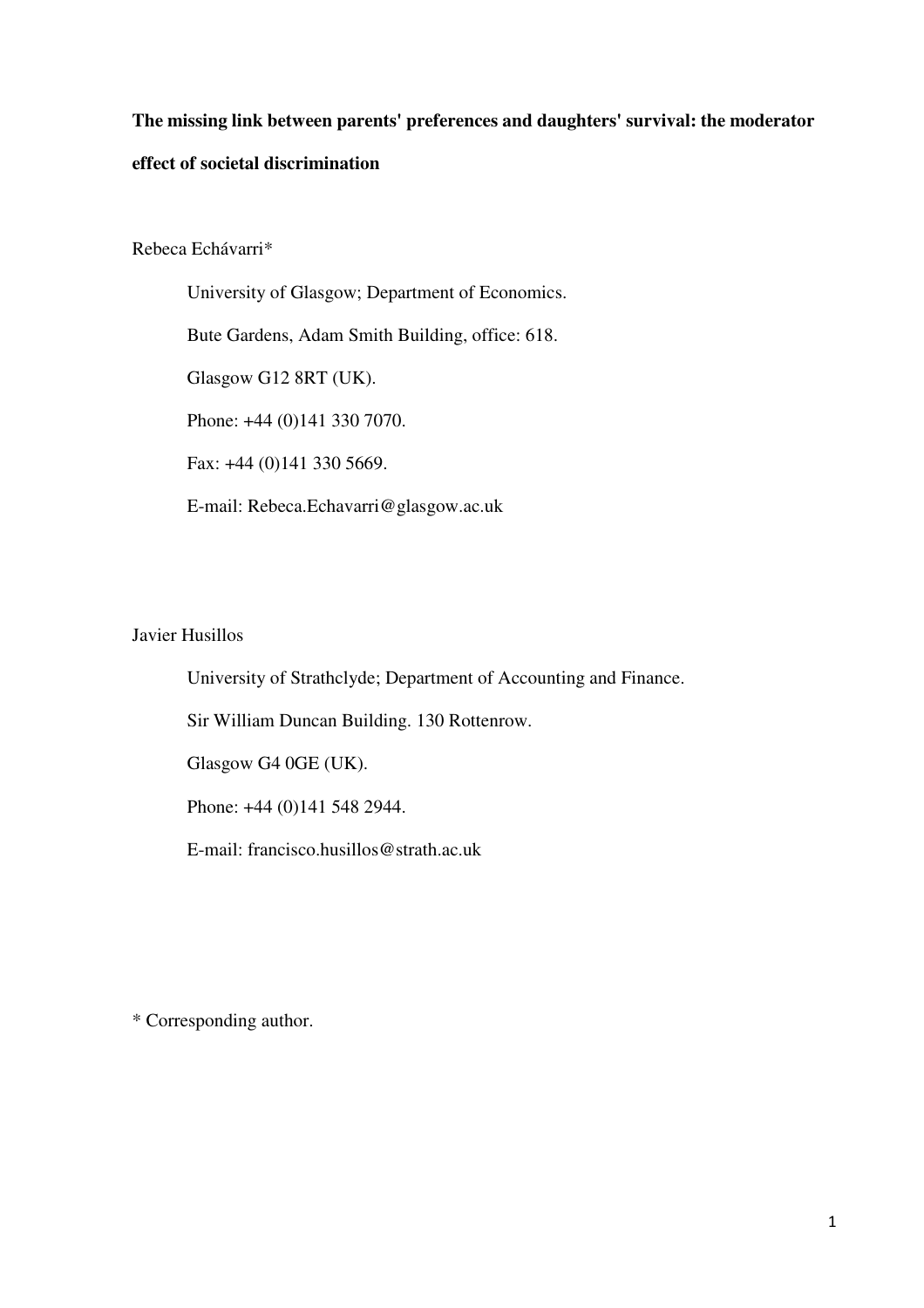#### **Abstract**

The premature mortality of female children is an alarming demographic outcome in many countries of the world. The most popular explanation for this phenomenon is the prevalence of son preference. However, empirical findings indicate that the assumption of a positive relationship between wanted daughters and female children's survival is not found in every scenario, and it does not have a clear explanation in the literature. To fill this gap, we present a simple model that provides insights into how the positive marginal effect of wanted daughters on their survival might decrease with higher societal discrimination against young females. The model draws on the emerging literature that examines the erosion of cognitive and noncognitive skills that result from poverty and discrimination. Our theoretical findings are tested for the case of India, using the third round of the National Family Health Survey, with zero-inflated Poisson models. Our estimates provide support for the interaction of parents' preferences and societal discrimination against female children. In particular, we show that the statistical significance of the marginal effect of wanted daughters on their survival disappears in contexts of high societal discrimination against female children. Our study contributes to the literature by questioning the commonly held assumption of additive separability between the effect of family and societal characteristics. One central implication is that the alleviation of poverty alone might fail to automatically reduce sex-based discriminatory practices, and that multidimensional interventions are required that target the individual and society.

*Keywords:* Psychology of discrimination, children survival, gender, India.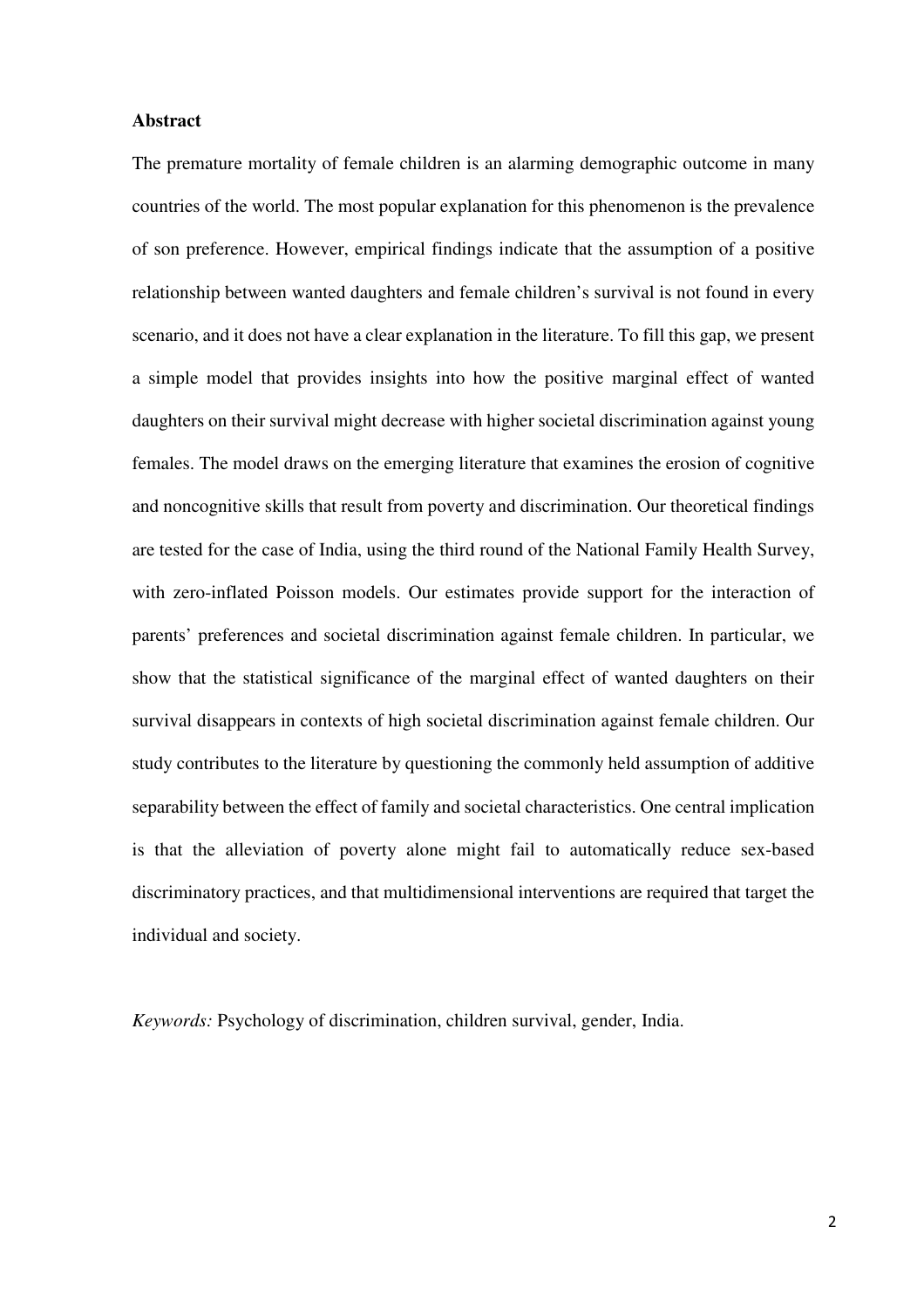# **Acknowledgements**

 We thank Luis Angeles, Roberto Ezcurra, Sayantan Ghosal, Purnima Purohit, Bart Taub and three anonymous referees for their insightful comments and suggestions on an earlier draft of this article. Finally, we benefited from feedback from participants of the 2012 IAFFE Annual Conference, participants of the 2013 Annual meeting of the ASEET, and participants of the 2015 International Meeting on Experimental and Behavioral Sciences. The usual disclaimer applies. Financial support from the Spanish Government (CICYT: ECO2012- 33121, ECO2012-34202) is gratefully acknowledged.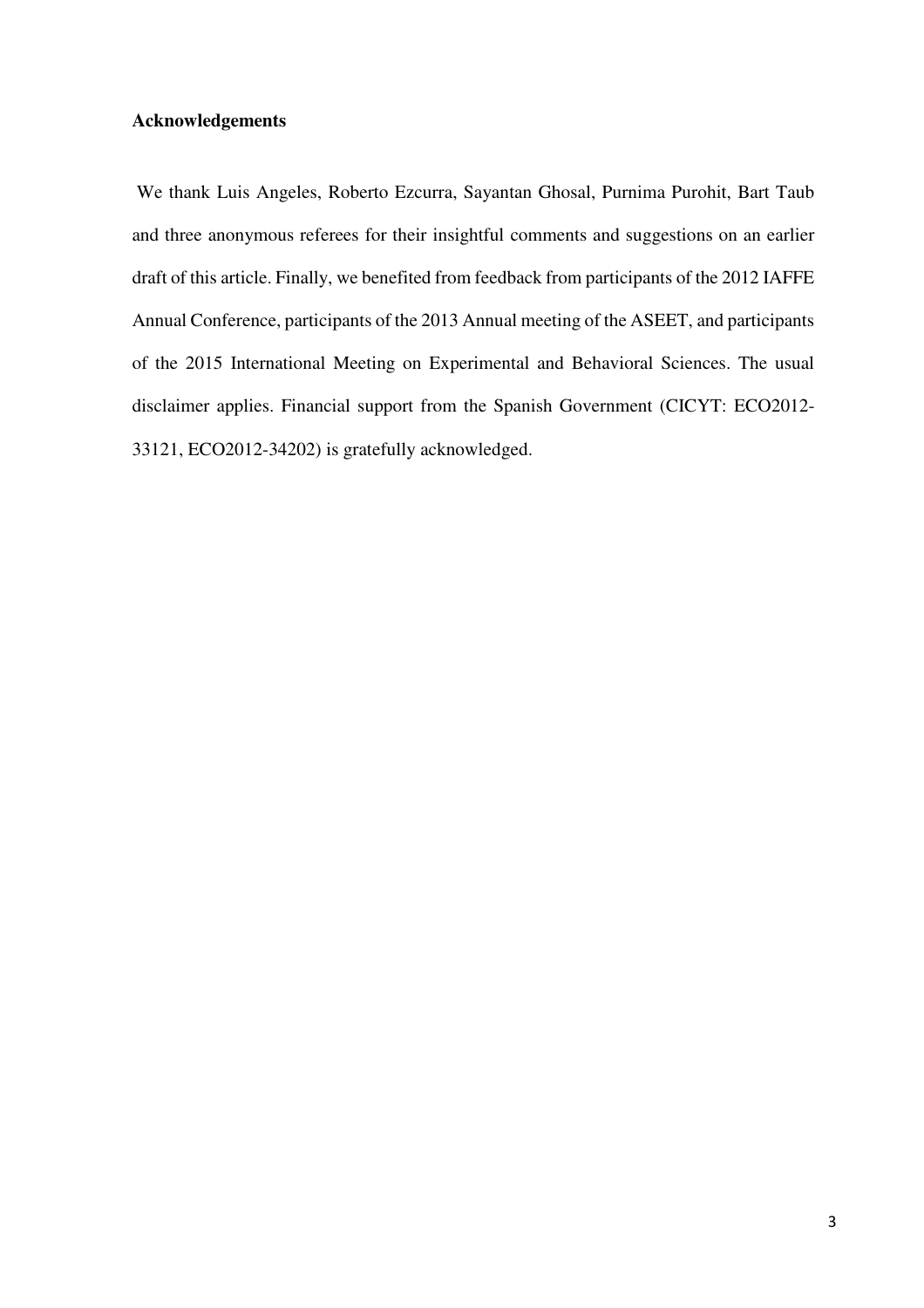**The missing link between parents' preferences and daughters' survival: The moderator effect of societal discrimination** 

#### 1. **Introduction**

Millions of women are missing because of discriminatory practices carried out all over the world (Anderson & Ray, 2010; Sen, 1992). An alarming type of discrimination is intrahousehold discrimination against female children (Lin, Liu, & Qian, 2014; Mangyo, 2008; Oster, 2009a; Qian, 2008; Rohlfs, Reed, & Yamada, 2010; Rosenzweig & Schultz, 1982).

The most popular explanation for the intrahousehold discrimination against young females is the prevalence of son preference (Lin et al., 2014; Pande, 2003). It is argued that son preference results in a biased allocation of the scarce time, energy and resources needed to fight against the avoidable morbidity and premature mortality of female children. However, recent empirical findings indicate that the positive relationship between son preference and female child deprivation is not so straightforward. In India, for instance, a decline in the number of unwanted girls across all socioeconomic groups (Retherford & Roy, 2003) has failed to be associated with a decrease in the mortality of young females (Mukherjee, 2013). Another troublesome finding results from examining the effect of sexselective abortions on young girls' survival. Sex-selective abortions, which reduce the number of unwanted girls, as well as the number of girls that are raised in large families and in poor conditions, are expected to improve the health conditions and survival of young girls (Lin et al., 2014). However, in many scenarios, this relationship fails to arise (Nandi, 2014; Shepherd, 2008). Nandi (2014) finds, for instance, that a reduction in sex-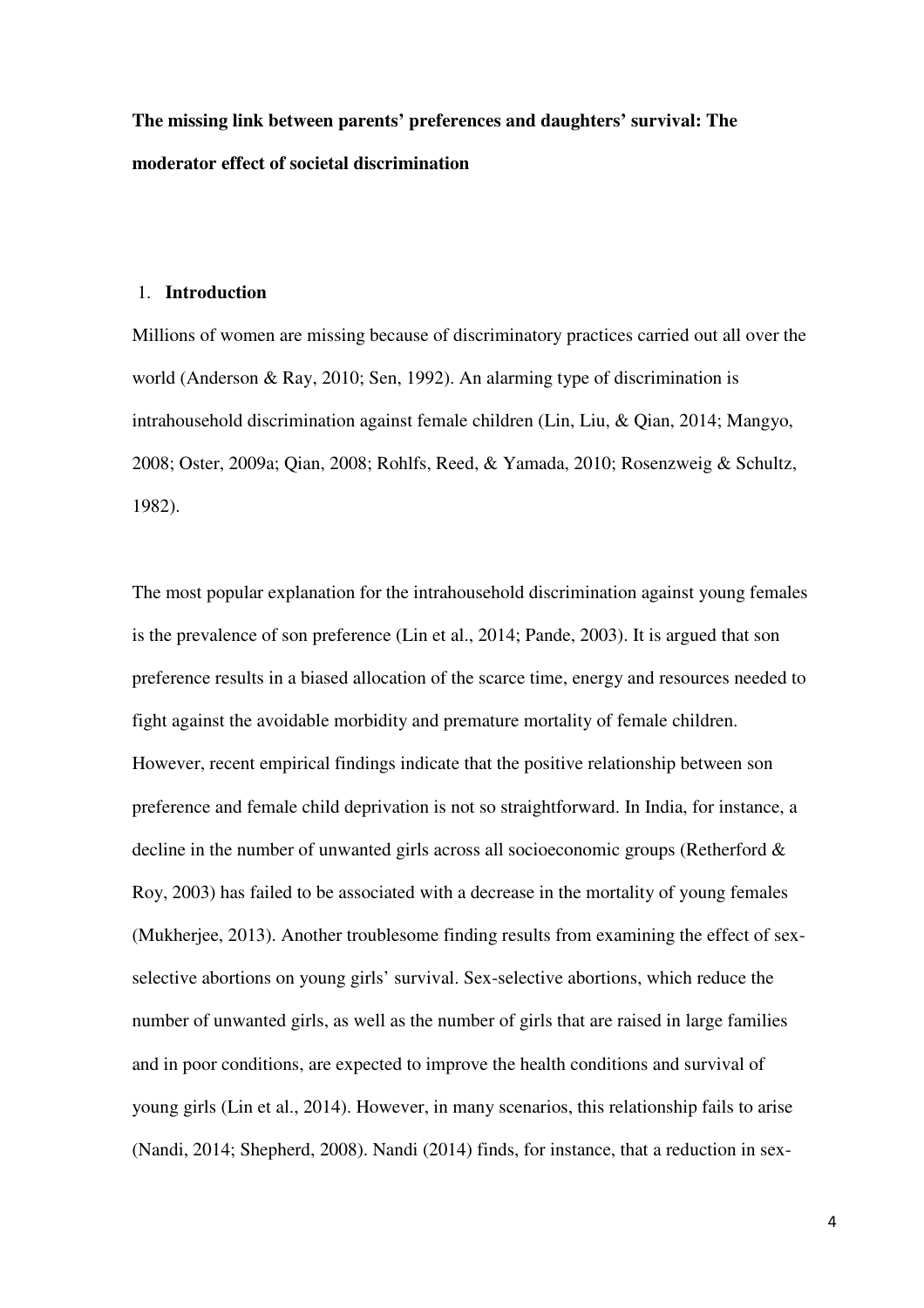selective abortions, as result of the ban on prenatal sex diagnostics, and which would have increased the number of unwanted girls, had no impact on the mortality of young girls in Maharashtra (India).

Although important steps have been taken to better understand the complex relationship between preferences and discrimination against young females (Rohlfs et al., 2010), to our knowledge, no study has yet provided a comprehensive explanation of why, contrary to what was expected, the positive relationship between the number of wanted female children and their survival is not found in every scenario. The reason why previous works provide an unsatisfactory explanation of this phenomenon could rest on the lack of comprehensive theoretical analysis of the particularities of human behavior under circumstances of societal discrimination and poverty (Appadurai, 2004; Ray, 2006). In particular, further analysis should be conducted on the role played by societal discrimination on the relationship between parents' preferences and child survival.

To overcome this shortcoming, we incorporate recent insights from the psychology of poverty and discrimination literature (Dercon & Singh, 2012; Haushofer & Fehr, 2014; Pasquier-Doumer & Risso-Brandon, 2015; World Bank, 2015) on the study of intrahousehold discrimination. Poverty, stigma and discrimination undermine cognitive and noncognitive performance, and limit a person's aspirations (Ghosal, Jana, Mani, Mitra, & Roy, 2013; Hoff & Pandey, 2006). The analysis of the person's own aspirations and the aspirations for others is very important if inter and intra-generational poverty and discriminatory trap wants to be understood and overcome. For instance, in a study carried out in Ethiopia, India, Peru, and Vietnam, Dercon and Singh (2013) found a robust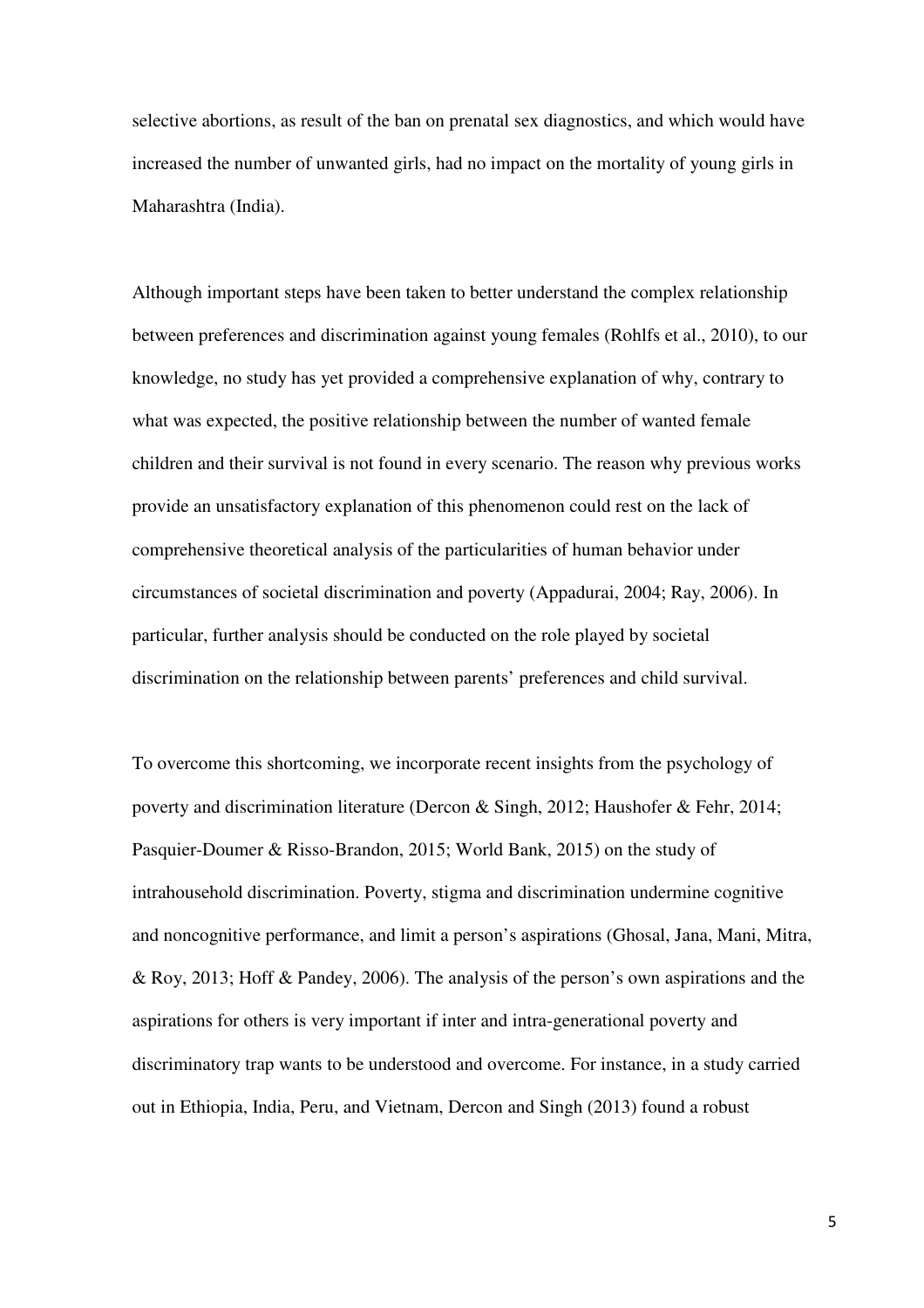relationship between parents' aspirations for the future of their children and the children's own aspirations and achievements.

Bringing these findings into our study, we argue that the overwhelming discrimination against young females might erode parents' aspirations for the survival of their daughters, making them more likely to overlook health risks for their female children. Moreover, the poor performance of parents in the context of overwhelming societal discrimination against females might be reinforced by the human tendency to act in accordance with observed behavior (Kahneman, 2003). Parents exposed to sex-based discriminatory practices in their community might be prone to undertake prevalent discriminatory practices. Indeed, the propensity to replicate observed behavior is one of the main mechanisms that contributes to perpetuate discriminatory practices, even when the basis for discrimination has been removed from society (World Bank, 2015). In our context, parents who want boys and girls equally might still overlook the health of their daughters, because they take for granted the discriminatory practices of their community. We bring these insights into a simplified model of family decisions, and show how societal discrimination might moderate the relationship between the number of wanted girls and female child survival. Specifically, our model points to a decrease in the positive marginal effect of wanted female children on their survival, where there is greater societal discrimination against young females. The examination of this marginal effect sheds light on the particularities of the relationship between parents' (cognitive and noncognitive) performance and the characteristics of the society, which in turn, we argue, are crucial for gaining a better understanding of the fundamentals of a sex-based discriminatory trap.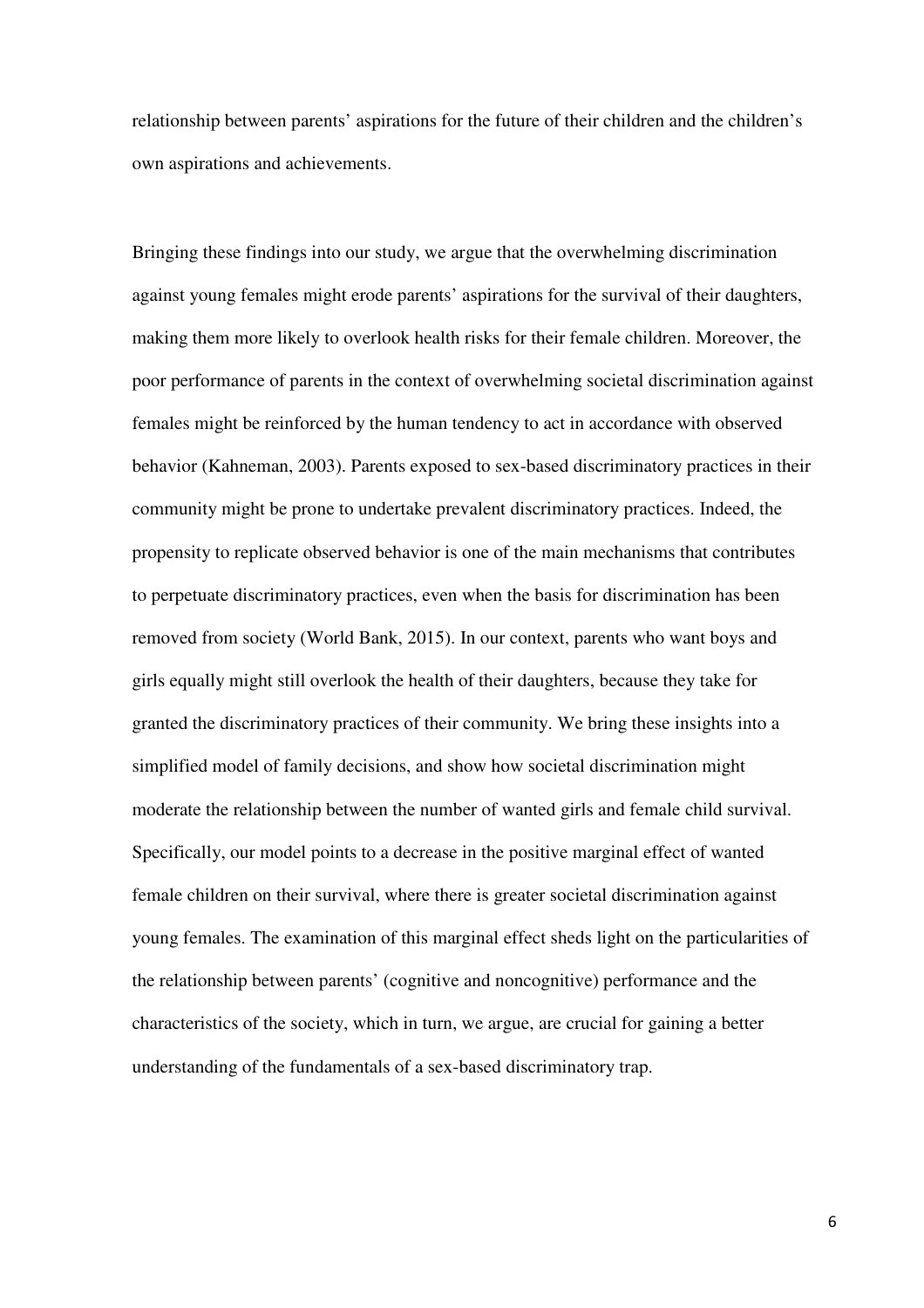To validate our theoretical approach, an empirical analysis is carried out for the case of India, using the National Family Health Survey (2005–2006). Our estimates show that, holding constant other socioeconomic and cultural factors, having wanted daughters increases their survival. However, an interplay exists between the number of wanted daughters and societal discrimination against female children, so that the positive effect of wanted daughters on their survival is reduced with societal discrimination against female children. Indeed, the statistical significance of wanted daughters disappears in contexts of extremely high societal discrimination against female children. The results are robust to changes in specification, sample, year and variable definitions.

The paper is structured as follows. Section 2 provides the theoretical background of the paper. In Section 3, we present the data and methods. The empirical results are displayed in Section 4, and conclusions are given in Section 5.

## 2. **A psychology of discrimination perspective**

A great deal of research has been conducted to examine both the effect of parents' son preferences and the effect of (sex- based) discriminatory institutions on the survival of children. On the one hand, parents might bear son preferences and allocate survival resources unequally between sons and daughters (Qian, 2008; Rohlfs et al., 2010; Rosenzweig & Schultz, 1982). On the other hand, discriminatory institutions might limit what parents can do to fight for the survival of their female children (Branisa, Klasen, & Ziegler, 2013; Luke & Munshi, 2007), for example, through the characteristics of the social actors involved in the care of their children, such as physicians who could also bear son preferences (Patel, Badhoniya, Mamtani, & Kulkarni, 2013). However, less attention (if any) has been paid in this field to examine the effects of the interaction between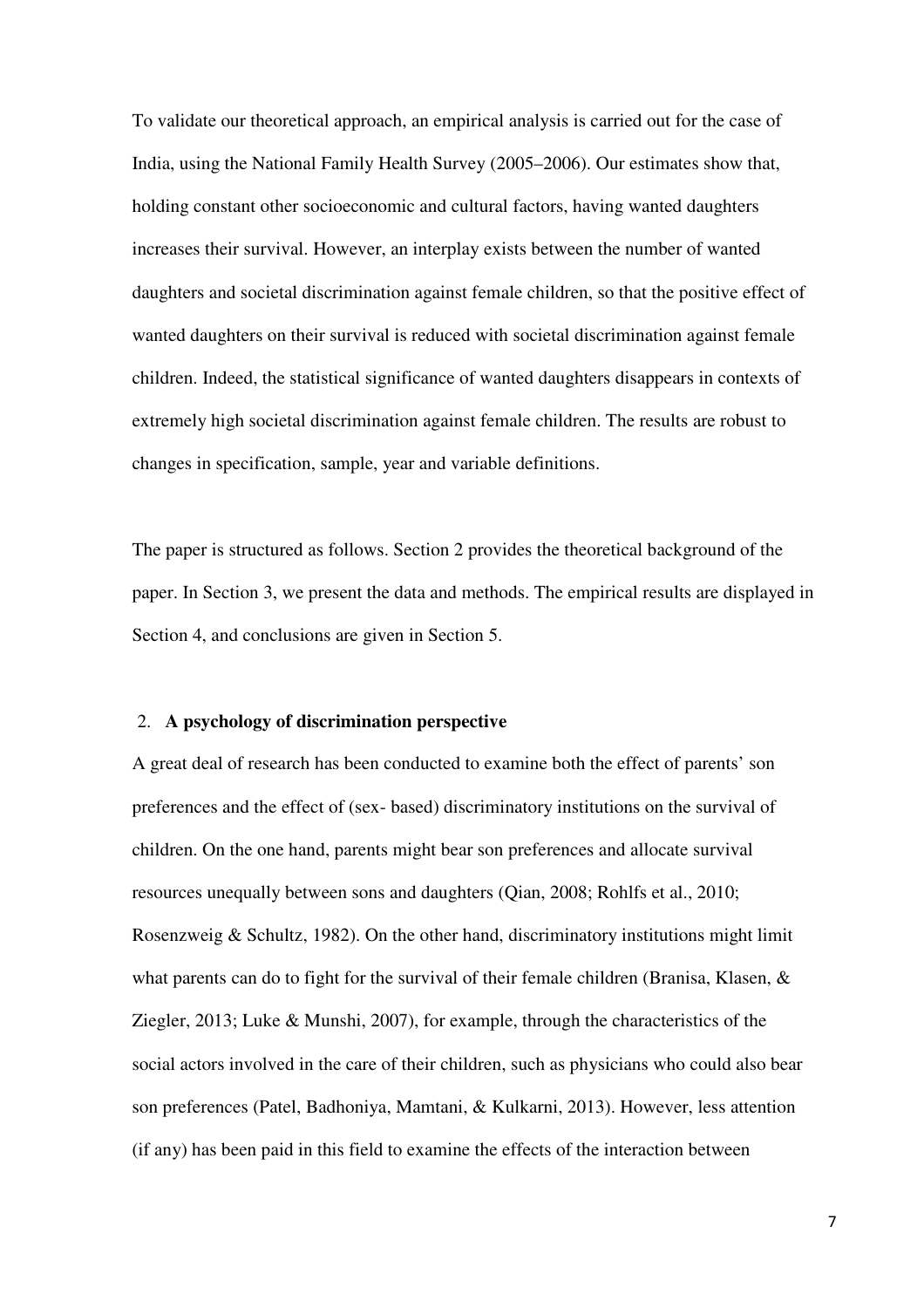individuals' preferences and their discriminatory socioeconomic and cultural context, to explain observed behavioral patterns in a society.

Laboratory and field experiments carried out in different cultural environments demonstrate how discrimination and stigma foster negative psychological dispositions, and contribute to the erosion of cognitive and noncognitive skills of underprivileged individuals, which undermines the person's potential. Hoff and Pandey (2006) show how the public revelation of the young boys' social identity (the caste) in rural north India affected the cognitive task performance and ability to respond to economic opportunities of low-caste children. These authors found that as social identity was made public, the negative thoughts of underprivileged people increased, eroding their confidence, learning and trust in their own success. Ghosal et al. (2013) showed how the enhancement of psychological characteristics, such as the self-esteem of sex workers in Kolkata (India) while keeping invariant the amount of material resources that they were entitled to— made them more proactive, as shown by their savings choices and health-seeking behavior. Cohen, Garcia, Apfel and Master (2006) reduced the racial achievement gap (40 percent) of African-American students in a suburban school in the United States, as the experimenters enhanced the students' sense of personal adequacy (see also Cohen, Garcia, Purdie-Aughns, Apfel, & Brzustoski 2009).

The psychological mechanisms through which discrimination undermines the performance of underprivileged population are multifaceted. The pressure of dealing with poverty (Mani, Mullainathan, Shafir, & Zhao, 2013) and discrimination (Cohen et al., 2006, 2009; Hoff & Pandey, 2006) could overwhelm the human cognitive system based on reasoning and judgment, leading to low performance by the underprivileged. Discrimination might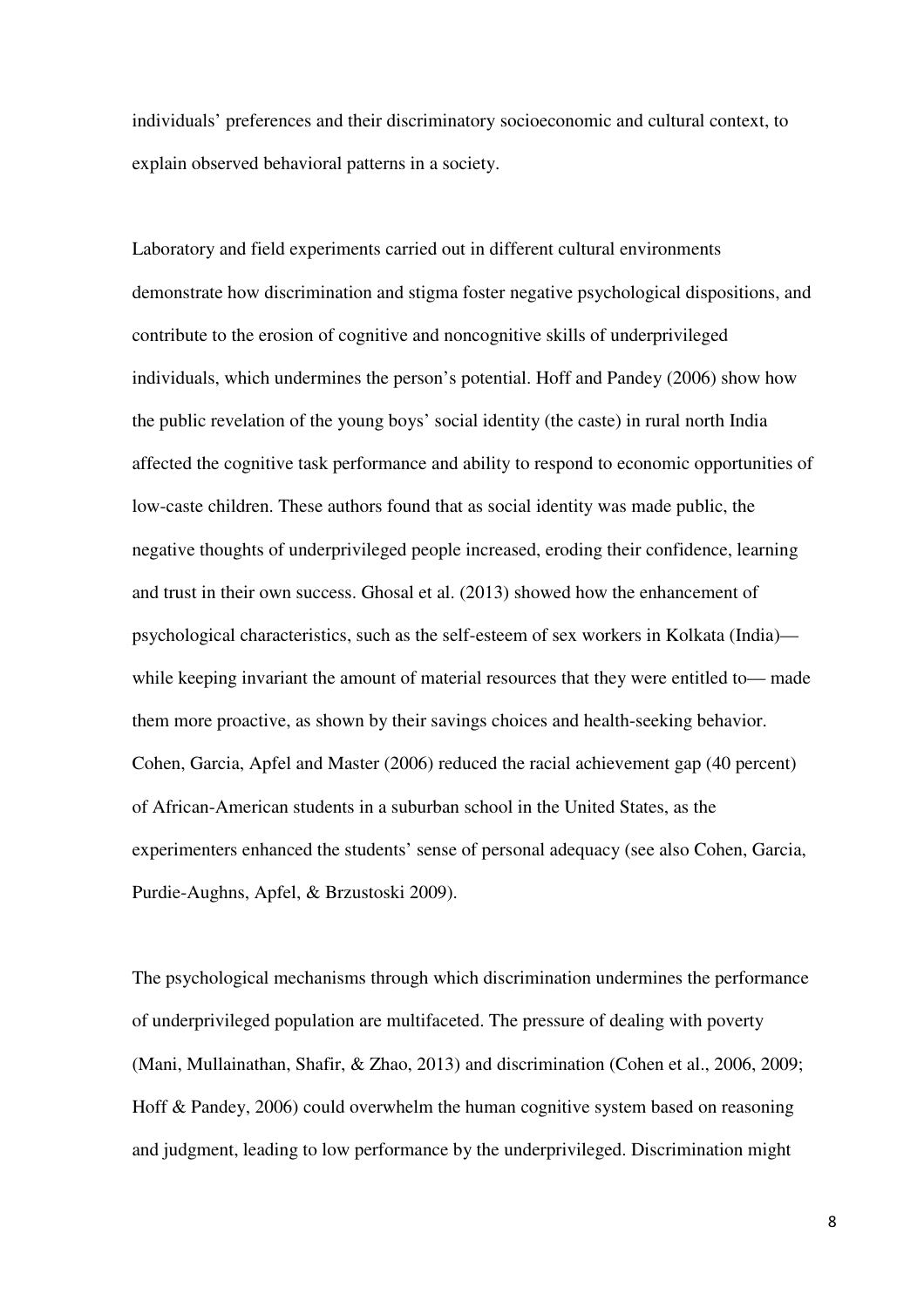also erode the person's noncognitive skills. Authors such as Appadurai (2004) or Ray (2006) identify a phenomenon called "the aspirations failure"; the gap between the person's current aspirations and their own potential. The rise of a gap in aspirations with discrimination makes it possible that noncognitive skills contribute to the exacerbation of chronic deprivation (Ghosal et al., 2013). Going further in this direction, Dalton, Ghosal and Mani (2015) examine how the inability of human beings to internalize the long-term consequences of their actions (e.g., the long-term returns of effort) might be one of the main origins of aspiration failure, and the low effort levels undertaken by the underprivileged population.

Attention is redirected by the psychologist Kahneman (2003) to the structure of the human mind. He supports the idea that the cognitive system, based on reasoning and judgment, coexists with another (automatic) system, comprising thoughts that come spontaneously to the person's mind. The salience of the automatic cognitive system, which prioritizes shared understandings of a community (mental models), would contribute to the perpetuation of poverty and inequality (World Bank, 2015). By acknowledging that discriminatory environments might foster parents' internal constraints (e.g., aspiration failure for their daughters), or cause them to behave in accordance with shared (sex-based) discriminatory mental models, thus compromising the effort that parents devote to fight against the premature mortality of their daughters, we move to a framework that helps us to understand why the marginal effect of being wanted and surviving might fail to be constant across levels of societal discrimination against young females. We present a simplified model that sheds light on this relationship.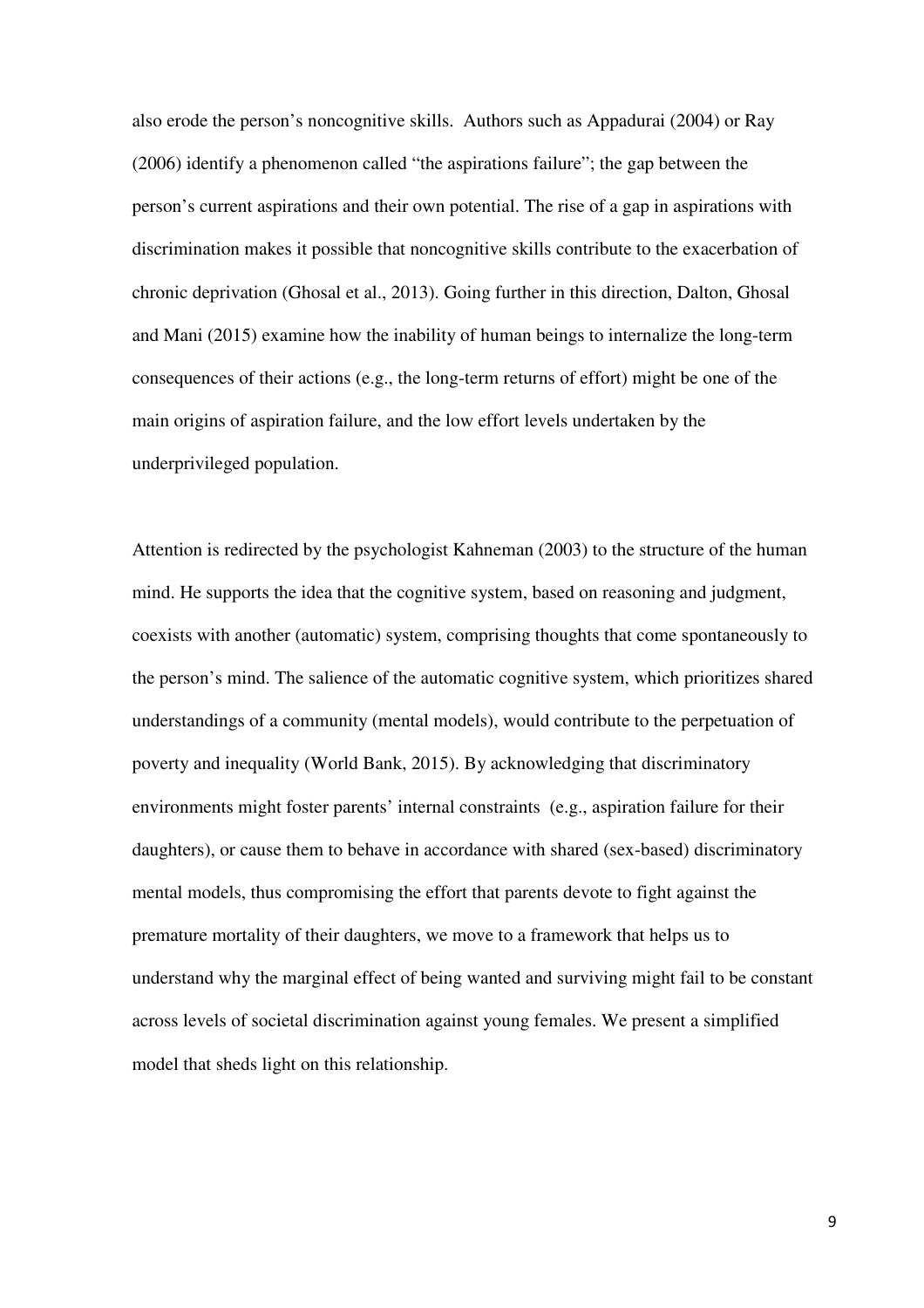Holding constant other socioeconomic and cultural factors (including the level of discrimination in society), let us represent the relationship between the level in which parents want female children, denoted by  $w \in [0,1]$ , and their success in avoiding premature mortality of their daughters by function  $f(w)$ , defined in (0,1), and satisfying  $f(0) = \epsilon$ ,  $f(1) = 1$  and  $f'(w) > 0$ , where  $\epsilon > 0$  is arbitrarily low. The outcomes of this function can be read as the percentage of success in avoiding the premature mortality of female children.

Let now assume that societal discrimination against young girls (mediated by aspiration failure on daughters' survival, and the propensity to act in accordance with observed behavior) affects parents' performance. Then, for a given level of discrimination, the relationship between wanting female children and the success in avoiding the premature mortality of daughters would be represented by function  $\bar{f}: [0,1] \rightarrow [0,1)$ , such that  $\bar{f}(w) = f(w) - \epsilon$ . Generalizing the problem for a continuous range of societal discrimination against female children, we obtain the next result:

*Proposition 1. Let*  $d \in [0,1]$  *represent the level of societal discrimination against female children in a given society. The relationship between the level in which parents want female children (w), and their success in avoiding the premature mortality of their daughters, can be represented by a function*  $g:[0,1]^2 \rightarrow [0,1]$ *, such that*  $g(w, d)$  *is* increasing in w ( $\frac{\partial g(w,d)}{\partial w}$  > 0), decreasing in d ( $\frac{\partial g(w,d)}{\partial d}$  < 0), and has a negative cross*partial derivative*  $\left(\frac{\partial^2 g(w, d)}{\partial w \partial d}\right) < 0$ ).

Proposition 1 means that holding constant other socioeconomic and cultural factors, the positive marginal effect of having wanted daughters on the parents' success in avoiding the premature mortality of their female children decreases with societal discrimination against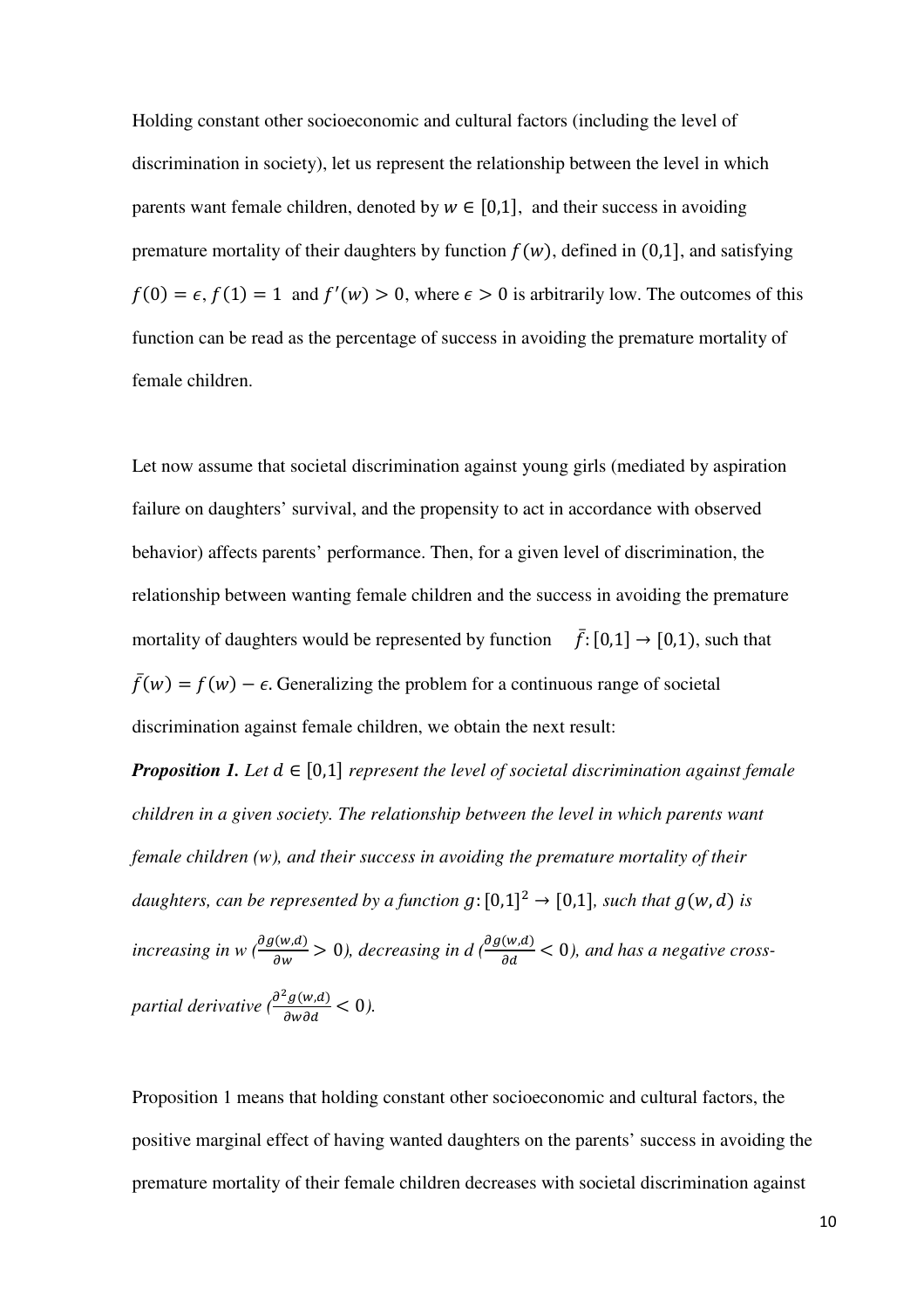female children. In other words, the model shows how the optimal use of their scarce time, energy and resources could reduce the number of female deaths within the household. As a result, wanted daughters in the context of overwhelming discrimination would be neglected to a similar extent as unwanted girls are discriminated against. Figure 1 illustrates this theoretical result. The Section 3 empirically examines the validity of Proposition 1.

#### (FIGURE 1 HERE)

#### 3. **Data and methods**

This section tests our theoretical findings for the case of India. This country is an adequate case study in our context, as shown by the historical preference for male children there (Bharati, Shome, Pal, Chaudhury, & Bharati, 2011; Clark, 2000; Sen, 1992). The analysis is based on household-level information obtained from the National Family Health Survey, complemented by information from other sources, such as the 2001 Census of India, and the Full Realization Rate (FRRR) of female children at state level, developed by Chaudhuri (2013).

The high quality of the National Family Health Survey, which is the product of the most extensive demographic survey at both state and national levels, is widely acknowledged. The information compiled there is based on questionnaires from the Demographic and Health Surveys, which were modified appropriately to capture the Indian setting (Visaria & Irudaya-Rajan, 1999). It should be noted that, among the various sources that could account for the variables in this study, the National Family Health Survey best meets the requirements of our theoretical approach. This survey gathers information on family decisions, with an emphasis on children's health and survival. Moreover, it provides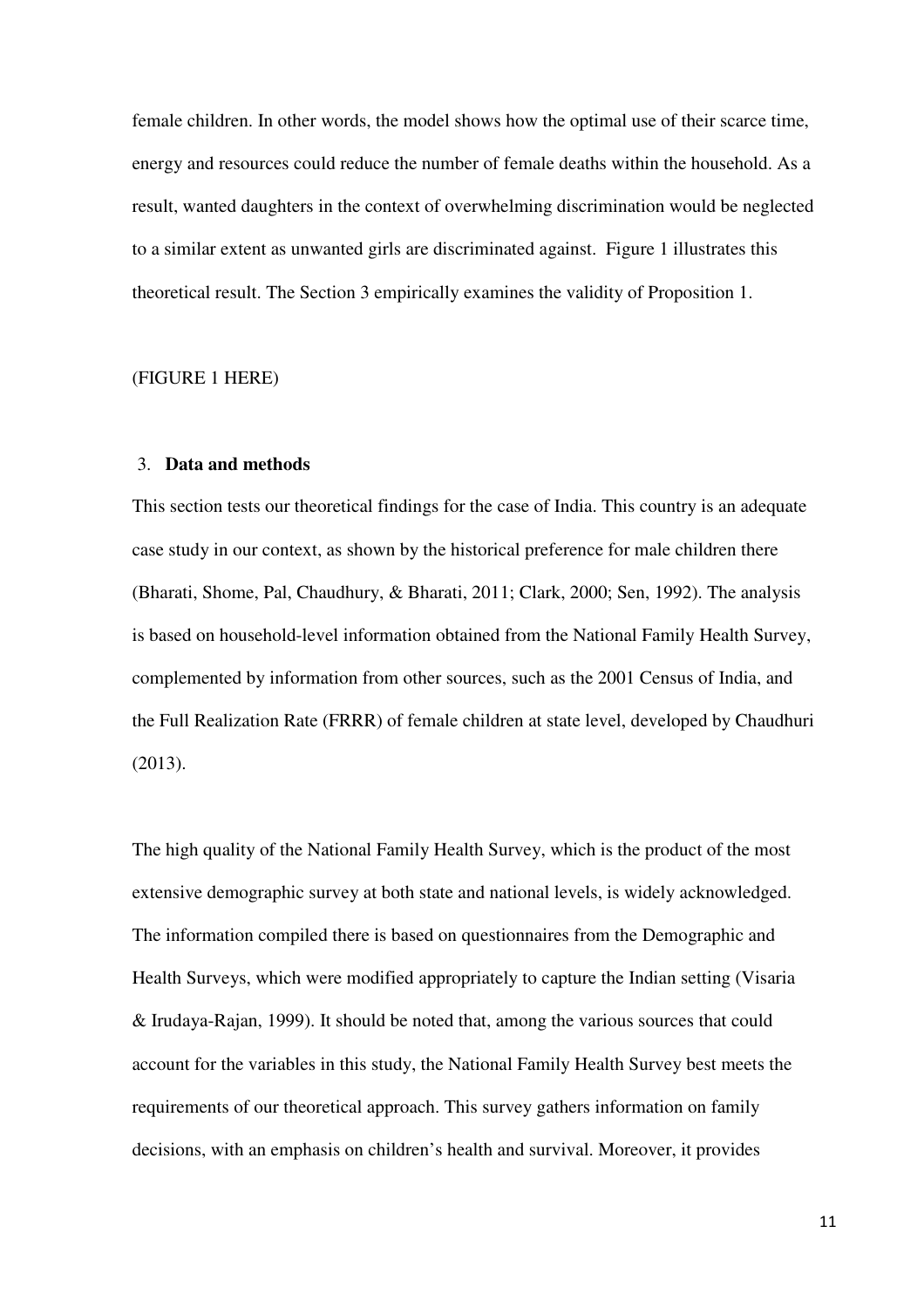separate information for the estimation of how welcome a girl is within the family, as well as on gender bias in mortality, which is lacking in other datasets (e.g., Indian Census; see Echavarri & Ezcurra, 2010). In addition, it is worth mentioning that most of the empirical research on discrimination against young females in India is based on this dataset, facilitating the comparability of outcomes.

The National Family Health Survey has been conducted three times since its inception in 1992–93. The last survey covers the period 2005–2006, and includes interviews with 124,385 women aged between 15 and 49 years, who are, or have been married. Following the standard procedure in household-level analysis, the target group is limited to mothers for whom childbearing is finished (Clark, 2000), which comprises 64,545 females, who account for a total of 211,004 births. Our sample is constrained to 43,576 females, who account for a total of 141,917 births, because our measure of societal discrimination against female children is not defined for all of the states in India. We conduct a robustness analysis employing other measures of societal discrimination against women that are defined for all the states included in the National Family Health Survey in Section 4.2.

Table 1 presents the summary statistics of the variables used in this study. The households report, on average, 0.08 daughters who died before their first birthday. However, mortality is concentrated in 6.98 percent of the households, some of which reported as many as 5 female infant deaths. We also find evidence that some girls in our sample are unwanted. Approximately one-half (47.08 percent) of the families have an excess of female births, whose number varies between 1 and 9, and the average family has approximately 1 (0.80) unwanted daughter. As far as family size and composition is concerned, on average, women in the sample have three children (3.26), with a high probability that they have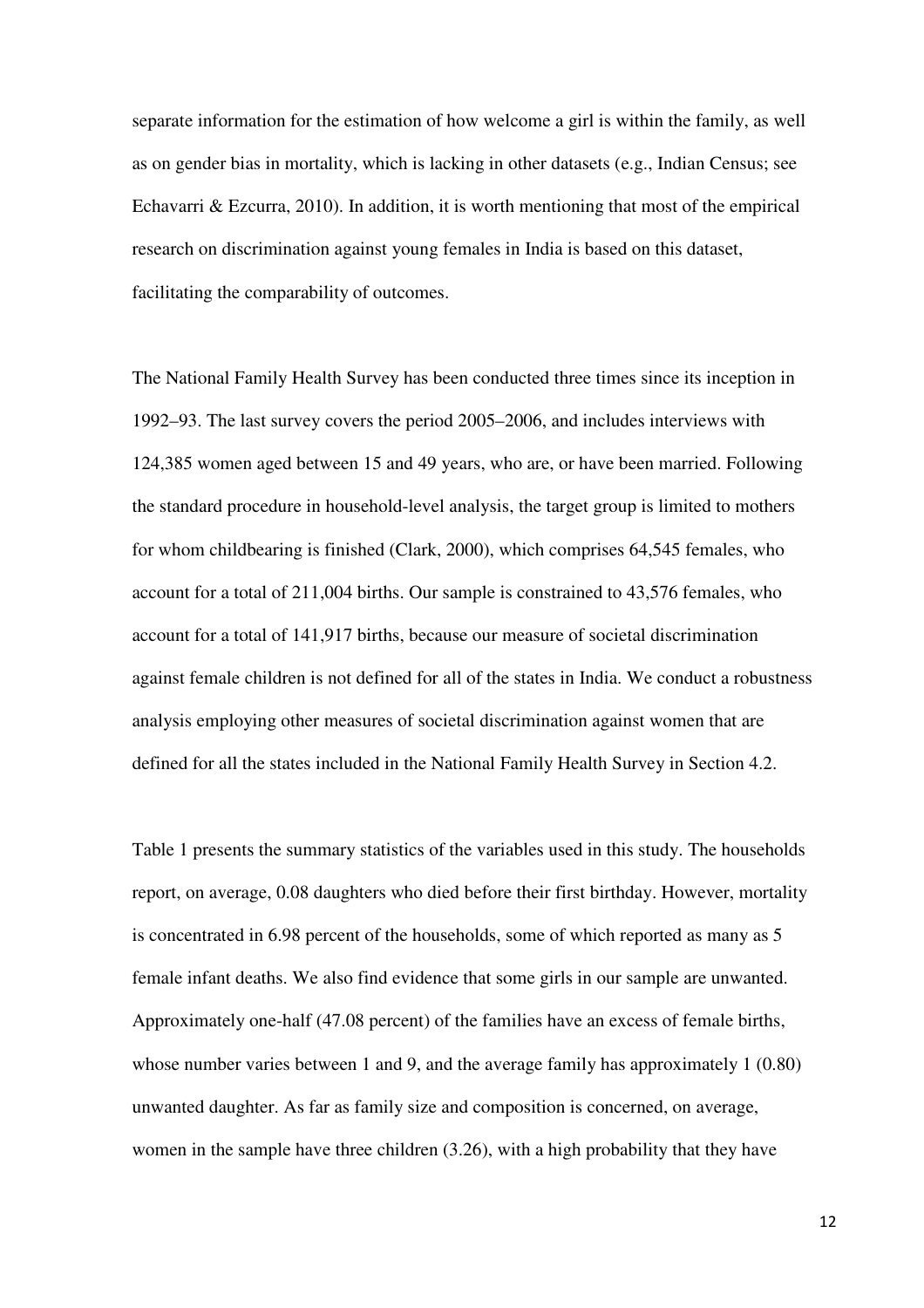more male than female births (the average proportion of sons is 0.55). On average, 0.1 of their sons died before their first birthday. Regarding the socioeconomic characteristics of mothers in the sample, over 40 percent of them have no education (42.45), almost half live in urban areas (46.55). The majority are Hindu (80.74). The average durables owned by families are 1.96 out of 6. Regarding health indicators at state level, on average, over twothirds (66.98) of female children were not breastfed for at least twelve months after their birth, and did not receive all the basic vaccinations. However, these figures vary largely across the 14 states in the sample (from numbers below 50 percent in Kerala, Maharashtra, Punjab and Tamil Nadu, to levels that surpass 80 percent in Bihar, Rajasthan and Uttar Pradesh).

Before continuing, it is worthwhile justifying the choice of the household as the unit of analysis. Our choice is based on the finest disaggregation level at which the moderator effect of social norms on parents' behavior can be adequately evaluated using our dataset. To this end, we require a reliable measure of the level to which daughters are wanted. In the National Family Health Survey, women fail to report individual information on wanting children. Instead, they are asked about their ideal family gender-composition. One might estimate if a particular child is wanted or not by the assumption that, for each sex, parents want their children until they meet their fertility ideals, after which all others are unwanted. We do not follow this direction for several reasons. First, the estimation procedure implies a dichotomous division between wanted and unwanted children, which is far from the reality. Second, the procedure impedes accounting for the overall intensity of preferences. Finally, household-level estimates, which allow accounting for the intensity of son preference, are adequate to examine if societal discrimination against young females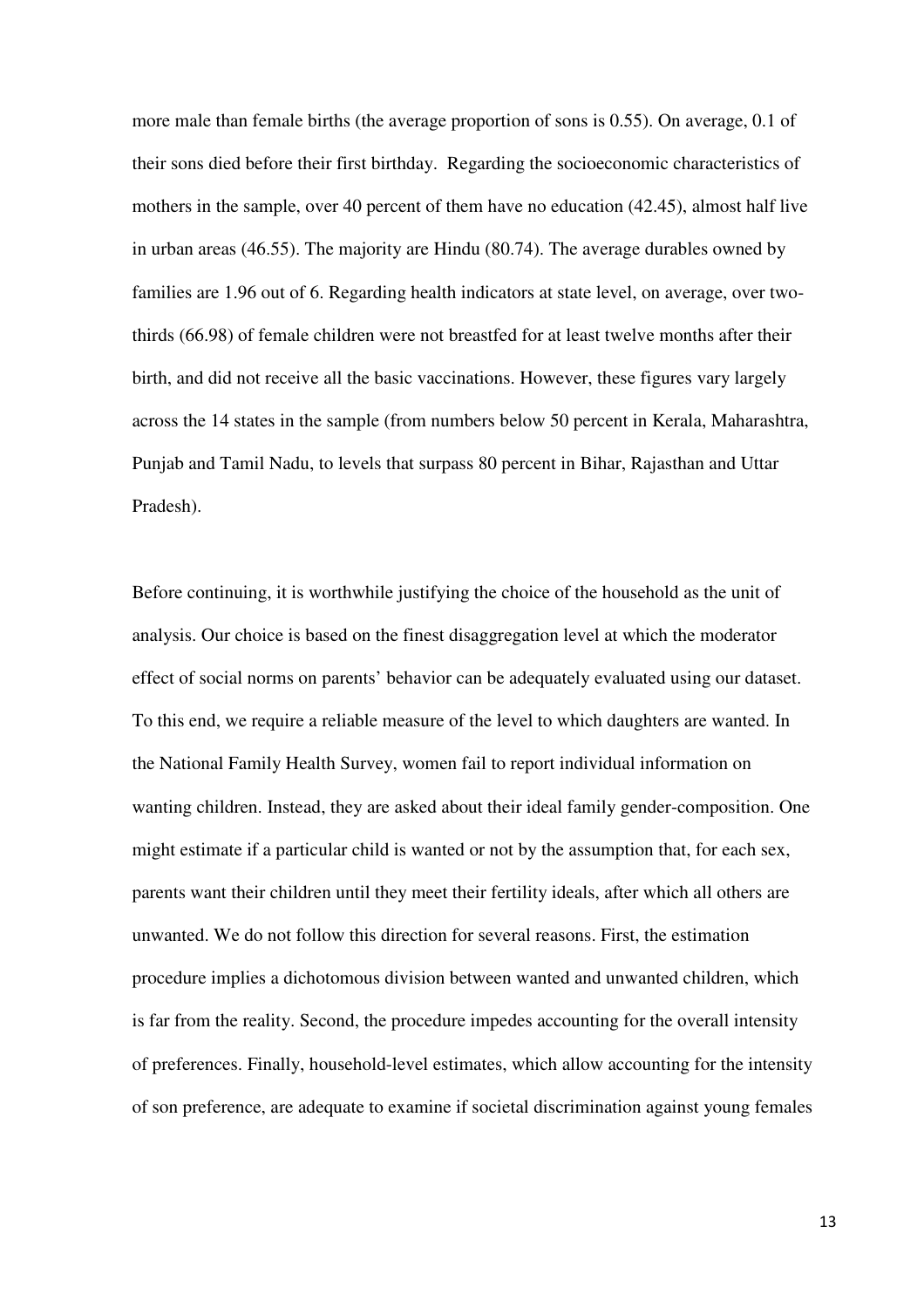moderates the relationship between mothers' preferences and their (household aggregate) performance.

#### (TABLE 1 HERE)

### **3.1.Variables and Measurement**

**Mortality of daughters.** With regard to measuring the parents' performance on avoiding deprivation, mortality provides a better measure than food intake (Sen, 1984). Using cohort 0–1 as the focus of the analysis (Bhalotra, 2010; Nandi, 2014; Rohlfs et al., 2010; Shepherd, 2008), our dependent variable is defined by the number of daughters that die up to that age. The focus on the mortality of girls avoids over/underestimations due to biological differences in mortality of male and female children (for a deep analysis of the female biological advantage, see Drevenstedt, Crimmins, Vasunilashorn, &Finch, 2008, or Seifarth, McGowan, & Milne, 2012), or due to intentional and unintentional underreporting of female births and deaths (Clark, 2000; Das Gupta, Chung, & Shuzhuo, 2009), while raising the need to control for parents' ability to avoid infant mortality. Section 4.2 discusses the robustness of this definition by employing cohort 0–5 (Bhattacharya, 2006; Murthi, Guio, & Drèze, 1995) and 0–10 in the analysis.

 **Unwanted daughters.** To measure the extent to which mothers have unwanted daughters, we calculate the difference between the actual and the ideal number of daughters, and truncate it at zero. At this point, it should not be overlooked that this measure is based on stated information, opening up the possibility that people adapt their preferences in light of their actual family sex-composition. Despite this possibility, evidence shows that people fail to completely adjust ideal and actual numbers (Clark, 2000).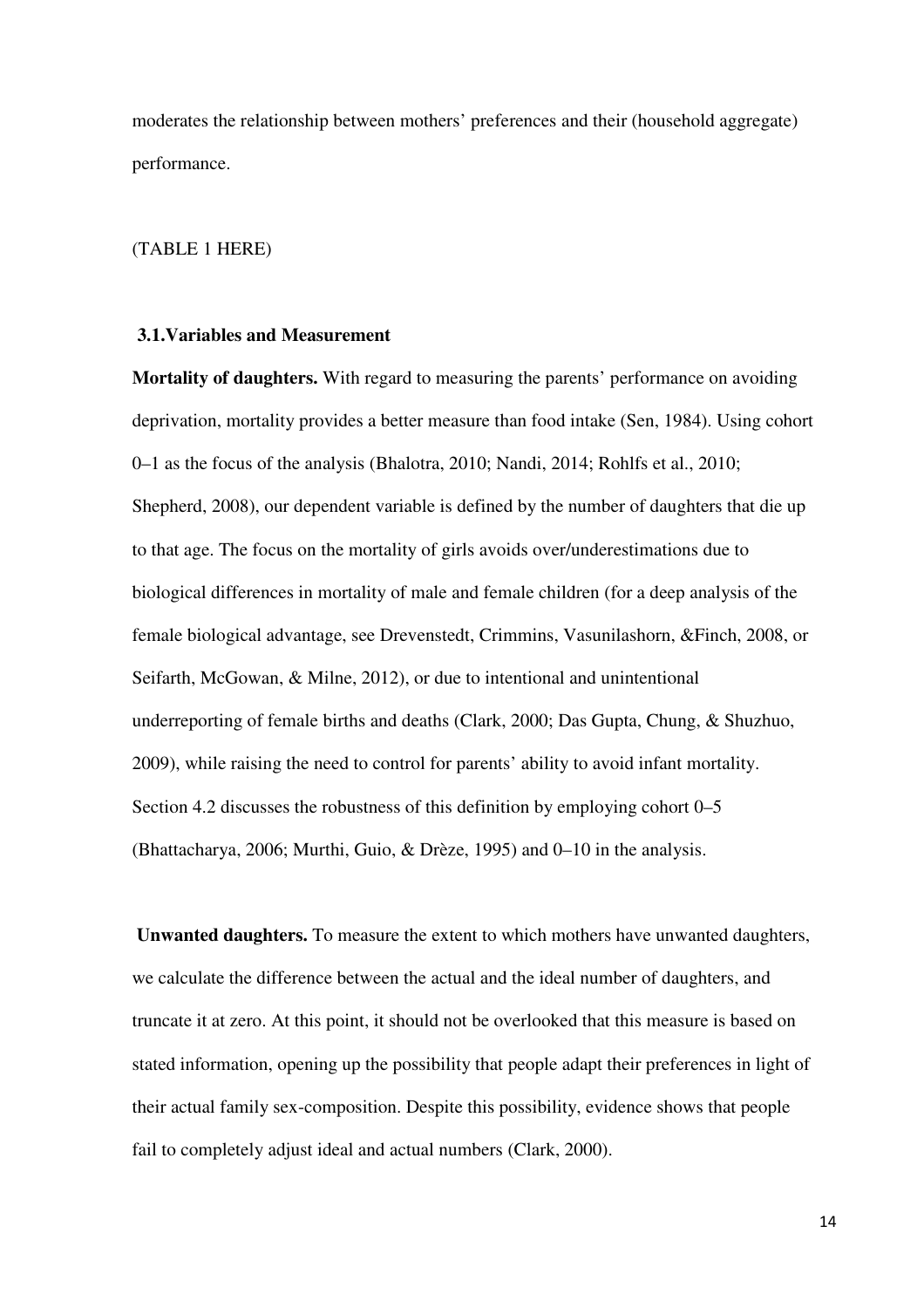**Societal discrimination against young females.** Female status can be operationalized by measuring the capacity of females in a given society to achieve a full bundle of elementary rights. By doing so, one overcomes the problem associated with the potential trade-off between elementary human rights (Echavarri & Permanyer, 2008). In this spirit, Chaudhuri (2013) recently proposed a measure of societal status of females, based on the extent to which their human rights are fulfilled or violated in a given society. This measure is called the Full Rights Realization Rate (FRRR), and this is calculated for four life stages of females (infancy/childhood; early adolescence; late adolescence; and early adulthood), using the three waves of the National Family Heath Surveys of India. In particular, the infancy/childhood FRRR is given by the percentage of female children (aged 0–5) that fulfills the right to health. A child fulfills the right to health when she achieves both the right to breastfeed and the right to vaccination. The right to breastfeed is fulfilled when the child is put to the breast within the first 24 hours of birth and for 12 months (or the child's age if they are younger than twelve months). The right to vaccination is fulfilled if the child is given the full basic vaccinations, following the guidelines of the World Health Organization. We use the percentage of young females in the state whose right to health is violated, to operationalize the societal discrimination against young females. Measures of female deprivation have been considered adequate to capture discriminatory outcomes (Branisa et al., 2012). Endorsing Chaudhuri's procedure, our measure is given by 1 infancy/childhood FRRR. At this point, it is worth recalling that Chaudhuri's index is computed for a subsample of Indian states (see Chaudhuri, 2013:69). Thus, to test against the possibility that our analysis suffers from sample bias, in section 4.2., we replicate the study, using alternative measures of societal discrimination against females that focus on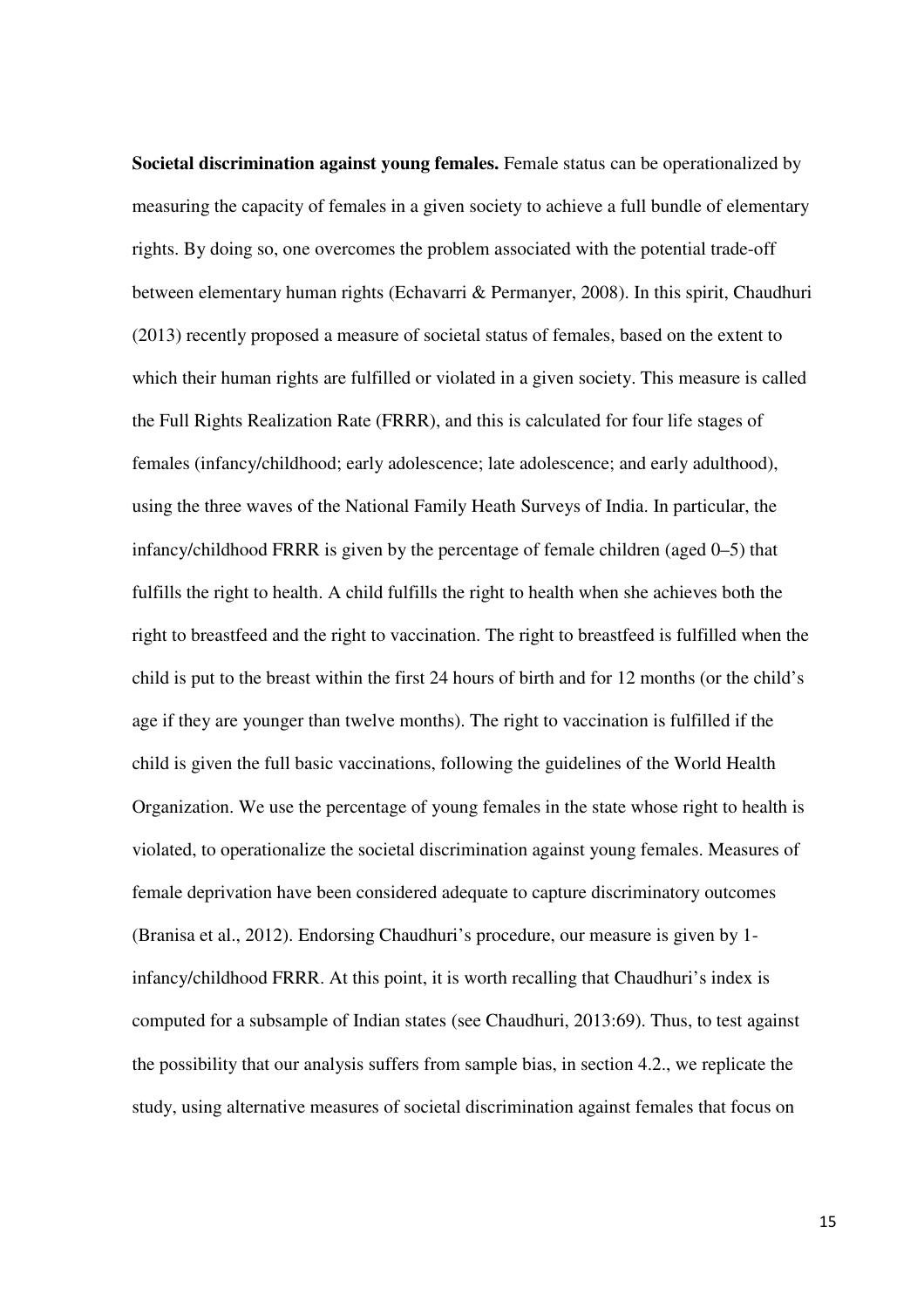women, which in turn cover all states in the National Family Health Survey (see the robustness analysis in section 4.2.).

**Control variables.** When studying female child deprivation, we should not forget that the survival of children in India depends strongly on factors such as socioeconomic characteristics and residence facilities (Drèze & Sen, 2002; Luke & Munshi, 2007). Accordingly, we study the effect of individual characteristics, such as age, education, family size, socioeconomic status, caste, religion, residence and geographic region. In this regard, females with no schooling (Bhalotra, 2010; Kravdal, 2004; Nandi, 2014), born in larger family sizes, who live in rural areas and in states located in north-northwest India appear to have less ability to fight against infant mortality (Bhattacharya, 2006; Murthi et al., 1995; Pande, 2003; see also Nandi, 2014, for evidence on the negative relationship between family size and child mortality). The ownership of durables is used as a proxy for family socioeconomic status, as it is associated with long-term household wealth. The ownership of durables is associated with the increased health of children (Pande, 2003), and reduced mortality (Shepherd, 2008), although investments in sons' and daughters' health may be unequal (Oster, 2009a).

Less agreement exists, however, regarding the sign and significance of caste (Hoff  $\&$ Pandey, 2006; Luke & Munshi, 2007), and religion (Dharmalingam & Morgan, 2004; Mukherjee, 2013). Findings from earlier studies support the presence of egalitarian traditions among scheduled tribes (Mitra, 2008), and egalitarian health investments among scheduled castes (Luke & Munshi, 2007). Nevertheless, these groups are found to suffer a higher incidence of childhood mortality (Mukherjee 2013; Murthi et al., 1995), which could reflect unequal access to survival resources throughout the country (Hoff & Pandey,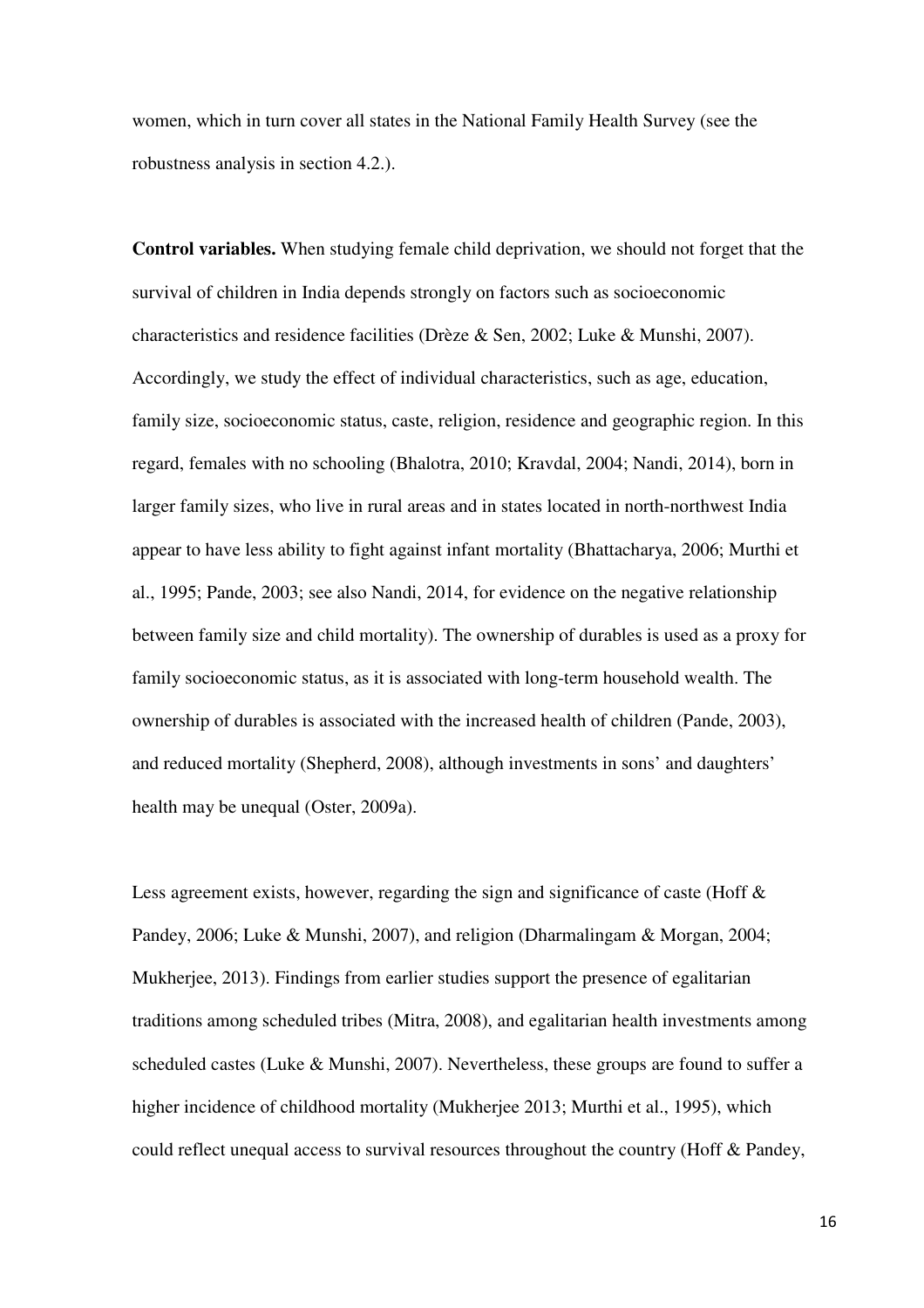2006; Luke & Munshi, 2007). In a similar vein of discussion, while the prevalence of son preference appears to vary little by religion (Clark, 2000), differences in socioeconomic characteristics across religious groups might affect the outcomes (Dharmalingam & Morgan, 2004; Drèze & Murthi, 2001).

Furthermore, we control for other discriminatory practices, such as base neglect in the household, or the practice of prenatal discrimination (e.g. sex-selective abortions). On the one hand, we operationalize the base neglect in the household by the number of sons who died before age one. In contexts in which boys are preferred over girls, neglect might also affect male children, the nature of discrimination being different by sex (Pande, 2003). Thus, we expect that higher base levels of child neglect are associated with increased numbers of female child deaths. On the other hand, we capture the effect of prenatal discrimination by controlling for the proportion of sons within the household. The family composition of those couples that undertook sex-selective abortions would be characterized by a high proportion of sons. If a trade-off between prenatal and postnatal discriminatory practices existed, we should find that a greater proportion of sons is associated with a reduced mortality of young females (Lin et al., 2014).

Finally, taking into account that our dependent variable is the number of children that die before their first birthday, for comparative purposes, we control for the possibility that child-rearing up to that age is still unfinished. To this end, we include the number of children aged less than one in the household. We expect to find a negative relationship between the number of children under one and the number of daughters who died before their first birthday.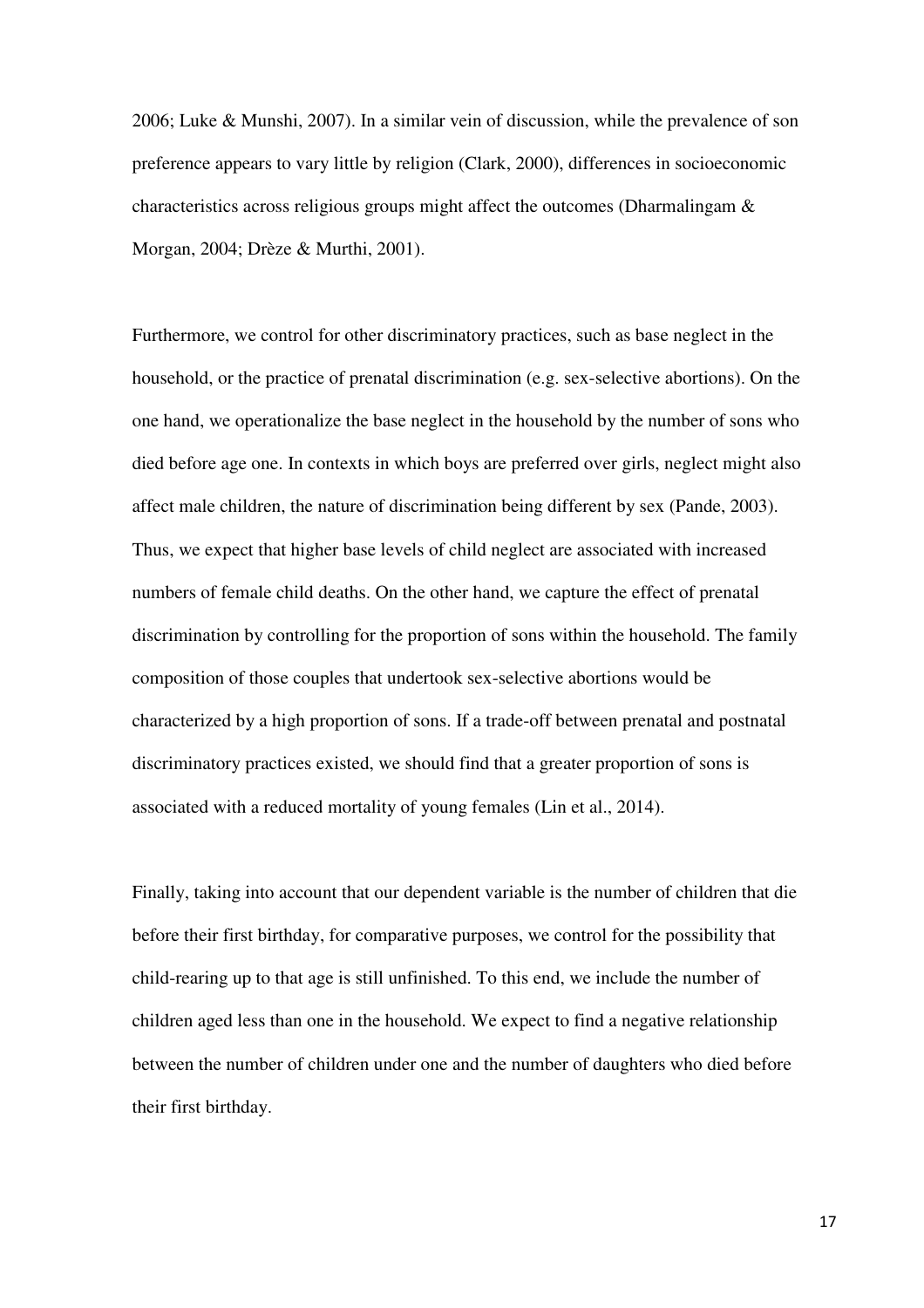#### 3.2. **Econometric Model**

The choice of the empirical model rests on the nature of our dependent variable, which we have defined as the number of daughters who died before their first birthday. Apart from its discrete nature, it is worth noting that the domain of this variable lies within the set of nonnegative integers with cardinal values. In contrast to the classical linear model, these features can be captured by a standard Poisson model. However, as mentioned above, in 93.02 percent of the households in our sample, there are no daughters who died before age one. Moreover, there are two different data-generating processes that seem to explain the zero outcomes: families whose daughters fail to be at risk of infant mortality; and families that are at risk, but manage to avoid infant mortality. In contrast with the Hurdle model (extension of Poisson to account for differences between zero and nonzero outcomes), Lambert's (1992) Zero-Inflated Poisson (ZIP) considers that the large number of zeros might result from the confluence of two data-generating processes (Hu & Jefferson, 2009). The specification for the probability of zero outcomes in our base empirical model includes education. Robustness checks on the specification for zero outcomes are performed in section 4.2.

Before continuing, it is worth recalling that we use negative definitions for success and wanting female children. Thus, according to Proposition 1, we expect that the marginal effect of unwanted daughters on the expected number of daughter deaths satisfies the following properties:  $\frac{\partial E[m|uw,d,X]}{\partial uw} > 0$ ,  $\frac{\partial E[m|uw,d,X]}{\partial d} > 0$  and  $\frac{\partial^2 E[m|uw,d,X]}{\partial uw \partial d} < 0$ , where m denotes mortality, *uw* unwanted girls, *d* is the societal discrimination against female children, and *X* is a vector of control variables. Section 4 presents our estimates.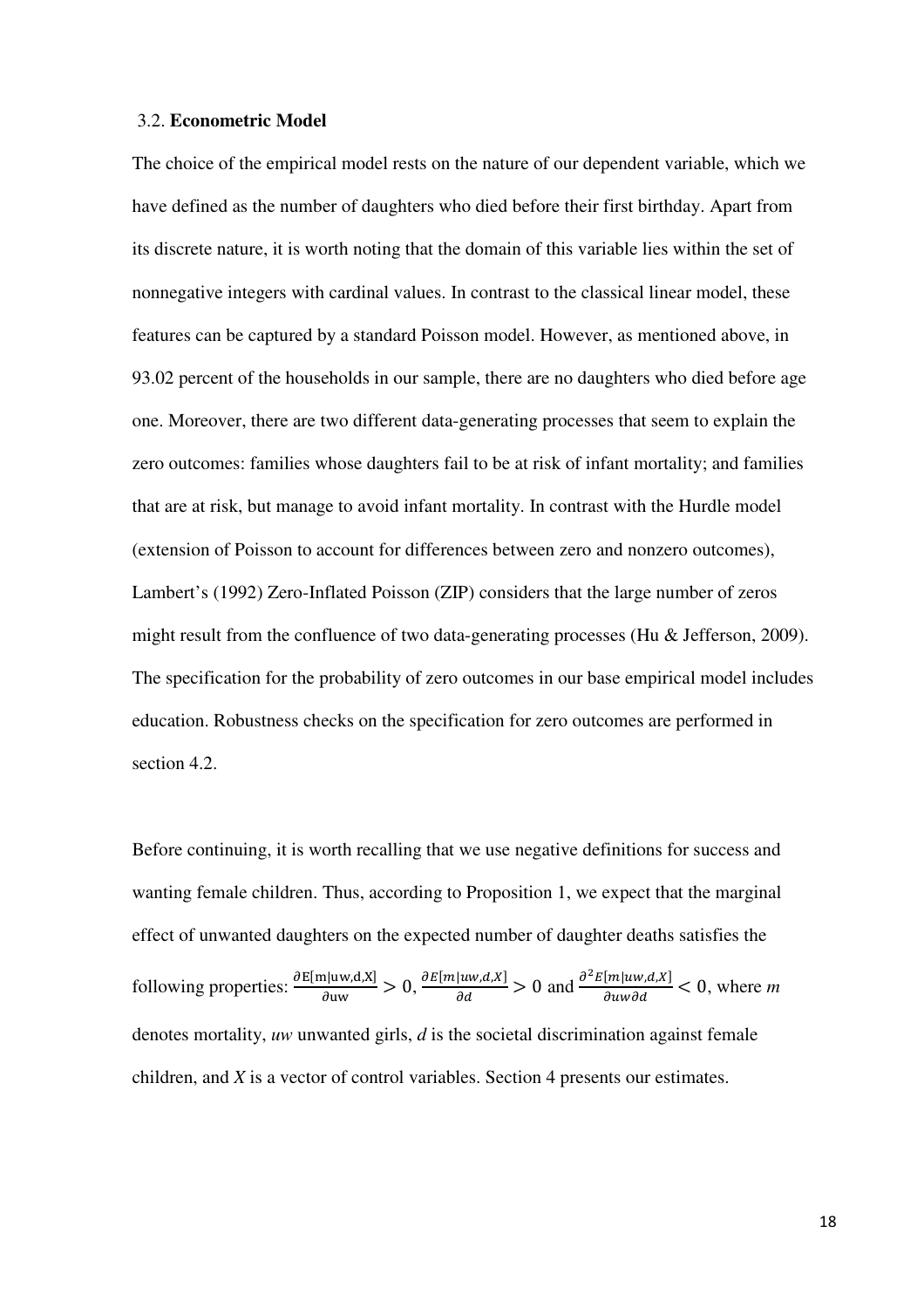## **4. Results**

The main results of our empirical study are shown in Table 2. The first section of the table provides the marginal effects on the predicted number of daughter deaths, at the mean of the regressors, and the standard errors in parentheses. The second section of this table displays the cross-partial derivative with respect to the number of unwanted daughters and societal discrimination against young females. The third section of Table 2 examines our empirical model. In particular, we include Vuong's test of the Zero-Inflated Poisson model versus the standard Poisson model (Vuong, 1989), which appears to confirm that the Zero-Inflated Poisson model provides a more satisfactory description of the data. Moreover, the measures of goodness-of-fit that are employed to compare nested specifications included in Table 2 (Akaike and Schwartz information criteria) reveal that the inclusion of parents' ability to avoid infant mortality, and other socioeconomic variables, provides increased explanatory power, which confirms that it is the preferred specification in this context.

#### (TABLE 2 HERE)

Focusing on our base specification (column 3 of Table 2), the estimates support the fact that, holding constant other socioeconomic and cultural factors, and given the mean societal discrimination against female children (0.67), an increase in the number of unwanted daughters is associated with a 0.004 increase in the expected number of daughters' deaths ( $p < 0.001$ ). Regarding the effect of societal discrimination against young girls, holding constant other socioeconomic and cultural factors, and given the mean number of unwanted daughters within the household (0.80), our estimates support that increases in societal discrimination are associated with 0.045 increases in the expected number of daughters' deaths ( $p < 0.001$ ).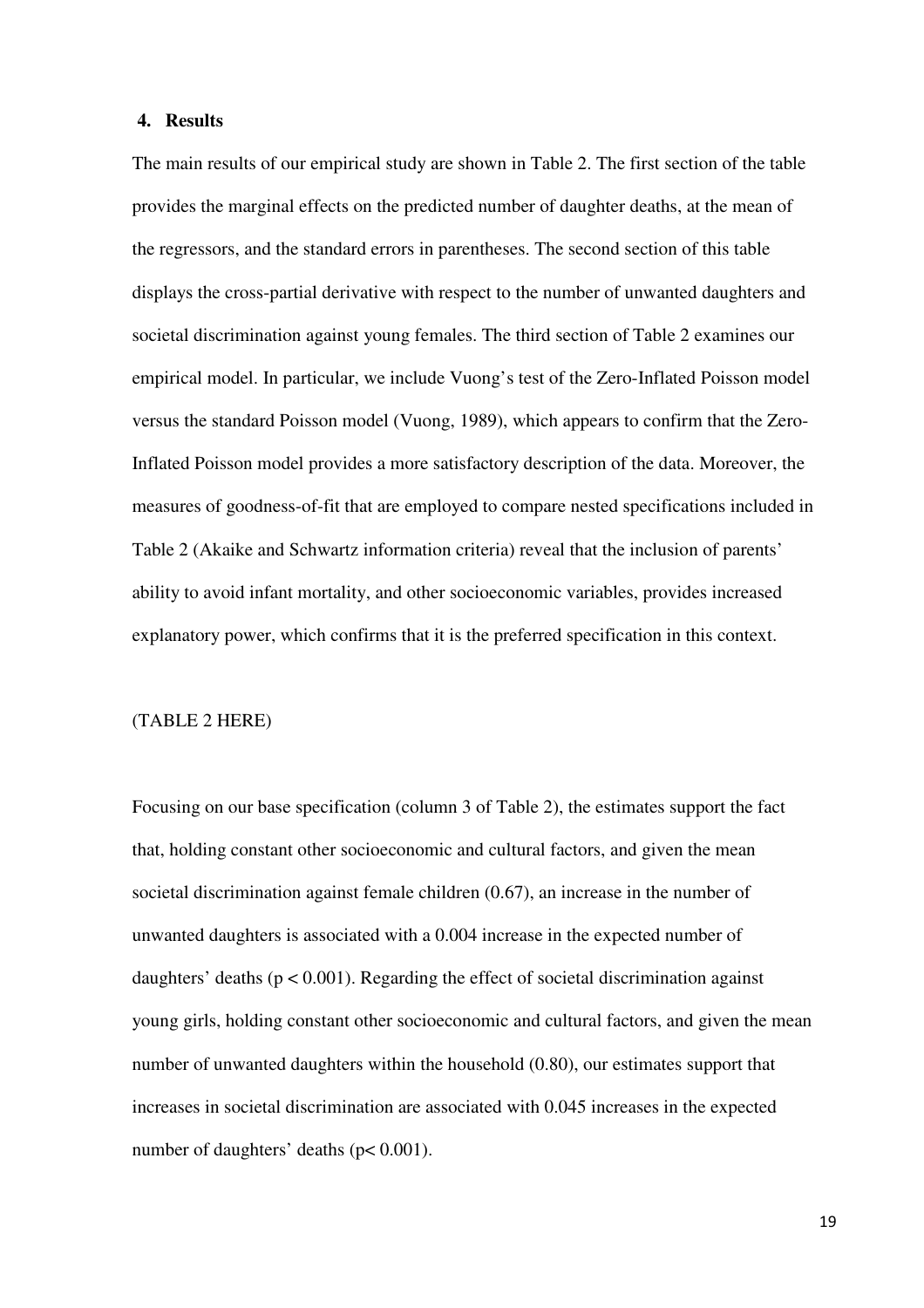Moreover, our estimates lend support to the idea that an interaction exists between parents' preferences and societal discrimination against young females. The estimate of the crosspartial derivative with respect to unwanted daughters and societal discrimination against female children is -0.022 (p<0.001). Specifically, the interplay between our key variables leads us to reveal the next outcome: holding constant other socioeconomic and cultural factors, the marginal effect of having unwanted daughters on the expected number of young female deaths decreases with higher societal discrimination against young females (see Figure 2). In egalitarian contexts (first row of the attached table to Figure 2), an increase in the number of wanted (unwanted) daughters is associated with 0.009 increase in the survival (mortality) of young females (p<0.001). However, as societal discrimination increases, the effect of parents' preferences would decrease up to disappear. According to our estimates, for levels of societal discrimination equal to or greater than eighty percent, the marginal effect of wanted (unwanted) daughters on survival (mortality) is not statistically significant (see the last three rows of the Table in Figure 2). These empirical findings are compatible with our theoretical analysis, supporting the idea that discriminatory environments against young females might raise parents' internal constraints (e.g., aspiration failure for the future of their daughters), and/or cause parents to act automatically, in accordance with sex-based discriminatory mental models, compromising the effort undertaken to fight for the survival of their daughters.

(FIGURE 2 HERE)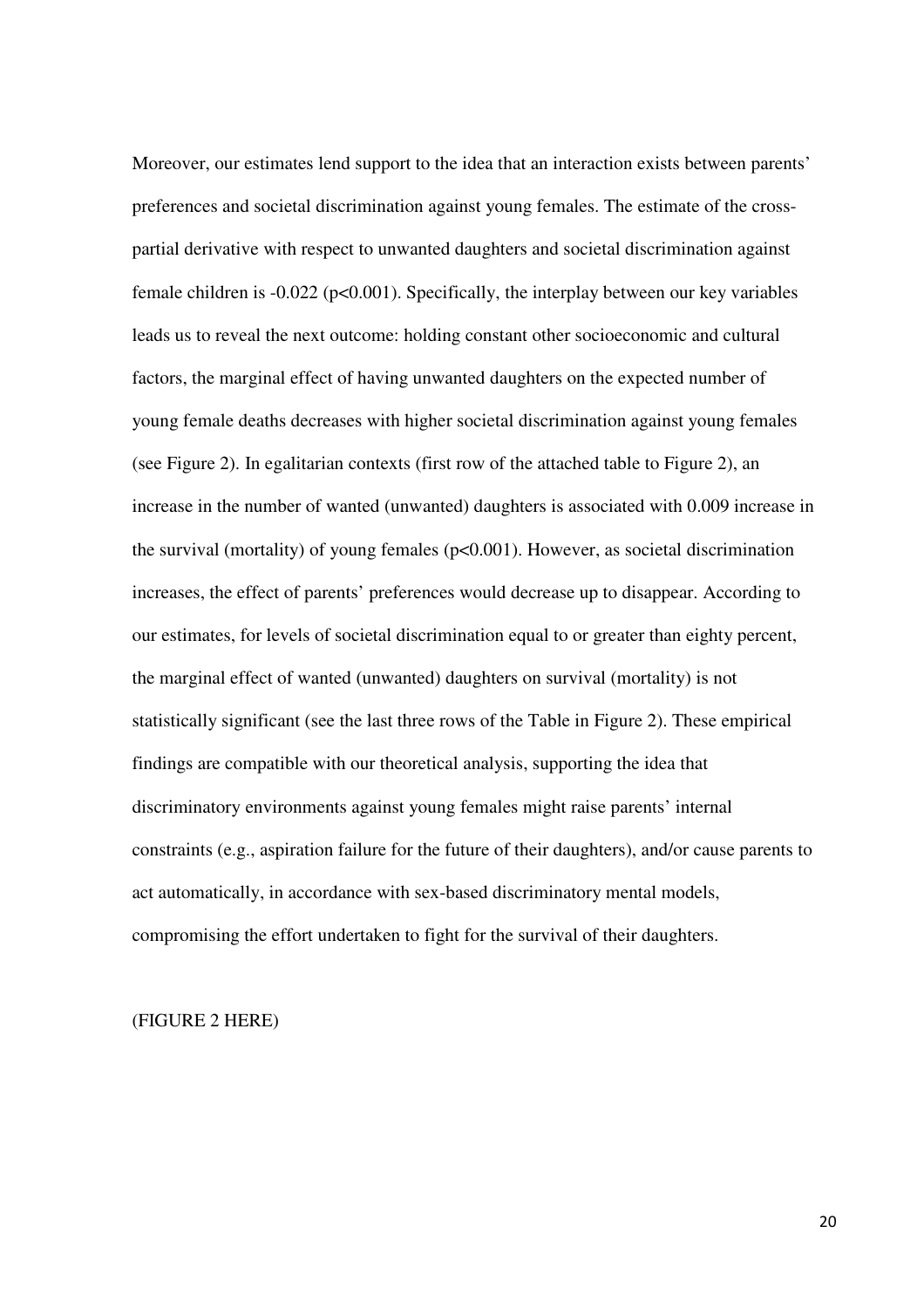#### **4.1. Marginal Effects of Additional Explanatory Variables**

Table 2 also provides information on the marginal effects of the remaining explanatory variables, with regard to explaining female mortality in childhood. Focusing on results related to our base specification (the third column of Table 2), the marginal effects calculated at the mean of the regressors indicate the following relationships: the predicted number of daughters' deaths is 0.006 lower for women with schooling, than for those with no schooling ( $p < 0.005$ ). This negative relationship between education and child mortality agrees with findings of the earlier literature (Bhalotra, 2010; Bhattacharya, 2006; Kravdal, 2004; Murthi et al., 1995; Shepherd, 2008). In a similar vein, our estimates confirm that a larger family size is associated with greater mortality (Pande, 2003). We find that each increase in family size is associated with a 0.016 increase in the expected number of daughters' deaths ( $p < 0.001$ ). As expected, we find that the expected number of daughters' deaths is lower (0.011 fewer deaths) in households that have not finished their childrearing (p<0.001). Regarding the base level of discrimination within the household, we find that each increase in sons' deaths is associated with  $0.005$  more daughters' deaths ( $p <$ 0.001). Moreover, a greater amount of durables is associated with 0.003 fewer daughters' deaths (p<0.001), which supports the idea that household socioeconomic status helps parents to fight against the avoidable mortality of children (Oster, 2009a; Pande, 2003; Shepherd, 2008).

Concerning religion, the estimates suggest that the mortality of young females is greater among Hindus than among other religions. However, the estimates only point to the statistical significance ( $p < 0.001$ ) of differences in the predicted mortality rates of Muslims (0.014 fewer deaths). Still, we acknowledge the importance of conducting qualitative studies, to arrive at a deeper understanding of how mortality varies by religion (Pande,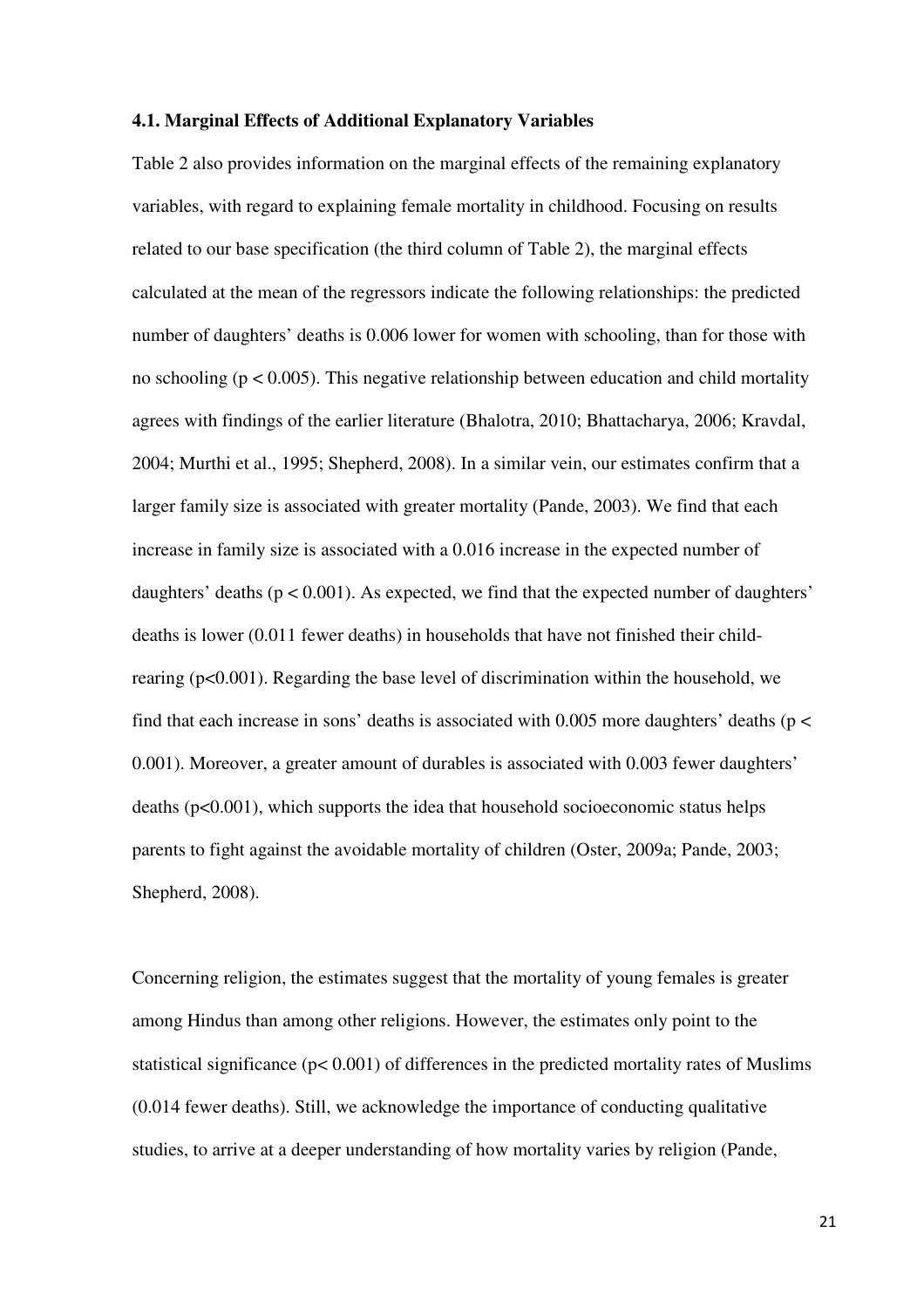2003). Individual characteristics such as age and caste are not statistically significant (p>0.01), but the estimates suggest that mothers who belong to scheduled castes and tribes have more daughter deaths, supporting the idea that discrimination against scheduled castes and tribes (leading to unequal access to survival resources) persists throughout the country (Hoff & Pandey, 2006; Luke & Munshi, 2007; Mitra, 2008; Mukherjee, 2013).

When we control for family size, the base of household mortality and the proportion of sons, the place of residence is weakly or not statistically significant. In any event, the predicted mortality of daughters is lower for urban households than for their rural counterparts (p>0.01), and lower for families who live in states located in southern India than it is for families living in northwest India  $(p<0.01)$ , which agrees with previous findings in the literature (Mukherjee, 2013; Murthi et al., 1995).

Finally, our estimates support the finding that a greater proportion of sons in the household is associated with fewer daughters deaths (0.064 less deaths), and the effect is statistically significant ( $p<0.001$ ). This finding is compatible with the idea that a trade-off exists between prenatal and postnatal discriminatory practices (Lin et al., 2014), which might lead to a change in the trend of postnatal discrimination over time (Diamond-Smith & Bishai, 2015).

## **4.2. Robustness Checks**

This section examines the extent to which the analysis is robust to variable definitions, the sample, year and choice of specification.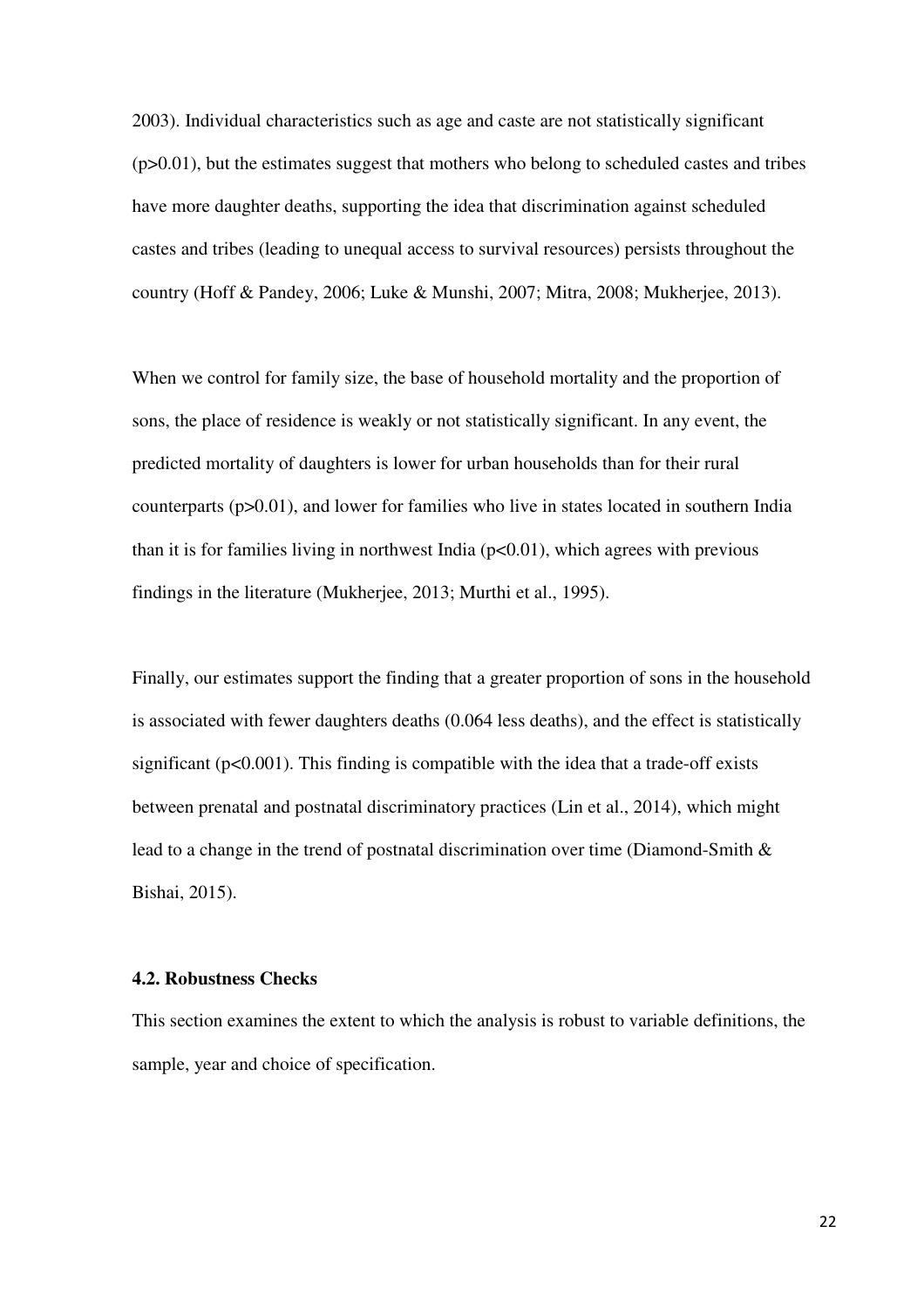**The role of age cohort in daughters' mortality.** The factors that help us to understand an excess of female mortality are likely to vary by children's age (Anderson & Ray, 2010). Table 3 in the Appendix estimates the mortality of girls for larger age cohorts. Column 1 presents the marginal effects of our central variables on the predicted number of daughters who died before age 5 years. Column 2 presents the effects for daughters who died before age 10 years. The estimates show that our results are robust to changes in age cohort. Indeed, there is no change in the statistical significance of our central variables ( $p<0.001$ ), and neither is there any variation on the size of the marginal effect of unwanted daughters on their mortality (0.004 more daughter deaths). The size of the marginal effects of societal discrimination increases slightly, as does the size of the interplay between wanted daughters and societal discrimination against female children.

**Societal-discrimination measures.** This subsection examines whether our main results are robust to alternative operationalization of sex-based discrimination. It is worth mentioning that the overall discrimination against females, in economics, is measured traditionally by the labor status of women. However, in some cases, greater female labor participation might fail to reflect greater female status, especially if (as is largely the case in India) they have no control over the outcomes of their work, or if their contribution to household income is undervalued (Mukherjee, 2013; Srinivasan, 2005). Bearing this limitation in mind, Drèze and Sen (2002) support the idea that a comprehensive understanding of the societal discrimination against women should not only account for women's actions, but also for their capacity to act otherwise (e.g., without husbands' permission). Endorsing Drèze and Sen's (2002) proposal, discrimination regarding the capacity of wives to decide private aspects of their lives is measured by the percentage of married women aged 15–49 years, who need permission to go to the market alone.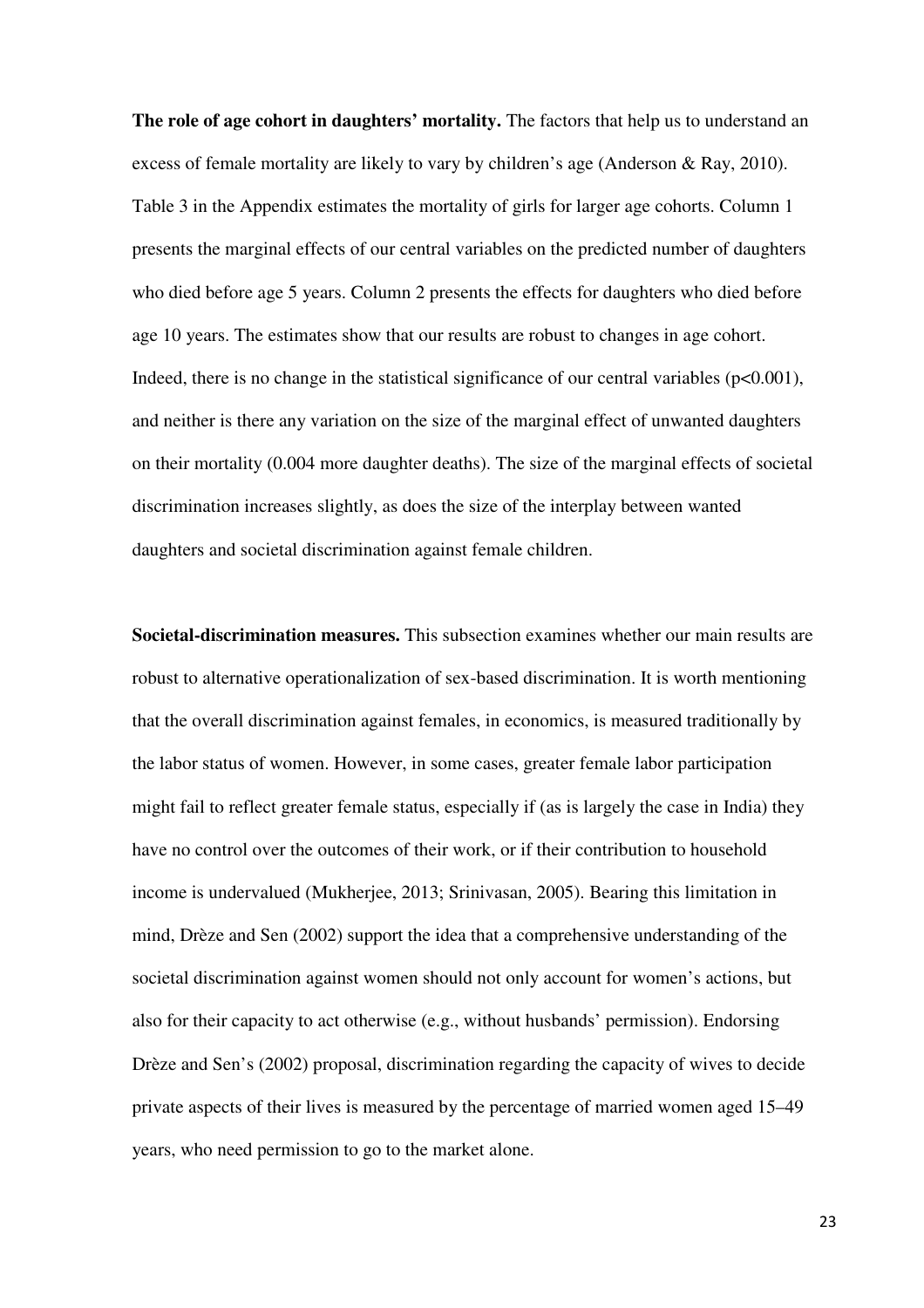Bearing this in mind, we examine the effect of societal discrimination against women, using both measures of discrimination: the percentage of women that need permission to go to market alone (female freedom to act differently); and the percentage of women who do not participate in labor markets (female labor status). In particular, columns 1 and 2 of Table 4 in the Appendix operationalize the societal discrimination against females by female freedom to act differently. Columns 3 and 4 of this same table operationalize the societal discrimination against females by female labor status (Mukherjee, 2013). For this purpose, the National Family Health Survey (round 3) is merged with information from the 2001 Census , which makes it possible to calculate the work-participation rate of women (this information is available from the Government of India (see http://censusindia.gov.in/2011-common/censusdataonline.html).

By focusing on overall discrimination, an extended sample can be employed (remember that societal discrimination against young females is available for 14 states in India). Thus, columns 1 and 3 are based on an extended sample of 64,545 women, and the data lend support to the idea that an interplay exists between mothers' preferences and societal discrimination against females  $(p<0.001)$ . Columns 2 and 4 replicate the analysis for our subsample of 43,576 women. By doing so, we observe that similar results would have been obtained by focusing on the extended sample.

**The role played by district level characteristics and survey year.** The capacity of couples to fight against child mortality is strongly related to access to district facilities, such as health services (Oster, 2009a). In this regard, it is worth mentioning that the National Family Health Survey (round 3) fails to provide district identification. Hence, the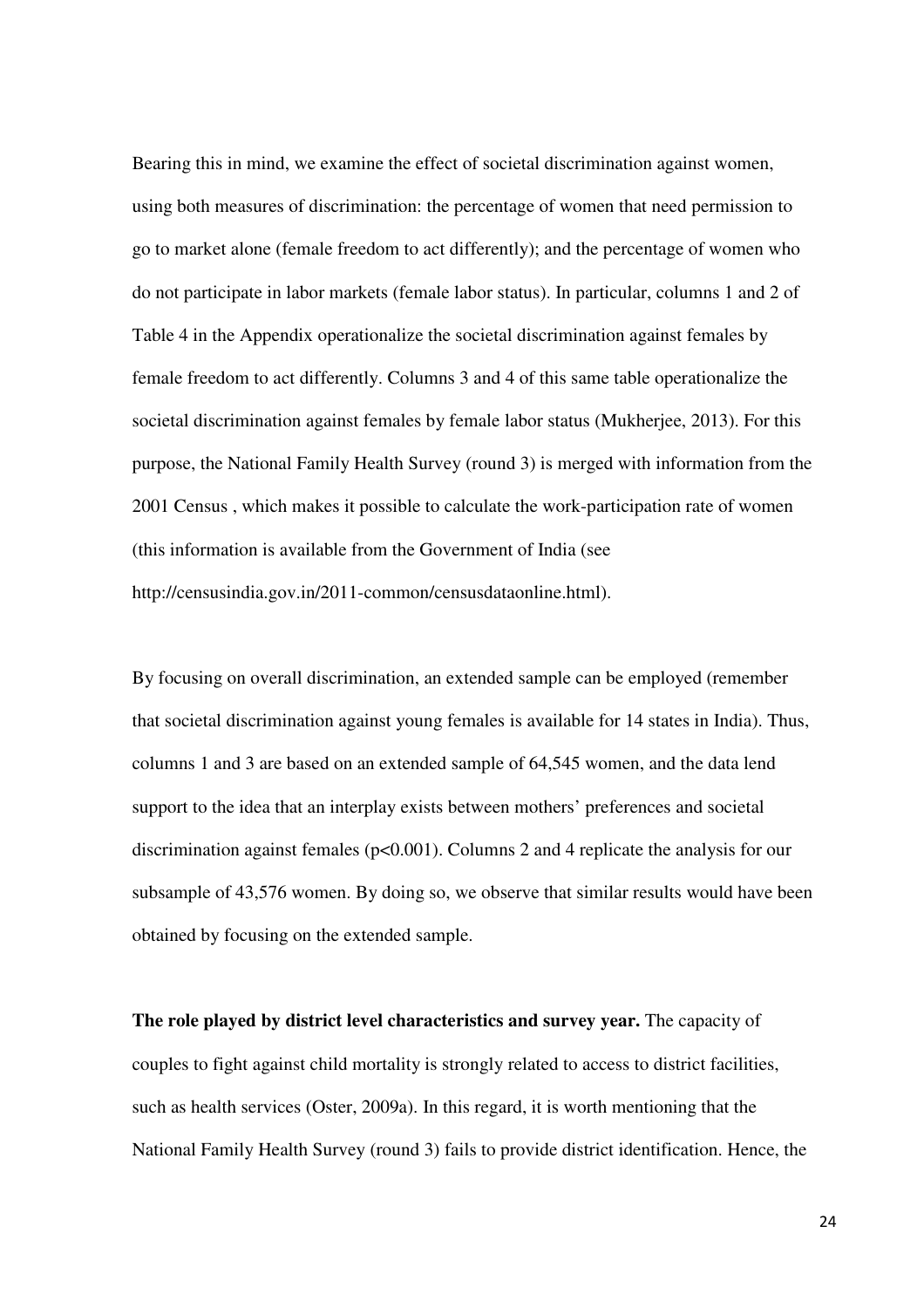effect of access to health services is examined by using the second round of this dataset, and outcomes are displayed in Table 5 in the Appendix. The marginal effect of wanted daughters on female children mortality does not vary in size and significance with the inclusion of access to health facilities and survey year. Moreover, the interplay between unwanted daughters and societal discrimination against female children is robust to the control for health facilities and survey year (p<0.001). However, neither societal discrimination against female children nor the access to health facilities are statistically significant (p>0.01), making it necessary to research further the relationship between the guarantee of female children's right to health and access to health facilities (Oster, 2009a; Patel et al., 2013).

**Fertility and base level of family neglect.** Fertility and our measure of base neglect in the household (i.e., the number of sons that died before their first birthday) might introduce multicollinearity, affecting the observed significance of our estimates. However, the omission of these variables might involve overestimation of our central variables. Table 6 in the Appendix presents estimates of when fertility and sons' deaths are omitted. The estimates show that, as expected, the effect of wanted girls and discrimination increases with the omission of family size and sons' deaths, as they are positively correlated variables. To test the stability of our base-model estimates, we estimate our model using Poisson regression and Zero-inflated regression that differ from our base model on the zero-outcome specifications (see Table 7 in the Appendix). The marginal effects and standard errors in all of the regressions are nearly the same.

**The zero-outcome specification.** Table 7 in the Appendix shows that the estimates of our central variables are robust to changes in the specification for zero outcomes. Our baseline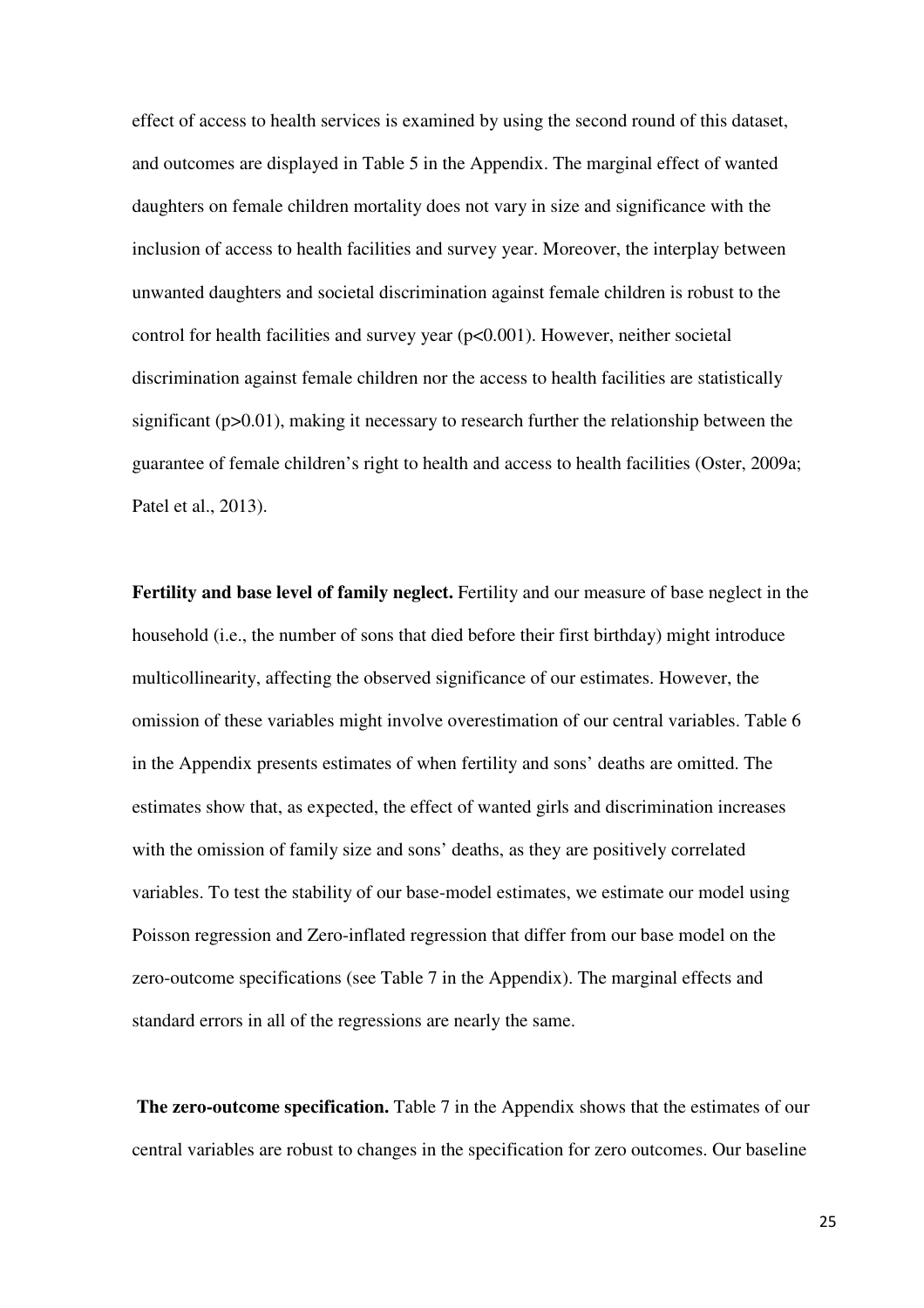model is the one that, according to both Akaike and Schwartz criteria, has greater explanatory power than models with alternative specifications for the zero outcome.

## 5. **Discussion and conclusion**

In line with previous literature, our findings show that, controlling for other socioeconomic and cultural factors that might explain female children's survival, the expected number of daughters' deaths increases with societal discrimination against female children, and with the number of unwanted daughters within the family. Our findings also show the existence of an interaction between parents' preferences and their (sex-based) discriminatory socioeconomic and cultural context, which constitutes the contribution of this work to the understanding of female child mortality. In other words, our results show that neither the socio-economic context, nor the parents, but the interaction of parents' preferences and their socio-economic context would explain the bias in female children's survival. Specifically, our estimates point to a decrease in the positive marginal effect of having wanted (unwanted) daughters on the survival (mortality) of their female children, with societal discrimination against young females. Indeed, this marginal effect loses its statistical significance for levels of societal discrimination equal to or greater than eighty percent.

Thus, our estimates support the argument that discrimination would raise a gap between parents' current success to fight against the premature mortality of their female children, and their own potential to do so, taking into account their preferences and their socioeconomic and cultural context, and this gap increases with societal discrimination against young females. Our results are in line with the growing literature on development that emphasizes that "decision-making is the product of an interaction between mind and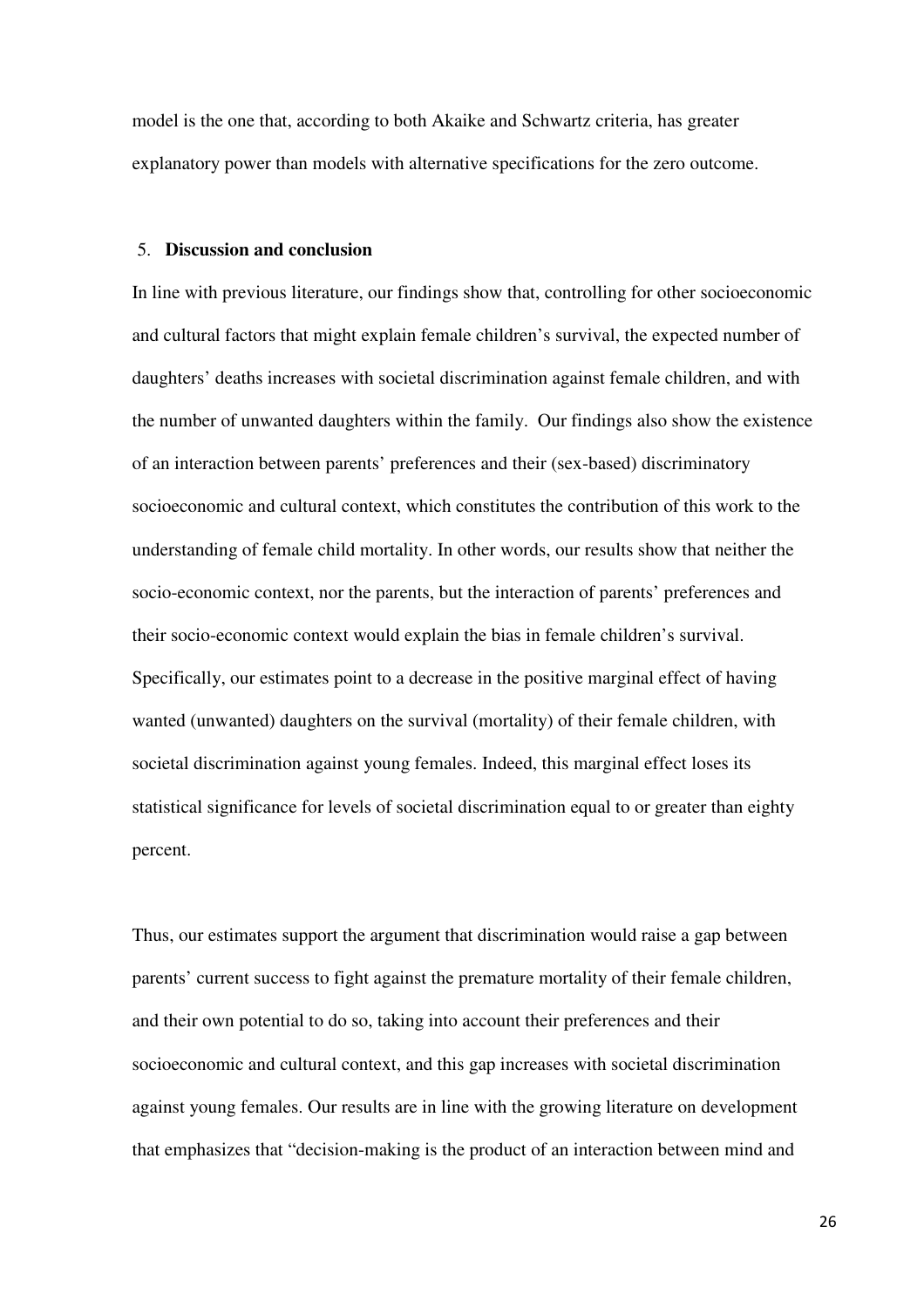context'" (World Bank, 2015:2). Social influences can shape women's opportunities and achievements through human disposition or propensities, without presupposing, necessarily, "a conscious aiming at ends or an express mastery of the operations necessary to attain them and, being all this, collectively orchestrated without being the product of the orchestrating action of a conductor" (Bourdieu, 1990:72).

The psychologist Kahneman describes the social influences on behavior as the salience of a cognitive system that gives priority to "what [people] happen to see at a given moment" (Kahneman, 2003: 1469). Kahneman supports the idea that the architecture of the human mind can be characterized by the coexistence of two cognitive systems: one based on reasoning and judgment; and the other on effortless associative thinking. This means that people would be attracted by shared understandings and behavioral practices of their community, because they come quickly to their mind. Thus, in contexts of overwhelming discrimination against young girls, widespread sex-based discriminatory behavior and understandings would cause parents to be prone to neglect wanted and unwanted daughters. The combination of automatic and social thinking, and the presence of shared discriminatory mental models would therefore lead to the perpetuation of discrimination in a given society (World Bank, 2015).

The cognitive system based on reasoning, combined with common behavioral bias, would also favor the perpetuation of discrimination. In a recent study, Dalton et al. (2015) examined how the failure to internalize the long-term returns of current decisions implies lower aspirations and achievements for people suffering from discrimination and poverty (compared with their own potential). In contexts of prevalent discrimination against young girls, the aspirations for daughters' survival might be seriously reduced. A particular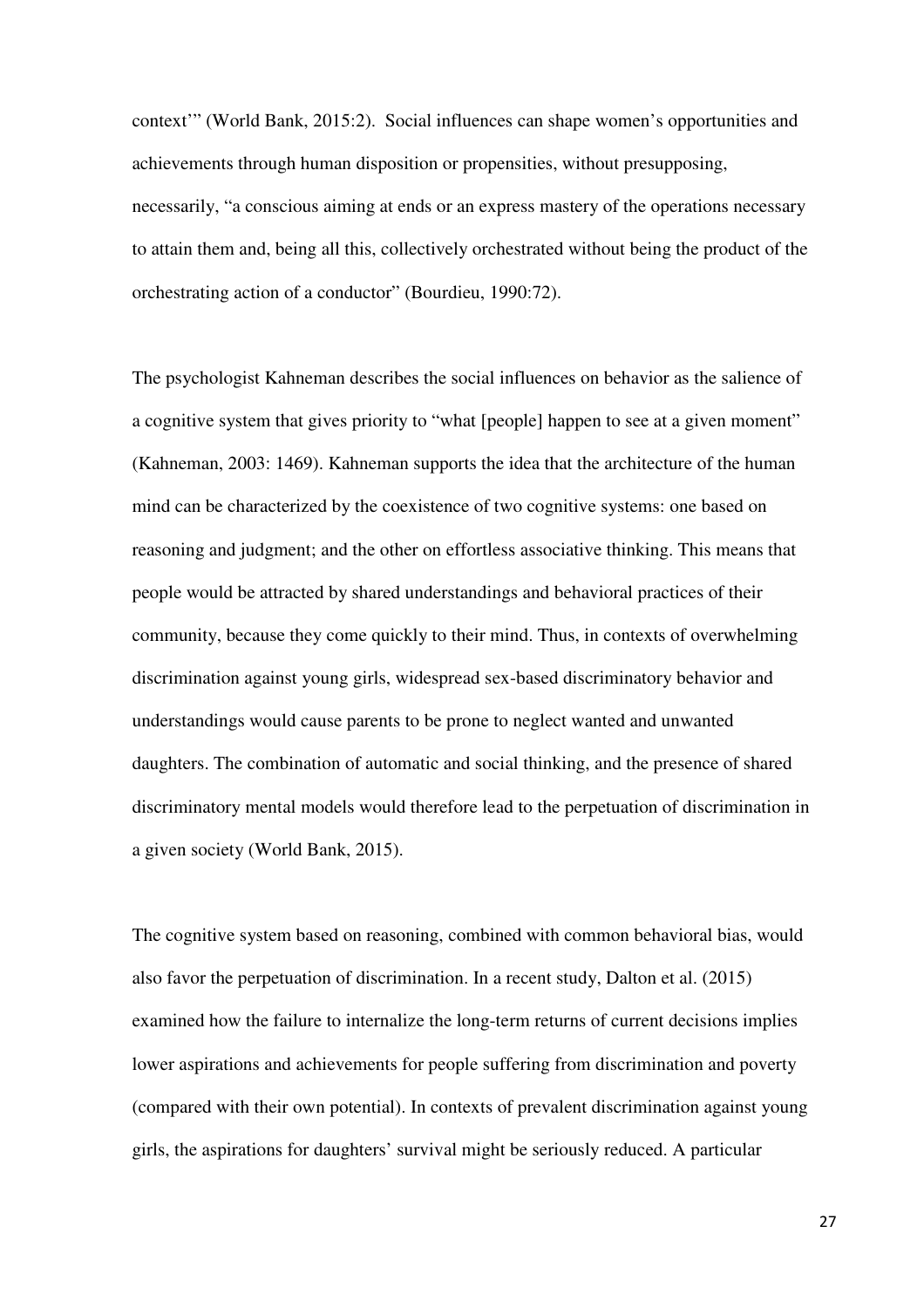person might value boys and girls equally, but they would hardly find the courage (or awareness) required to go against well-established behavioral patterns in their society (Echavarri & Ezcurra, 2010). Under these circumstances, one would observe that parents fail to engage in effort levels that would avoid the premature mortality of their wanted and unwanted daughters. The influence of social and psychological factors on people's minds yields the possibility that unwanted girls, raised in egalitarian environments, survive more than wanted girls in nonegalitarian environments, holding constant the economic constraints on parents' opportunities. Therefore, even though the material payoffs of allocating survival resources against girls decrease when daughters are wanted—and as a result, self-interested conscious practices against them decrease (Lin et al., 2014)—a couple that forms part of, and conforms to a society characterized by high societal discrimination against young females might still discriminate against wanted daughters. The findings of Maertens (2013) in the rural Indian context shed light on this point. The author shows how increments in perceived returns to higher education may not be enough to increase education investments in girls, due to the marital norms regarding the age of marriage, and the social perception of female incorporation into the job market.

The present paper contributes to the literature on female child deprivation by demonstrating the need to remove the commonly held assumption of additive separability, between the effect of intrahousehold and societal factors on female children deprivation. The interaction of individual and societal characteristics might constitute a trap that perpetuates gender discrimination, thus contributing to the exacerbation of discrimination for current, but also for future generations, "in ways that make the effects of past discrimination persist over time" (Hoff & Pandey, 2006: 206).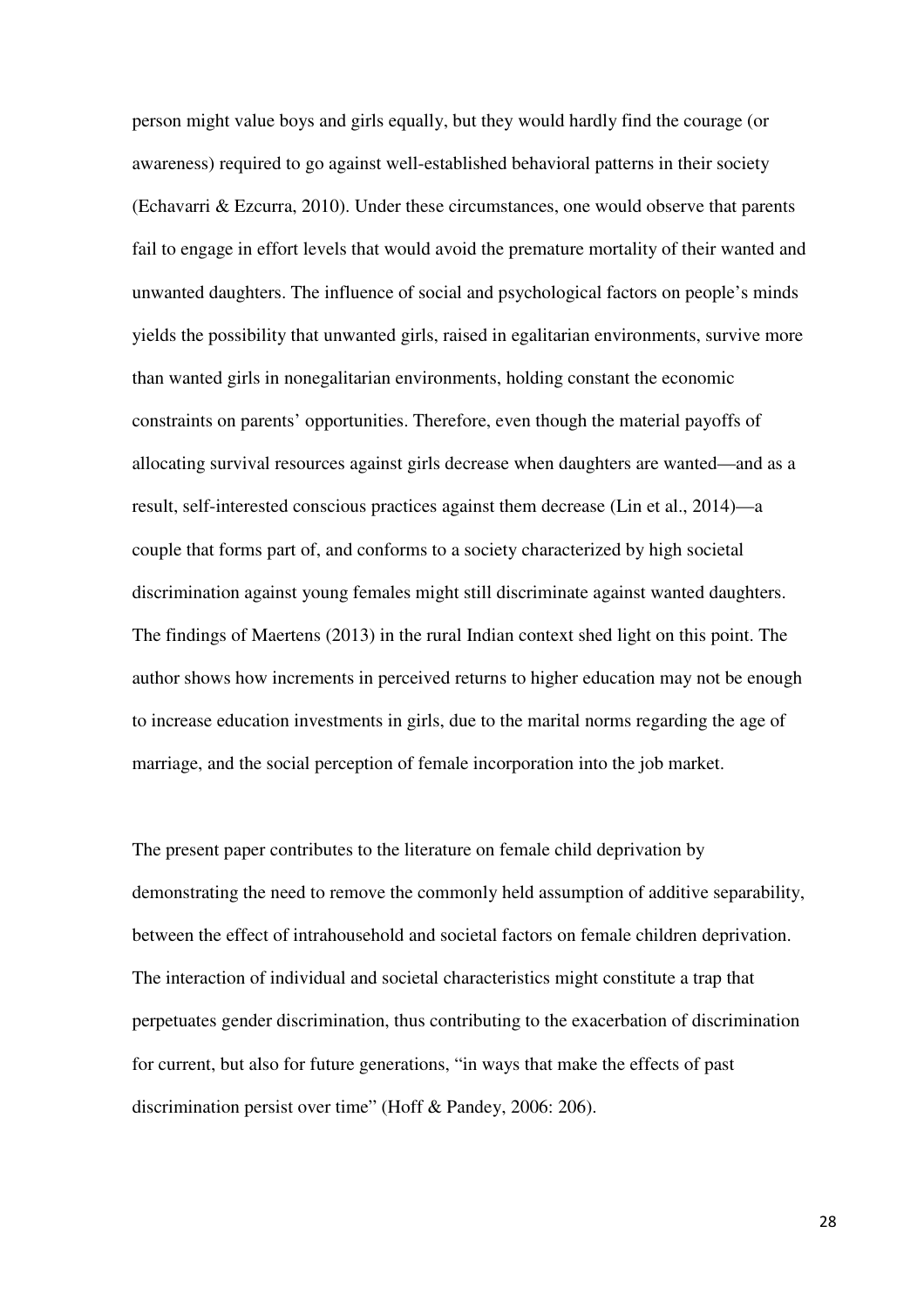The analysis of the interplay between individual dispositions and social conditions allows us to show how the constraints associated with female discrimination could extend beyond material deprivation, and other external constraints. One central implication is that the alleviation of poverty alone might fail to automatically reduce parents' sex-based discriminatory practices. Interventions that impact parents' mode of thinking and deciding are therefore necessary (Kahneman, 2003), which affect the shared mental models of their community (Jensen & Oster, 2009), or that raise the aspirations of the underprivileged population (Ghosal et al., 2013). Multidimensional and innovative interventions are adequate for this end. One example of how affecting mental models might lead to the diffusion of gender-egalitarian practices in a community is provided by Jensen and Oster (2009). The authors find that the introduction of cable television contributed to the increase of women's status in rural India (lower acceptability of domestic violence and of son preference; increases in women's autonomy and reduction in fertility). A great reduction in the expected amount of female mortality would result from simultaneously targeting parents' material constraints, and the internal effects of evolving in discriminatory environments; for example, modifying the sex-based discriminatory mental models of parents by causing them to be in contact with egalitarian realities.

While further research is needed, the central point is that public policies that act only on individual economic budget constraints, assuming only payoff-oriented behavior, and using only monetary incentives, could fail to reduce the expected number of young female deaths. Note that in underprivileged environments, even the diffusion of education might contribute to the diffusion of discrimination against unborn females (Echavarri & Ezcurra, 2010). This important problem could be overcome if complementary measures, affecting shared mental models or raising aspirations for the future of daughters, were implemented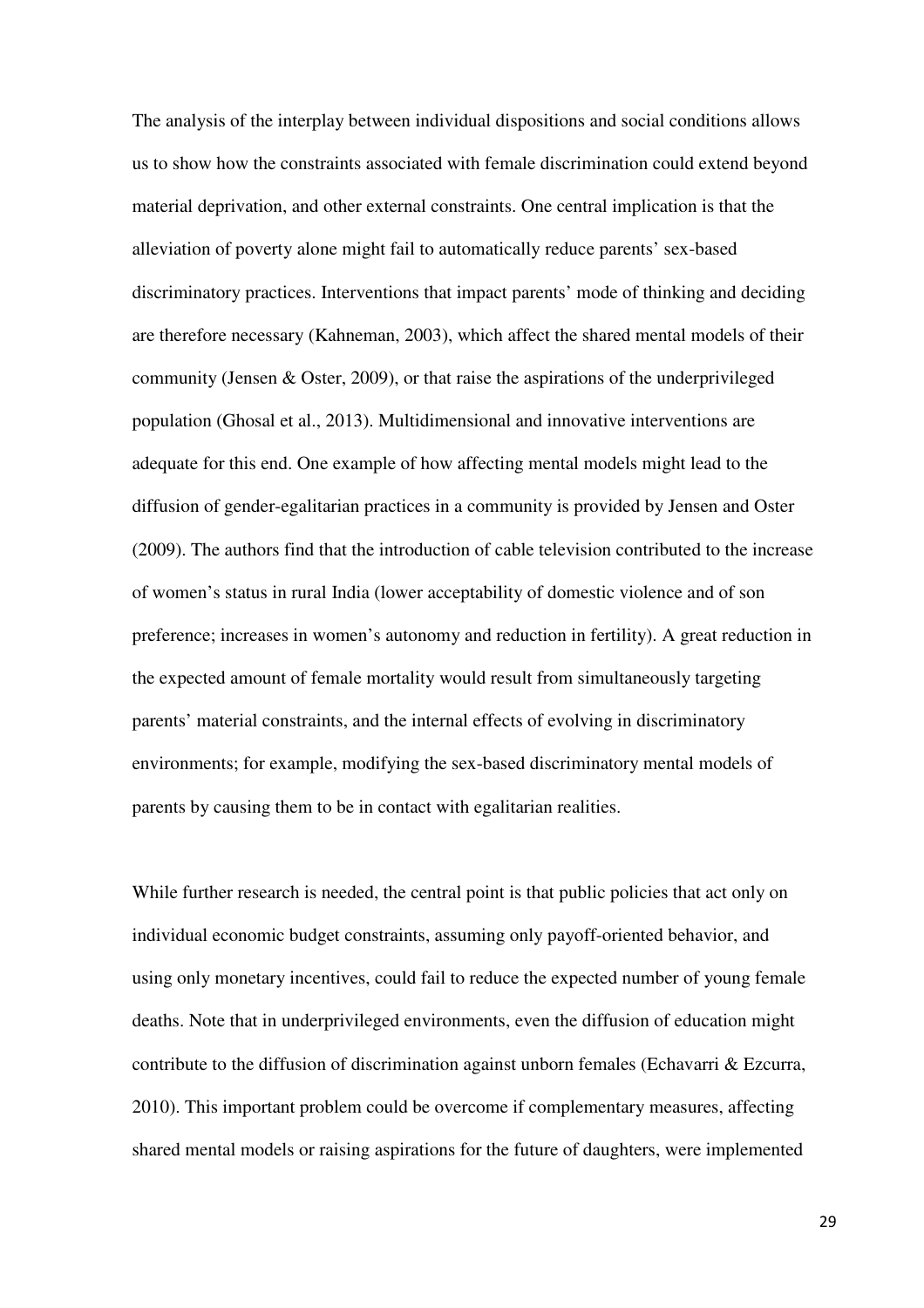along with economic incentives. Further study of human psychology mechanisms are required, to better understand how a person translates discrimination at societal level into a poor alignment of their wants and actions. Future work in this field, on the evolutionary and iterative dynamics of discrimination at societal or community level and individual or family level, would be helpful in shedding light on the persistence of discrimination, and in identifying adequate combinations of public policies.

#### **References**

- Anderson, S., & Ray, R. (2010). Missing women: Age and disease. *The Review of Economic Studies*, *77,* 1262–1300.
- Appaduai, A. (2004). The capacity to aspire: Culture and the terms. In V. Rao & M. Walton (Eds.), *Culture and public action* (pp. 59–84). Stanford: Stanford Social Sciences.
- Bhalotra, B. (2010). Fatal fluctuations? Cyclicality in infant mortality in India. *Journal of Development Economics, 93*, 7–19.
- Bharati, S., Shome, S., Pal, M., Chaudhury, P., & Bharati, P. (2011). Is son preference pervasive in India. *Journal of Gender Studies, 20*, 291–298.
- Bhattacharya, P. C. (2006). Economic development, gender inequality, and demographic outcomes: Evidence from India. *Population and Development Review, 32*, 236–291.
- Bourdieu, P. (1990). *The logic of practice.* Stanford, CA: Stanford University Press.
- Branisa, B., Klasen, S., & Ziegler, M. (2012). Gender inequality in social institutions and gendered development outcomes. *World Development, 45,* 252–268.
- Chaudhuri, S. (2013). A life course model of human rights realization, female empowerment, and gender inequality in India. *World Development, 52,* 55–70.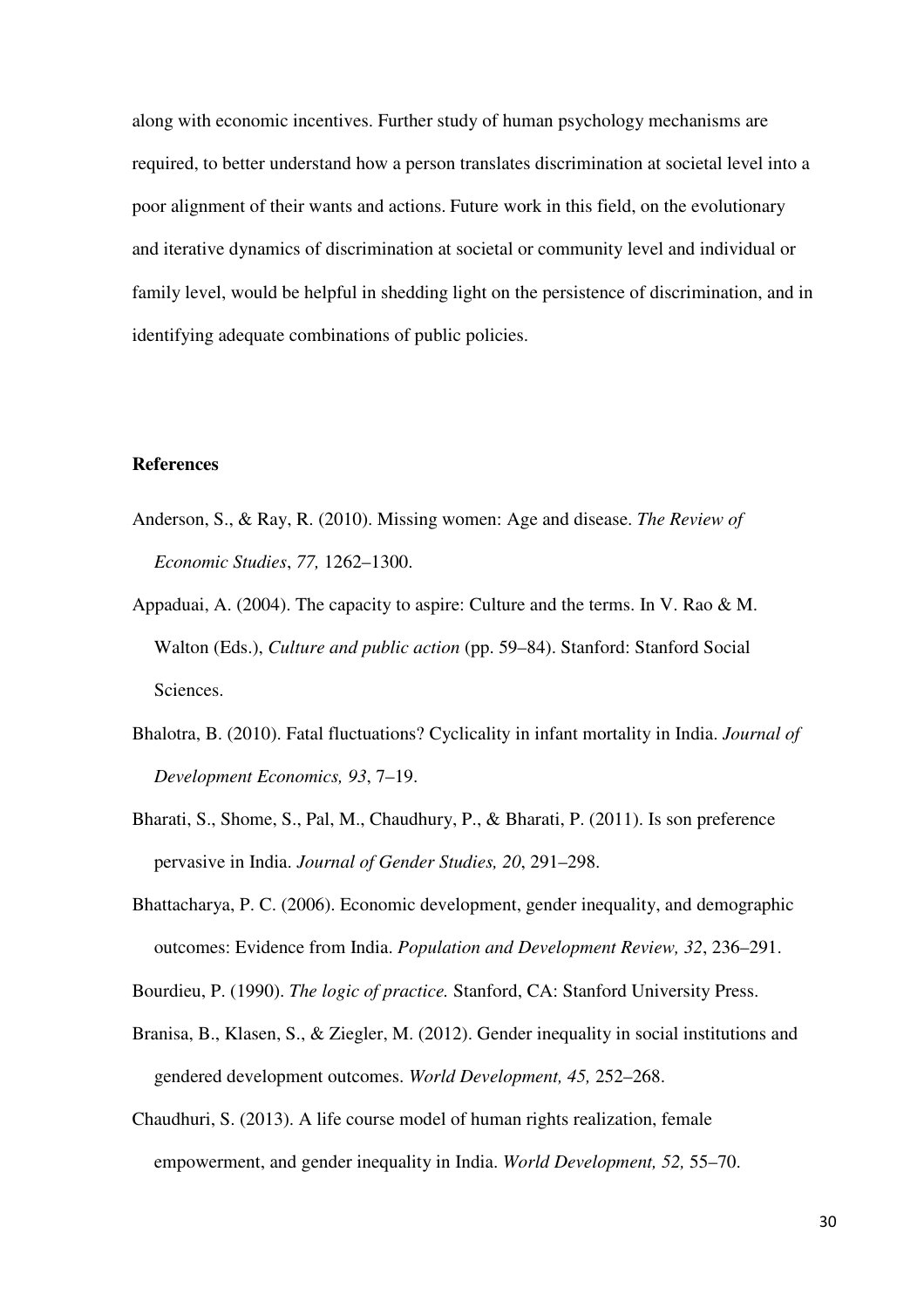- Chaudhuri, S. (2015). Excess female infant mortality and the gender gap in infant care in Bihar, India. *Feminist Economics, 21*, 131–161.
- Clark, S. (2000). Son preference and sex composition of children: Evidence from India. *Demography, 37*, 95–108.
- Cohen, G., Garcia, J., Apfel, N., & Master, A. (2006). Reducing the racial achievement gap: A social-psychological intervention. *Science, 313*, 1307–1310.
- Cohen, G., Garcia, J., Purdie-Aughns, V., Apfel, N., & Brzustoski, P. (2009). Recursive processes in self-affirmation: Intervening to close the minority achievement gap. *Science, 313*, 1307–1310.
- Dalton, P., Ghosal, S., & Mani, A. (2015). Poverty and aspirations failure. *Economic Journal*. doi: 10.1111/ecoj.12210.
- Das Gupta, M., Chung, W., & Shuzhuo, L. (2009). Evidence for an incipient decline in number of missing girls in China and India. *Population and Development Review, 35,* 401–416.
- Dercon, S., & Singh, A. (2012). From nutrition to aspirations and self-efficacy: gender bias over time among children in four countries. *World Development, 45*, 31–50.
- Dharmalingam, A., & Morgan, S. P. (2004). Pervasive Muslim-Hindu fertility differences in India. *Demography, 41*, 529–545.
- Diamond-Smith, N., & Bishai D. (2015). Evidence of self-correction of child sex ratios in India: A district-level analysis of child sex ratios from 1981 to 2011. *Demography, 52*, 641–666.
- Drevenstedt, G. L., Crimmins, E. M., Vasunilashorn, S., & Finch, C. E. (2008). The rise and fall of excess male infant mortality. *Proceedings of the National Academy of Sciences of the United States of America, 105,* 5016-5021.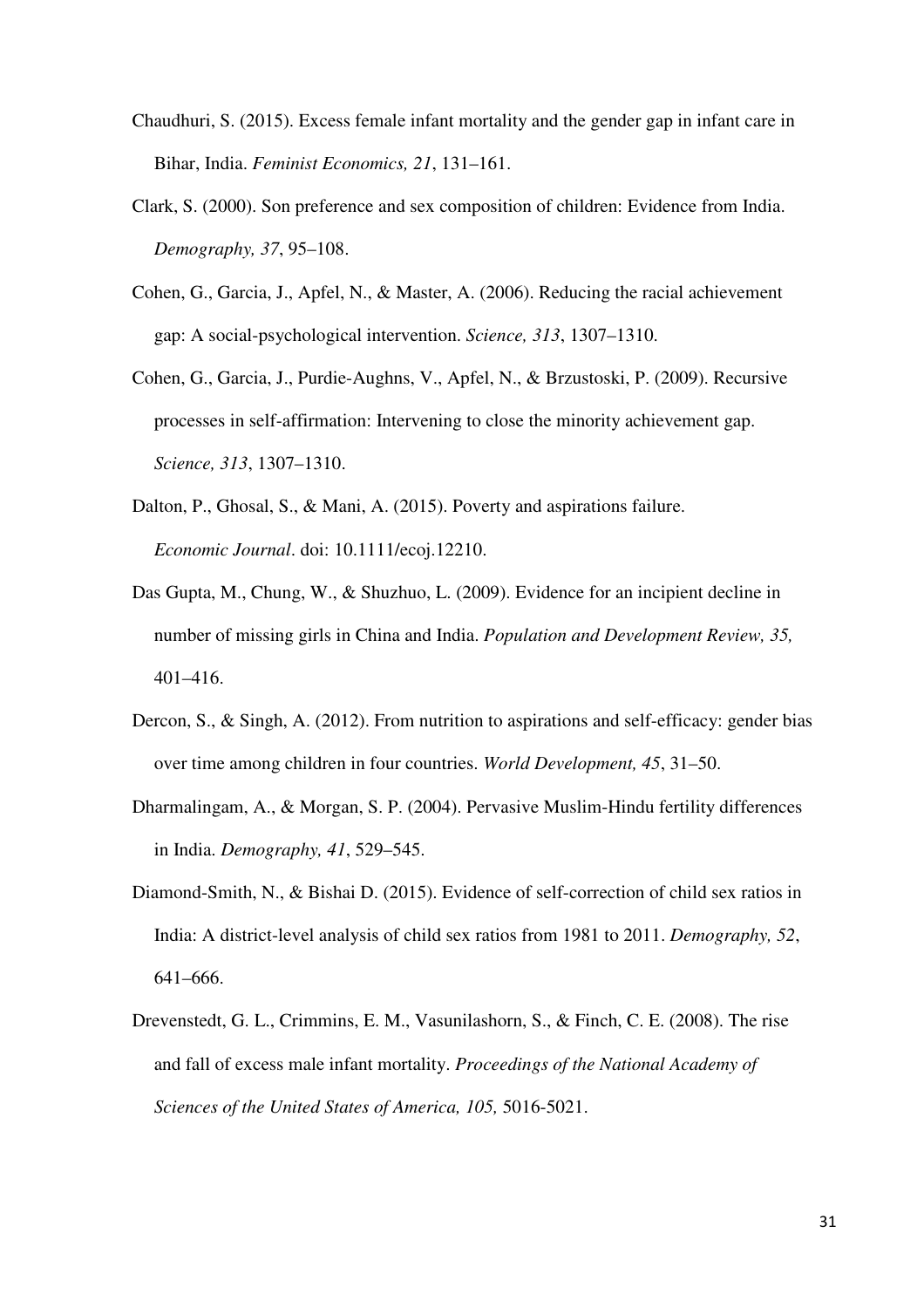- Drèze, J., & Murthi, M. (2001). Fertility, education, and development: Evidence from India. *Population and Development Review, 27*, 33–63.
- Drèze, J., & Sen, A. K. (2002). *India: Development and participation*. New York, NY: Oxford University Press.
- Echavarri, R., & Ezcurra, R. (2010). Education and gender bias in the sex ratio at birth: Evidence from India. *Demography, 47,* 249–268.
- Echavarri, R., & Permanyer, I. (2008). Ranking profiles of capability sets. *Social Choice and Welfare, 31*, 521–535.
- Ghosal, S., Jana, S., Mani, A., Mitra, S., & Roy, S. (2013). Sex workers, stigma and selfbelief: Evidence from a psychological training program in India. *Working Paper, University of Warwick, UK*.
- Haushofer, J., & Fehr, E. (2014). On the psychology of poverty. *Science, 344,* 862–867.
- Hoff, K., & Pandey, P. (2006). Discrimination, social identity, and durable inequality. *American Economic Review, 96,* 206–211.
- Hu, A. G., & Jefferson, G. H. (2009). A great wall of patents: What is behind China's recent patent explosion? *Journal of Development Economics, 90*, 57–68.
- Jensen, R., & Oster, E. (2009). The power of TV: Cable television and women's status in India. *Quarterly Journal of Economics, 124*, 1057–1094.
- Kahneman, D. (2003). Maps of bounded rationality: Psychology for behavioral economics. *American Economic Review, 93,* 1449–1475.
- Kravdal, O. (2004). Child mortality in India: The community-level effect of education. *Population Studies, 58*, 177–192.
- Lambert, D. (1992). Zero-inflated Poisson regression, with an application to defects in manufacturing. *Technometrics, 34*, 1–14.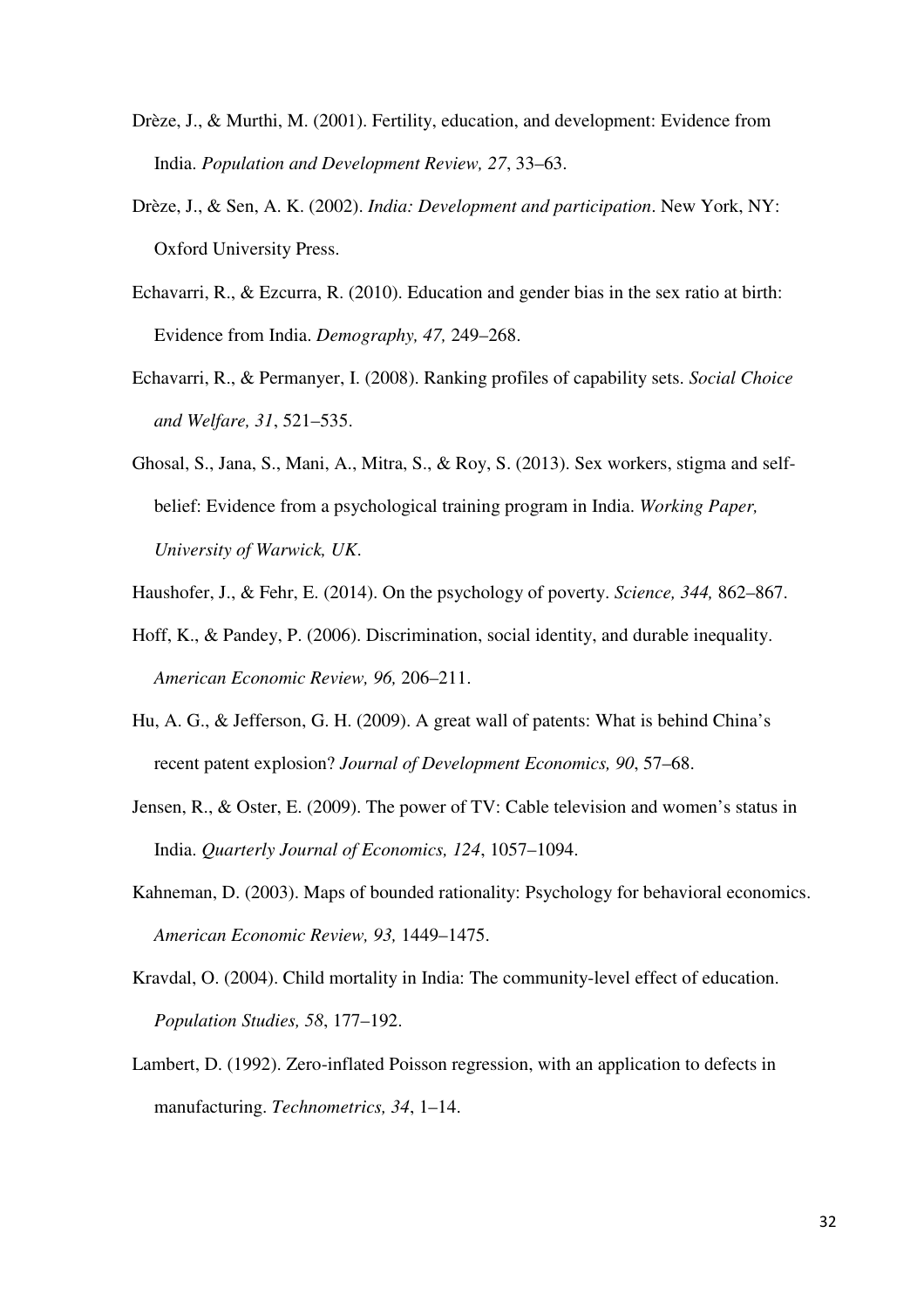- Lin, M. J., Liu, J. T., & Qian, N. (2014). More missing women, fewer dying girls: The impact of sex-selective abortion on sex at birth and relative female mortality in Taiwan. *The Journal of Economic European Association, 12*, 899–926.
- Luke, N., & Munshi, K. (2007). Social affiliation and the demand for health services: Caste and child health in South India. *Journal of Development Economics, 83*, 256–279.
- Maertens, A. (2013). Social norms and aspirations: Age of marriage and education in Rural India. *World Development, 47,* 1-15.
- Mangyo, E. (2008). Who benefits more from higher household consumption? The intrahousehold allocation of nutrients in China. *Journal of Development Economics, 86*, 296–312.
- Mani, A., Mullainathan, S., Shafir, E., & Zhao, J. (2013). Poverty impedes cognitive function. *Science, 341*, 976–980.
- Mitra, A. (2008). The status of women among the scheduled tribes in India. *Journal of Socio-Economics, 37*, 1202–1217.
- Mukherjee, S. S. (2013). Women's empowerment and gender bias in the birth and survival of girls in urban India. *Feminist Economics, 19*, 1–28.
- Murthi, M., Guio, A. C., & Drèze, J. (1995). Mortality, fertility and gender-bias in India: A district-level analysis. *Population and Development Review, 21,* 745-782.
- Nandi, A. (2014). The unintended effects of a ban on sex-selective abortion on infant mortality: evidence from India. *Oxford Development Studies*, 1–17.
- Oster, E. (2009a). Does increased access increase equality? Gender and child health investments in India. *Journal of Development Economics, 89*, 62–76.
- Oster, E. (2009b). Proximate sources of population sex imbalance in India. *Demography, 46*, 325–339.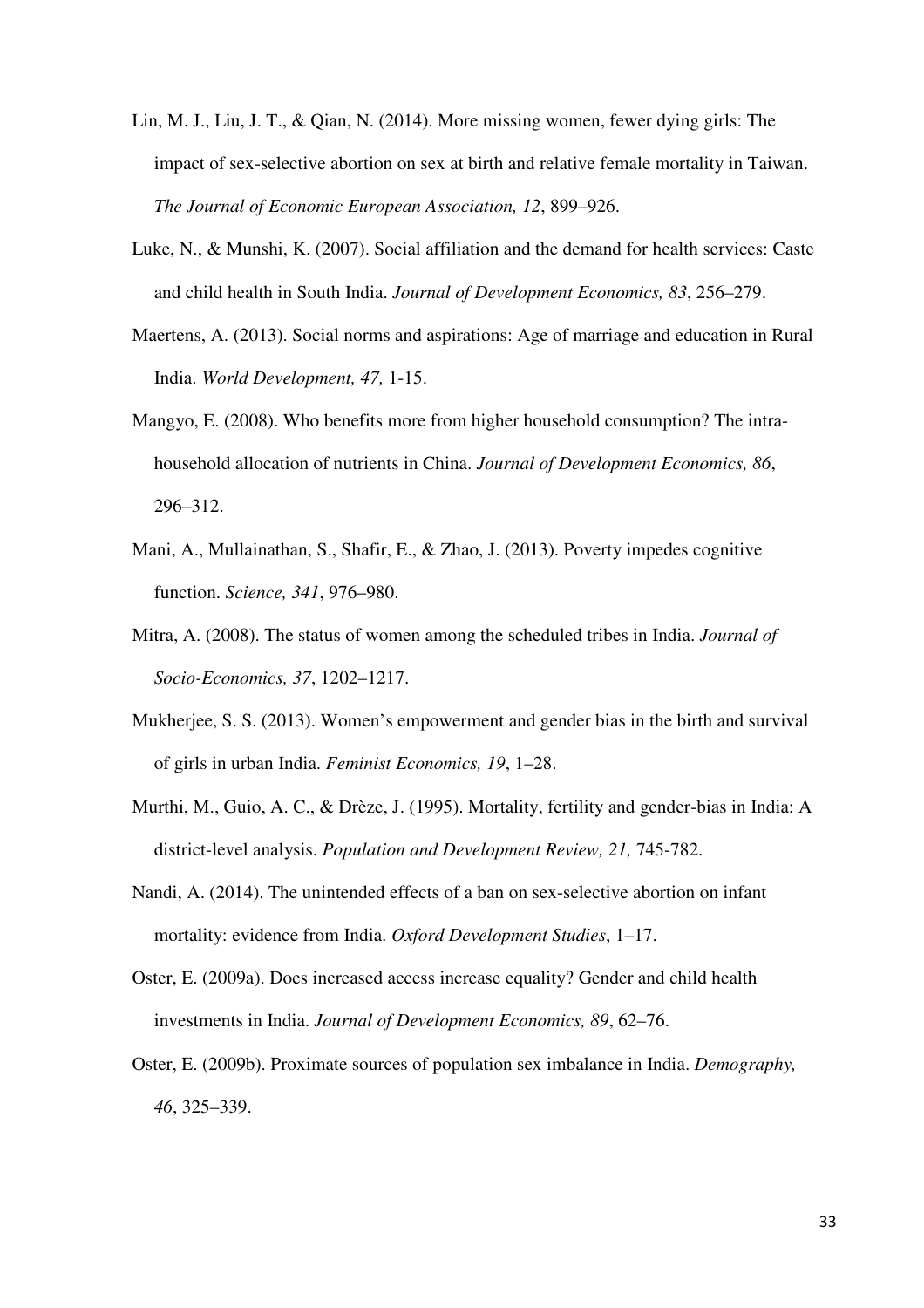- Pande, R. P. (2003). Selective gender differences in childhood nutrition and immunization in rural India: The role of siblings. *Demography, 40,* 395–418.
- Pasquier-Doumer, L., & Risso Brandon, F. (2015). Aspiration failure: A poverty trap for indigenous children in Peru? *World Development 72,* 208-223.
- Patel, A., Badhoniya, N., Mamtani, M., & Kulkarni H. (2013). Skewed sex ratios in India: Physician, heal thyself. *Demography, 50*, 129-134.
- Qian, N. (2008). Missing women and the price of tea in China: The effect of sex-specific earnings on sex imbalance. *Quarterly Journal of Economics, 123*, 1251–1285.
- Ray, D. (2006). Aspirations, poverty, and economic change. In A.V. Banerjee, R. Benabou, & D. Mookherjee (Eds.), *Understanding Povery* (pp. 409-421), New York, NY: Oxford University Press.
- Retherford, R. D., & Roy, T. K. (2003). Factors affecting sex-selective abortion in India. *National Family Health Survey Bulletin, 17*, 1–4.
- Rohlfs, C., Reed, A, & Yamada, H. (2010). Causal effects of sex preference on sexblind and sex-selective child avoidance and substitution across birth years: Evidence from the Japanese Year of the Fire Horse. *Journal of Development Economics, 92*, 82–95.
- Rosenzweig, M. R., & Schultz, T. P. (1982). Market opportunities, genetic endowments and intrafamily resource distribution: Child survival in rural India. *American Economic Review, 72,* 803–815.
- Seifarth, J. E., McGowan, C. L., & Milne, K. J. (2012). Sex and life expectancy. *Gender Medicine, 9,* 390–401.
- Sen, A. K. (1984). Family and food: Sex bias in poverty. In A. K. Sen (Ed.), *Resources, values and development* (pp. 346–368). Oxford, UK: Oxford University Press.
- Sen, A. K. (1992). Missing women: Social inequality outweighs women's survival advantage in Asia and North Africa. *British Medical Journal, 304*, 587–588.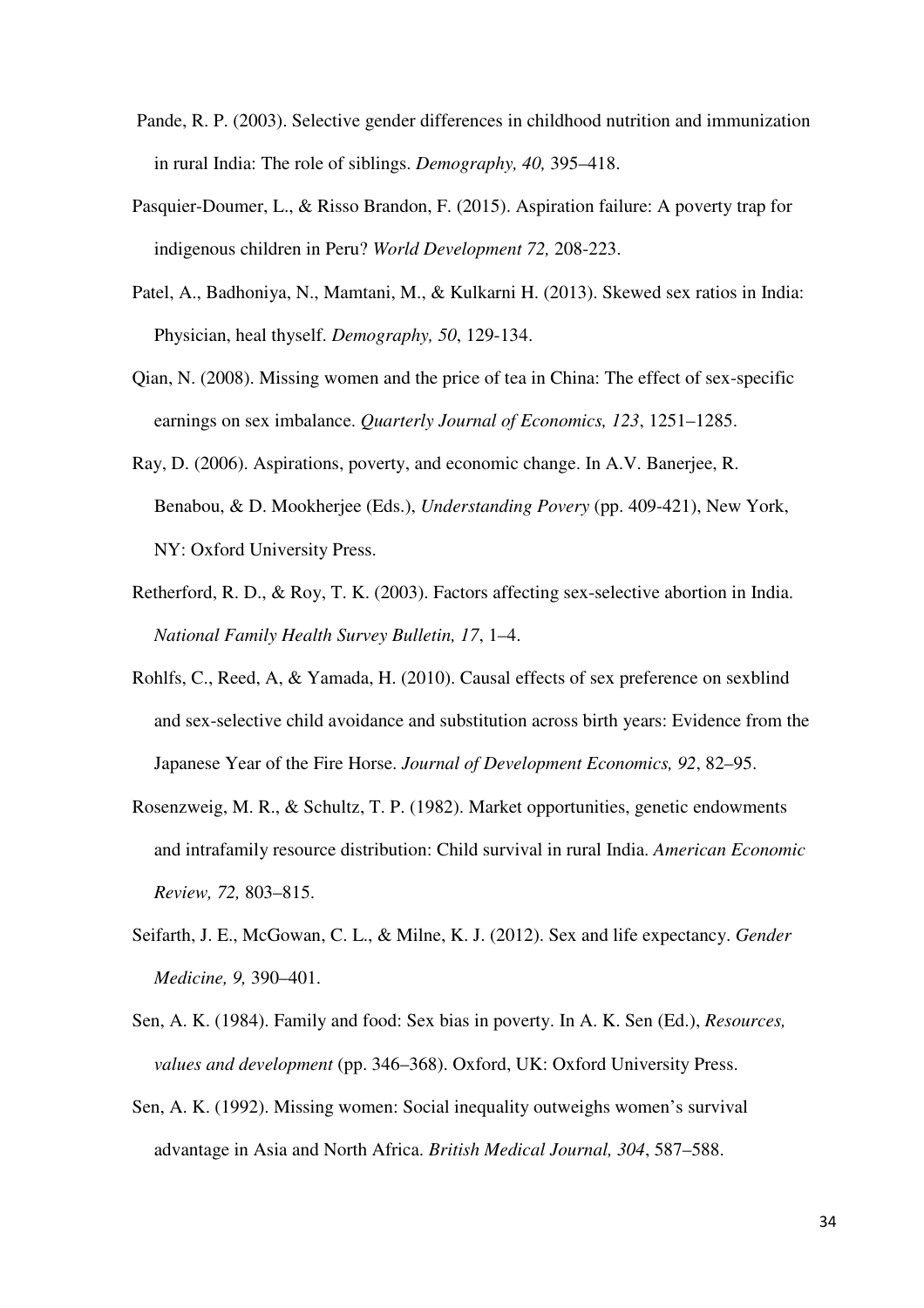- Shepherd, M. E. (2008). *Sex-selective abortion in India: The impact on child mortality*. New York, NY: Cambria Press.
- Srinivasan, S. (2005). Daughters or dowries? The changing nature of dowry practices in South India. *World Development, 33*, 593–615.
- Visaria, P., & Irudaya-Rajan, S. (1999). National family health survey: A landmark in Indian surveys. *Economic and Political Weekly, 34*, 3002–3007.
- Vuong, Q. H. (1989). Likelihood ratio test for model selection and non-nested hypotheses. *Econometrica, 57,* 307–333.
- World Bank (2015). World development report: Mind, society and behavior. Washington, DC: World Bank Group.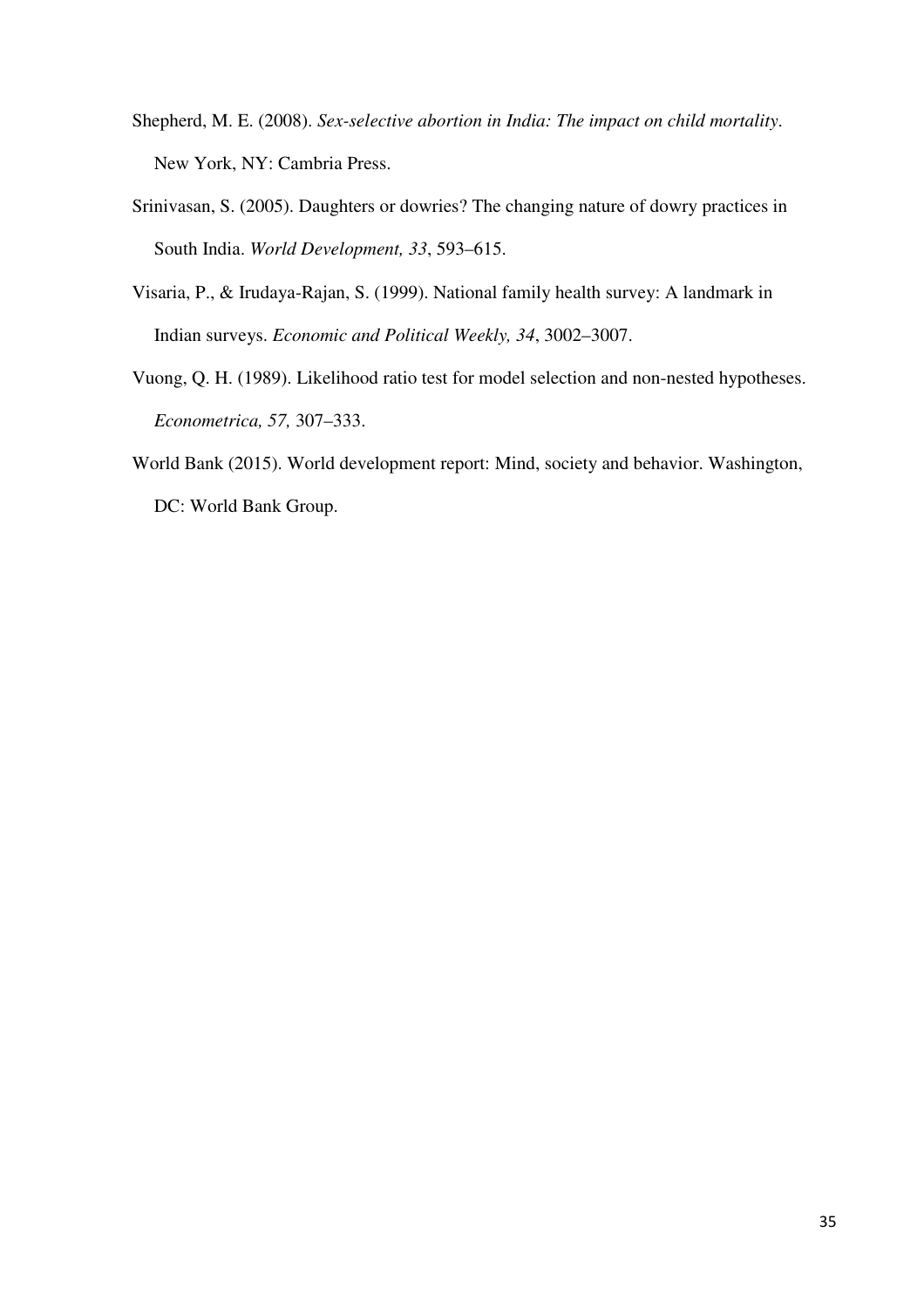# (TABLES AND FIGURES TO BE INSERTED IN THE TEXT)

# Table 1: Variable definitions and summary statistics, India 2005–2006.

| Variable name                                         | Definition                                                                                                         | Min              | Max | Mean        | Std.<br>Dev. |
|-------------------------------------------------------|--------------------------------------------------------------------------------------------------------------------|------------------|-----|-------------|--------------|
| Household                                             |                                                                                                                    |                  |     |             |              |
| Mortality of daughters                                | Daughters who died before their first birthday                                                                     | $\mathbf{0}$     | 5   | 0.08        | (0.32)       |
| Mortality of sons                                     | Sons who died before their first birthday                                                                          | 0                | 7   | 0.10        | (0.36)       |
| Unwanted daughters                                    | Total daughters born minus ideal number of<br>daughters                                                            | $\boldsymbol{0}$ | 9   | 0.80        | (1.10)       |
| Age                                                   | Mothers' current age                                                                                               | 15               | 49  | 34.48       | (7.57)       |
| Family size                                           | Total number of children born                                                                                      | 1                | 16  | 3.26        | (1.72)       |
| Children under one                                    | Number of live children aged twelve months or less                                                                 | $\boldsymbol{0}$ | 3   | 0.08        | (0.27)       |
| Durables                                              | Ownership of durables                                                                                              | $\boldsymbol{0}$ | 6   | 1.97        | (1.53)       |
| Proportion of sons                                    | Total sons born divided by total children born                                                                     | $\boldsymbol{0}$ | 1   | 0.55        | (0.30)       |
| Education                                             | Dummy $= 1$ for mother that has no schooling                                                                       |                  |     | 42.45       |              |
| Scheduled caste                                       | Dummy $= 1$ for mother that belongs to a scheduled<br>caste                                                        |                  |     | 19.10       |              |
| Scheduled tribe                                       | Dummy $= 1$ for mother that belongs to a scheduled<br>tribe                                                        |                  |     | 5.79        |              |
| Hindu                                                 | (Reference group) mother that is Hindu                                                                             |                  |     | 80.74       |              |
| Muslim                                                | $Dummy = 1$ for mother that is Muslim                                                                              |                  |     | 11.91       |              |
| Christian                                             | $Dummy = 1$ for mother that is Christian                                                                           |                  |     | 2.26        |              |
| Sikh                                                  | $Dummy = 1$ for mother that is Sikh                                                                                |                  |     | 3.13        |              |
| Religion other                                        | Dummy $= 1$ for mother that is not Hindu, Muslim,<br>Christian or Sikh                                             |                  |     | 1.96        |              |
| Urban                                                 | Dummy $= 1$ for mother that lives in urban area                                                                    |                  |     | 46.55       |              |
| Northwest                                             | (Reference group) mother that lives in Gujarat,<br>Haryana, Himachal Pradesh, Punjab and Rajasthan.                |                  |     | 17.63       |              |
| East                                                  | Mother that lives in Assam, Bihar, Orissa and West<br>Bengal.                                                      |                  |     | 18.72       |              |
| South                                                 | $Dummy = 1$ for mother that lives in Andhra<br>Pradesh, Karnataka, Kerala and Tamil Nadu                           |                  |     | 29.39       |              |
| Central                                               | $Dummy = 1$ for mother that lives in Madhya<br>Pradesh, Maharashtra and Uttar Pradesh.                             |                  |     | 34.26       |              |
| <b>District</b>                                       |                                                                                                                    |                  |     |             |              |
| Health facilities                                     | Percentage of villages in the district with health<br>facility in the village.                                     | $\overline{0}$   | 1   | 15.93       | (21.89)      |
| <b>State</b>                                          |                                                                                                                    |                  |     |             |              |
| Societal<br>discrimination against<br>female children | Percentage of female children that fails to be<br>breastfed for twelve months from birth, and to be<br>vaccinated. | 45               | 90  | 66.98       | (14.55)      |
| Female freedom to act<br>otherwise                    | Percentage of women in the state that need<br>permission to go to market alone                                     | 13.2             |     | 69.96 44.29 | (13.15)      |
| Female labor status                                   | Percentage of women who do not participate in<br>labor markets                                                     | 64.9             |     | 84.60 73.73 | (7.08)       |

*Sources:* Societal discrimination against female children' variable is obtained from Chaudhuri (2013), which is calculated from the National Family Health Survey (round 1); health facilities are calculated from the National Health Survey (round 2); female labor status is calculated from Census 2001; and the remaining variables are calculated from the National Family Health Survey (round 3).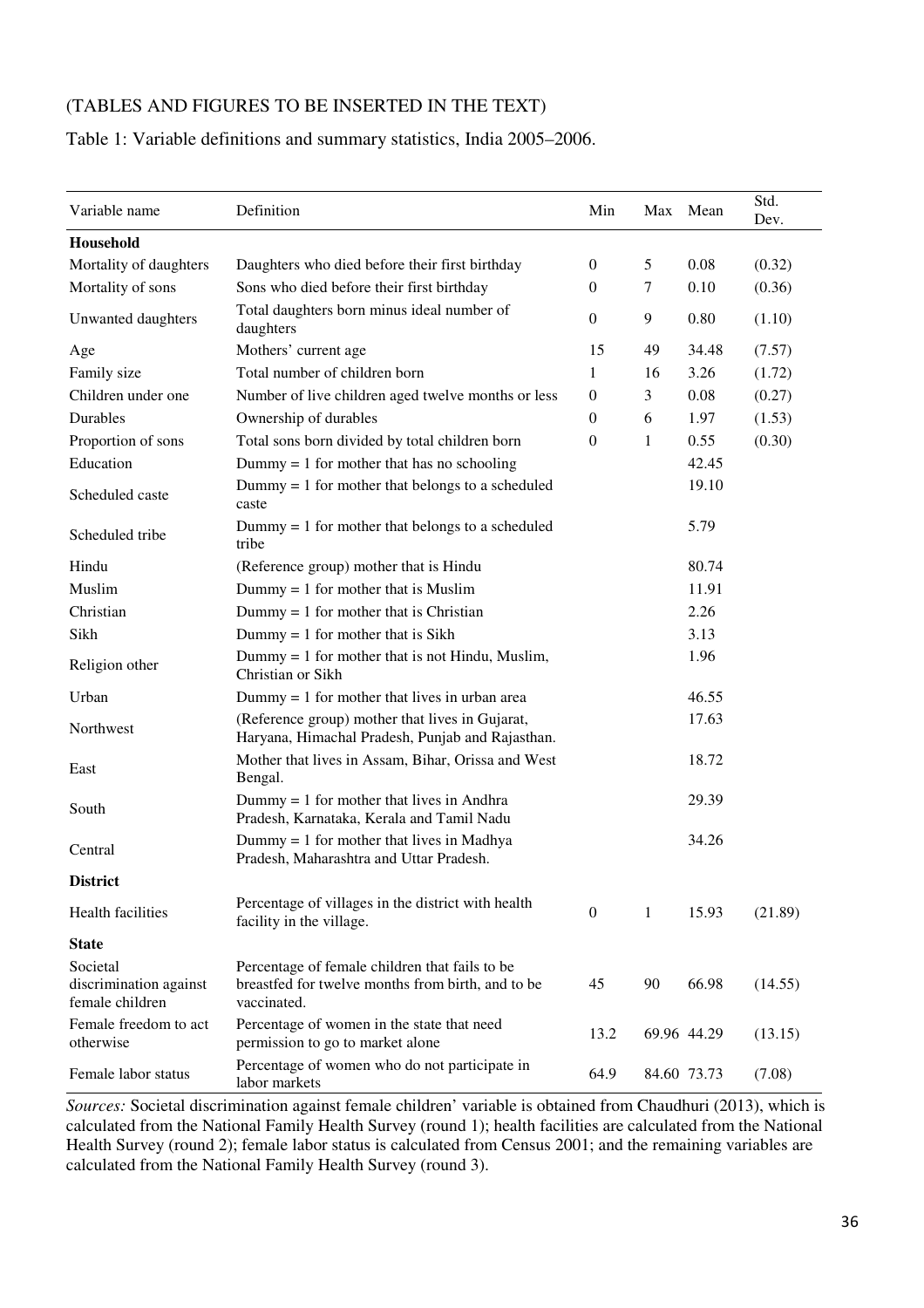|                                                      | Dependent variable: number of daughters who died before age 1 |         |                    |         |                 |         |
|------------------------------------------------------|---------------------------------------------------------------|---------|--------------------|---------|-----------------|---------|
| Regressors:                                          | (1)<br>(2)                                                    |         |                    | (3)     |                 |         |
| Unwanted daughters (UD)                              | $0.031***$                                                    | (0.001) | $0.027***$         | (0.001) | $0.004***$      | (0.001) |
| Societal discrimination (D)                          | $0.128***$                                                    | (0.009) | $0.100***$         | (0.009) | $0.045***$      | (0.008) |
| Mother's age: $(<20)$                                |                                                               |         |                    |         |                 |         |
| $20 - 24$                                            |                                                               |         | 0.036              | (0.033) | 0.015           | (0.022) |
| $25 - 29$                                            |                                                               |         | 0.055              | (0.035) | 0.017           | (0.023) |
| $30 - 34$                                            |                                                               |         | 0.074              | (0.040) | 0.020           | (0.022) |
| $35 - 39$                                            |                                                               |         | 0.079              | (0.042) | 0.016           | (0.021) |
| $40 - 44$                                            |                                                               |         | 0.098              | (0.050) | 0.015           | (0.021) |
| $45 - 49$                                            |                                                               |         | 0.121              | (0.060) | 0.019           | (0.023) |
| Education: (School)                                  |                                                               |         |                    |         |                 |         |
| No school                                            |                                                               |         | $0.018***$         | (0.002) | $0.006**$       | (0.002) |
| Family size                                          |                                                               |         |                    |         | $0.016***$      | (0.001) |
| Children under one                                   |                                                               |         |                    |         | $-0.011***$     | (0.003) |
| Sons' deaths                                         |                                                               |         |                    |         | $0.005***$      | (0.001) |
| Proportion of sons                                   |                                                               |         |                    |         | $-0.064***$     | (0.004) |
| Durables                                             |                                                               |         | $-0.006***$        | (0.001) | $-0.003***$     | (0.001) |
| Caste: (Other)                                       |                                                               |         |                    |         |                 |         |
| Scheduled caste                                      |                                                               |         | $0.006*$           | (0.002) | 0.001           | (0.002) |
| Scheduled tribe                                      |                                                               |         | 0.008              | (0.004) | 0.002           | (0.003) |
| Religion: (Hindu)                                    |                                                               |         |                    |         |                 |         |
| Muslim                                               |                                                               |         | $-0.007*$          | (0.002) | $-0.014***$     | (0.002) |
| Christian                                            |                                                               |         | $-0.011$           | (0.007) | $-0.010$        | (0.006) |
| Sikh                                                 |                                                               |         | $-0.009$           | (0.006) | $-0.005$        | (0.005) |
| Other                                                |                                                               |         | $-0.017**$         | (0.006) | $-0.014*$       | (0.005) |
| Residence: (Rural)                                   |                                                               |         |                    |         |                 |         |
| Urban                                                | $-0.002***$                                                   | (0.002) | $-0.010***$        | (0.002) | $-0.004$        | (0.002) |
| Geographic region: (Northwest)                       |                                                               |         |                    |         |                 |         |
| East                                                 | $-0.06$                                                       | (0.003) | $-0.004$           | (0.003) | 0.001           | (0.002) |
| South                                                | $-0.012***$                                                   | (0.003) | $-0.013***$        | (0.003) | $-0.007*$       | (0.003) |
| Central                                              | 0.004                                                         | (0.003) | 0.006              | (0.003) | 0.002           | (0.002) |
| Cross-partial derivative with<br>respect to UD and D | $-0.027***$                                                   | (0.003) | $-0.025***$        | (0.003) | $-0.022***$     | (0.003) |
| LR Chi-Square (df)                                   | $3,690.10(7)$ ***                                             |         | $3,172.98(21)$ *** |         | 4,149.30(25)*** |         |
| Vuong                                                | 3.78***                                                       |         | 4.09***            |         | $3.32***$       |         |
| <b>AIC</b>                                           | 21,388.33                                                     |         | 21,040.24          |         | 20,071.92       |         |
| <b>BIC</b>                                           | 21,466.47                                                     |         | 21,248.62          |         | 20,315.02       |         |
| Observations                                         | 43,576                                                        |         | 43,576             |         | 43,576          |         |

Table 2: Zero-Inflated Poisson regression of female-children mortality. Sample of mothers aged 15–49, India 2005–2006.

*Notes:* In this table, the dependent variable is the number of daughters who died before age one. Columns present the marginal effects on the predicted number of deaths at the mean of the regressors. The infinite-difference method is used to compute the marginal effect of binary regressors. Standard errors for marginal effects are in parentheses. The crosspartial derivative of the expected number of daughters' deaths, with respect to unwanted daughters and societal deprivation against young females at the mean of the regressors, is presented in the second section of the table. The estimation employs the Zero-Inflated Poisson model. The specification for the probability of zero outcomes includes education in columns two and three. The likelihood ratio (LR) Chi-Square test compares the model specified in the corresponding column with the unconditional model. The p-value associated with this test informs if, as a whole, the model is statistically significant. The Vuong (1989) test compares the Zero-Inflated Poisson model versus the standard Poisson model: large positive (negative) values favor the Zero-Inflated Poisson (standard Poisson) model, while absolute values below 2 do not favor any model. Akaike information criterion (AIC) based on the likelihood framework, and Schwartz information criterion (BIC) based on the Bayesian framework compare nested models; lower values imply an increased explanatory power. \*  $p < .01$ ; \*\*  $p < .005$ ; \*\*\*  $p < .001$ .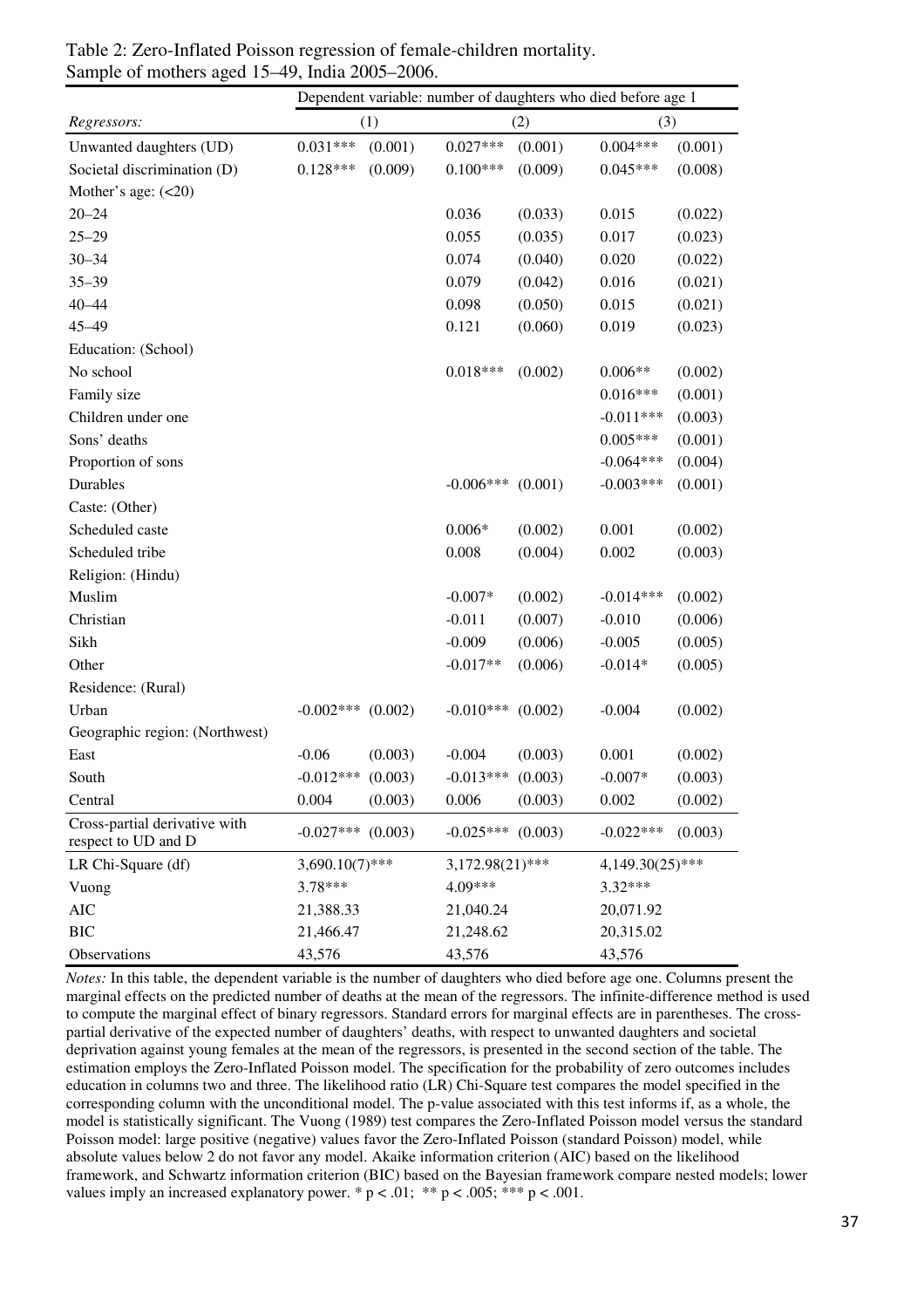

(a) Figure represents the relationship between the level in which parents want female children and percentage of success in avoiding premature mortality of daughters for three different levels of societal discrimination,  $s_1 < s_2 < s_3$ . Solid lines represent parents' success, while dashed lines represent the potential success of parents.



(b) Figure represents the relationship between societal discrimination against young females and marginal effect of wanted daughters on parents' success in avoiding premature mortality of daughters.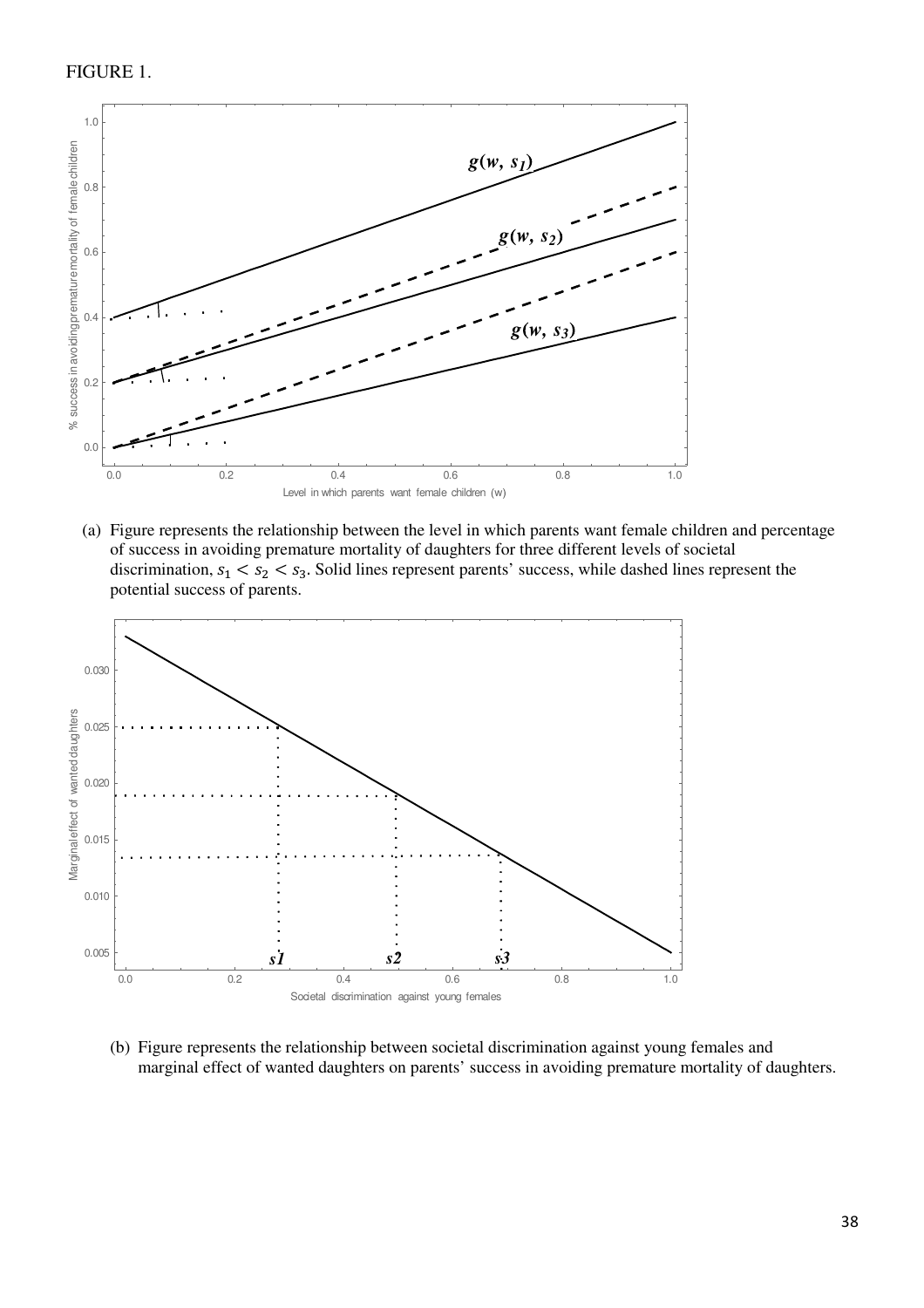

| $-0$ .<br>$\overline{0}$                                                                                                                                                                                                                                                                                                                                                                                                                                                                                                | $\overline{.2}$ | .4<br>Societal discrimination against female children | 6.6    | $\overline{8}$     | ×<br>1    |
|-------------------------------------------------------------------------------------------------------------------------------------------------------------------------------------------------------------------------------------------------------------------------------------------------------------------------------------------------------------------------------------------------------------------------------------------------------------------------------------------------------------------------|-----------------|-------------------------------------------------------|--------|--------------------|-----------|
| Societal discrimination against<br>female children                                                                                                                                                                                                                                                                                                                                                                                                                                                                      |                 | Marginal effect of<br>unwanted daughters              |        | 95% Conf. Interval |           |
| $\Omega$                                                                                                                                                                                                                                                                                                                                                                                                                                                                                                                |                 | $0.0094***$                                           |        | 0.0069             | 0.0119    |
| 0.1                                                                                                                                                                                                                                                                                                                                                                                                                                                                                                                     |                 | $0.0093***$                                           |        | 0.0069             | 0.0116    |
| 0.2                                                                                                                                                                                                                                                                                                                                                                                                                                                                                                                     |                 | $0.0090***$                                           |        | 0.0068             | 0.0111    |
| 0.3                                                                                                                                                                                                                                                                                                                                                                                                                                                                                                                     |                 | $0.0085***$                                           |        | 0.0065             | 0.0105    |
| 0.4                                                                                                                                                                                                                                                                                                                                                                                                                                                                                                                     |                 | $0.0080***$                                           |        | 0.0059             | 0.0097    |
| 0.5                                                                                                                                                                                                                                                                                                                                                                                                                                                                                                                     |                 | $0.0069***$                                           | 0.0051 | 0.0087             |           |
| 0.6                                                                                                                                                                                                                                                                                                                                                                                                                                                                                                                     |                 | $0.0056***$                                           |        | 0.0038             | 0.0074    |
| 0.7                                                                                                                                                                                                                                                                                                                                                                                                                                                                                                                     |                 | $0.0040***$                                           |        | 0.0022             | 0.0057    |
| 0.8                                                                                                                                                                                                                                                                                                                                                                                                                                                                                                                     |                 | 0.0018                                                |        | $-0.0001$          | 0.0038    |
| 0.9                                                                                                                                                                                                                                                                                                                                                                                                                                                                                                                     |                 | $-0.0008$                                             |        | $-0.0032$          | 0.0016    |
| 10                                                                                                                                                                                                                                                                                                                                                                                                                                                                                                                      |                 | $-0.0041$                                             |        | $-0.0074$          | $-0.0008$ |
| Notes: The marginal effects of unwanted daughters refer to the marginal effects of<br>unwanted daughters on the expected number of daughters' deaths, and are calculated<br>using the post-estimation results related to our baseline specification (see column 3 in<br>Table 2), at the level of societal discrimination against female children specified in the<br>horizontal axe in this figure/column 1 in this table, and the mean of the remaining<br>regressors. * $p < .01$ ; ** $p < .005$ ; *** $p < .001$ . |                 |                                                       |        |                    |           |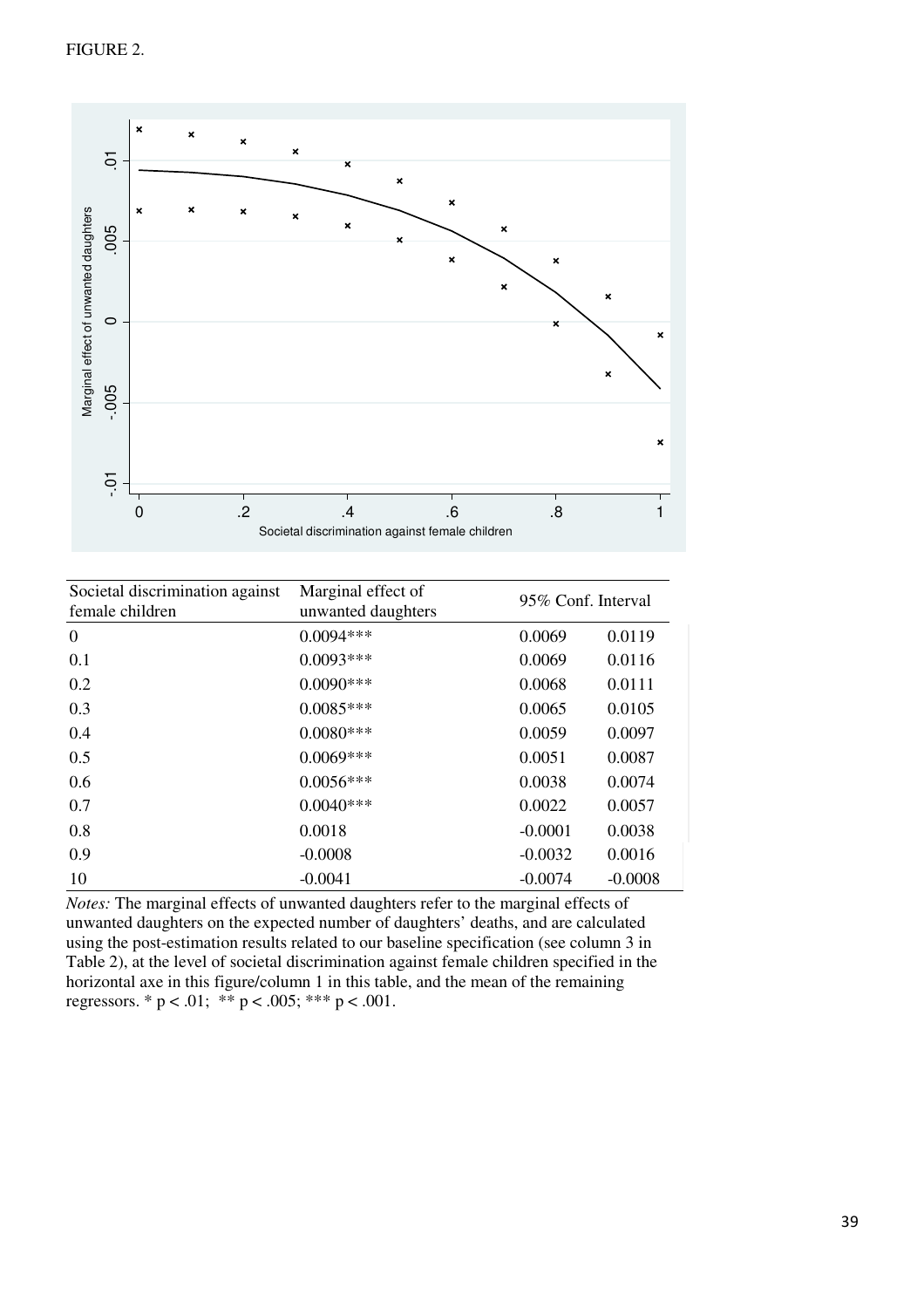# **Appendix**

|                                                      | Dependent variable:                          | Dependent variable:                           |
|------------------------------------------------------|----------------------------------------------|-----------------------------------------------|
|                                                      | Number of daughters<br>who died before age 5 | Number of daughters<br>who died before age 10 |
| Regressors:                                          |                                              |                                               |
| Unwanted daughters (UD)                              | $0.004***$<br>(0.001)                        | $0.004***$<br>(0.001)                         |
| Societal discrimination (D)                          | $0.056**$<br>(0.009)                         | $0.061***$<br>(0.009)                         |
| Cross-partial derivative<br>derivative with UD and D | $-0.024***$ (0.003)                          | $-0.025***$<br>(0.003)                        |
| Control variables                                    | Yes                                          | Yes                                           |
| LR Chi-Square (df)                                   | $6,098.15(25)$ ***                           | $6,457.79(25)$ ***                            |
| Vuong                                                | $2.49*$                                      | $2.41*$                                       |
| Observations:                                        | 43,576                                       | 43,576                                        |

Table 3: Robustness Analysis (I): Mortality of daughters using cohorts 0–5 and 0–10 as the focus of the analysis. Sample of mothers aged 15–49, India 2005–2006.

*Notes:* The columns present the marginal effects on the predicted number of deaths at the mean of the regressors. Standard errors for marginal effects are in parentheses. The estimation uses the Zero-Inflated Poisson model. The specification for the probability of zero outcomes includes education. The likelihood ratio (LR) Chi-Square test compares the model specified in the corresponding column with the unconditional model. The p-value associated with this test informs whether, as a whole, the model is statistically significant. The Vuong (1989) test compares the Zero-Inflated Poisson model with the standard Poisson model: large positive (negative) values favor the Zero-Inflated Poisson (standard Poisson) model, while absolute values below 2 do not favor any model. \*  $p < .01$ ; \*\*  $p < .005$ ; \*\*\*  $p < .001$ .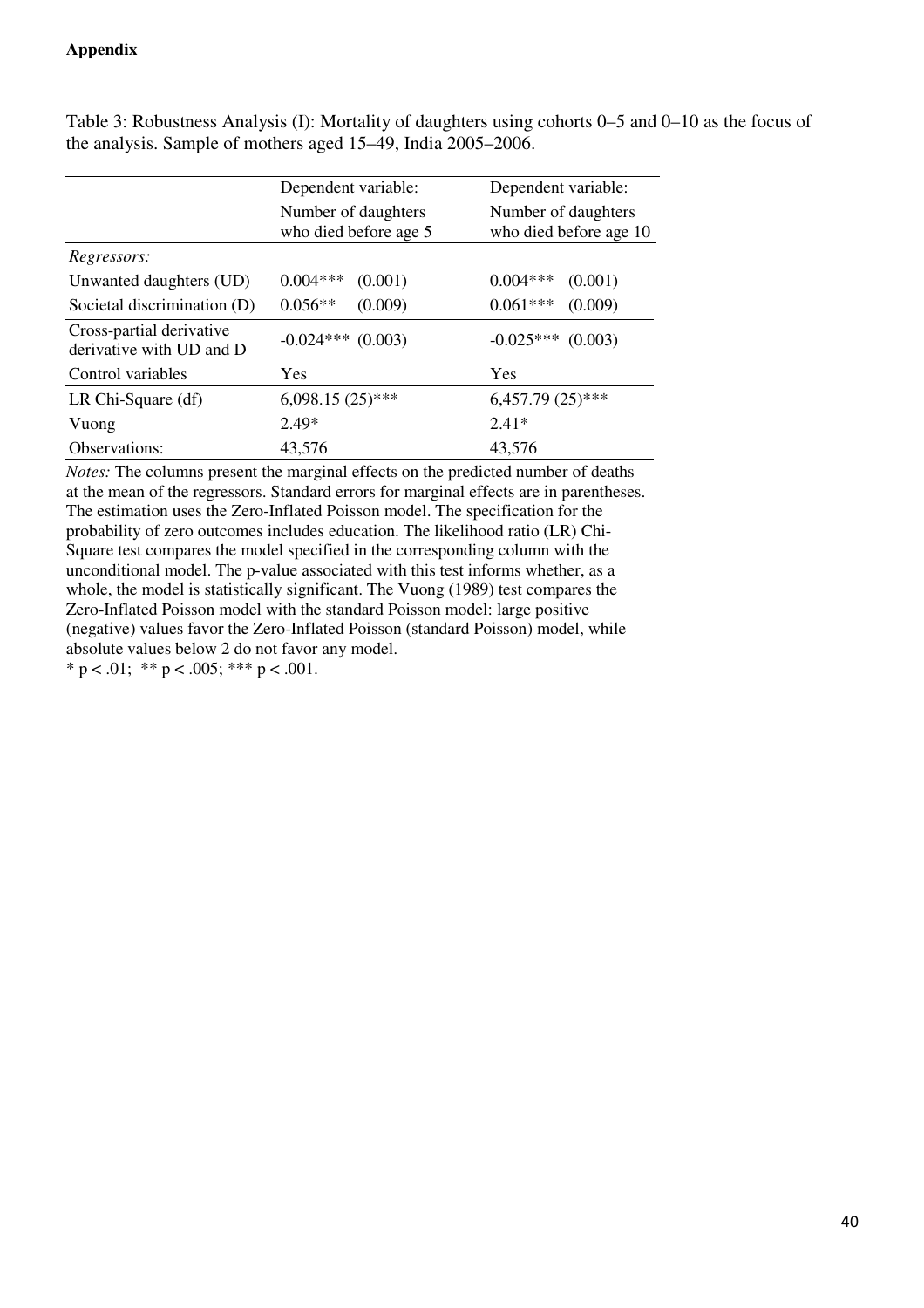Table 4: Robustness Analysis (II): Measures of societal discrimination against females. Sample of mothers aged 15–49, India 2005–2006.

|                                                                | Dependent variable: number of daughters who died before age 1 |         |                     |         |                    |         |                    |         |
|----------------------------------------------------------------|---------------------------------------------------------------|---------|---------------------|---------|--------------------|---------|--------------------|---------|
|                                                                | (1)                                                           |         | (2)                 |         | (3)                |         | (4)                |         |
| Regressors:                                                    |                                                               |         |                     |         |                    |         |                    |         |
| Unwanted daughters<br>(UD)                                     | $0.003***$                                                    | (0.001) | $0.003***$          | (0.001) | $0.003***$         | (0.001) | $0.003***(0.001)$  |         |
| Female freedom to<br>act otherwise (FF)                        | $0.035***$                                                    | (0.006) | $0.019***$          | (0.009) |                    |         |                    |         |
| Female labor status<br>(LS)                                    |                                                               |         |                     |         | 0.022              | (0.009) | $-0.006$           | (0.015) |
| Cross-partial<br>derivative derivative<br>with UD and FF or LS | $-0.009**$                                                    | (0.003) | $-0.016***$ (0.004) |         | $-0.011**$         | (0.004) | $-0.019**$         | (0.005) |
| Control variables                                              | Yes                                                           |         | <b>Yes</b>          |         | Yes                |         | <b>Yes</b>         |         |
| LR Chi-Square                                                  | $5,602.81(25)$ ***                                            |         | $4,107.10(25)$ ***  |         | $5,576.21(25)$ *** |         | $4,110.92(25)$ *** |         |
| Vuong                                                          | $3.42***$                                                     |         | $3.25***$           |         | $3.52***$          |         | $3.27***$          |         |
| Observations:                                                  | 64,545                                                        |         | 43,576              |         | 64,545             |         | 43,576             |         |

*Notes:* The dependent variable is the number of daughters who died before age one. Discrimination that women suffer is included in all columns of this table, which is measured by the percentage of women in the state that need permission to go to market alone in columns 1 and 2, while it is measured by the percentage of women that fail to participate in labor markets in the state in columns 3 and 4. The columns present the marginal effects on the predicted number of deaths at the mean of the regressors. Standard errors for marginal effects are in parentheses. The cross-partial derivative of the expected number of daughters' deaths with respect to an excess of female births, and societal discrimination at the mean of the regressors, is presented in the second section of the table. The estimation employs the Zero-Inflated Poisson model. The specification for the probability of zero outcomes includes education. The likelihood ratio (LR) Chi-Square test compares the model specified in the corresponding column with the unconditional model. The p-value associated with this test informs whether, as a whole, the model is statistically significant. The Vuong (1989) test compares the Zero-Inflated Poisson model with the standard Poisson model: large positive (negative) values favor the Zero-Inflated Poisson (standard Poisson) model, while absolute values below 2 do not favor any model. \* p < .01; \*\* p < .005; \*\*\* p < .001.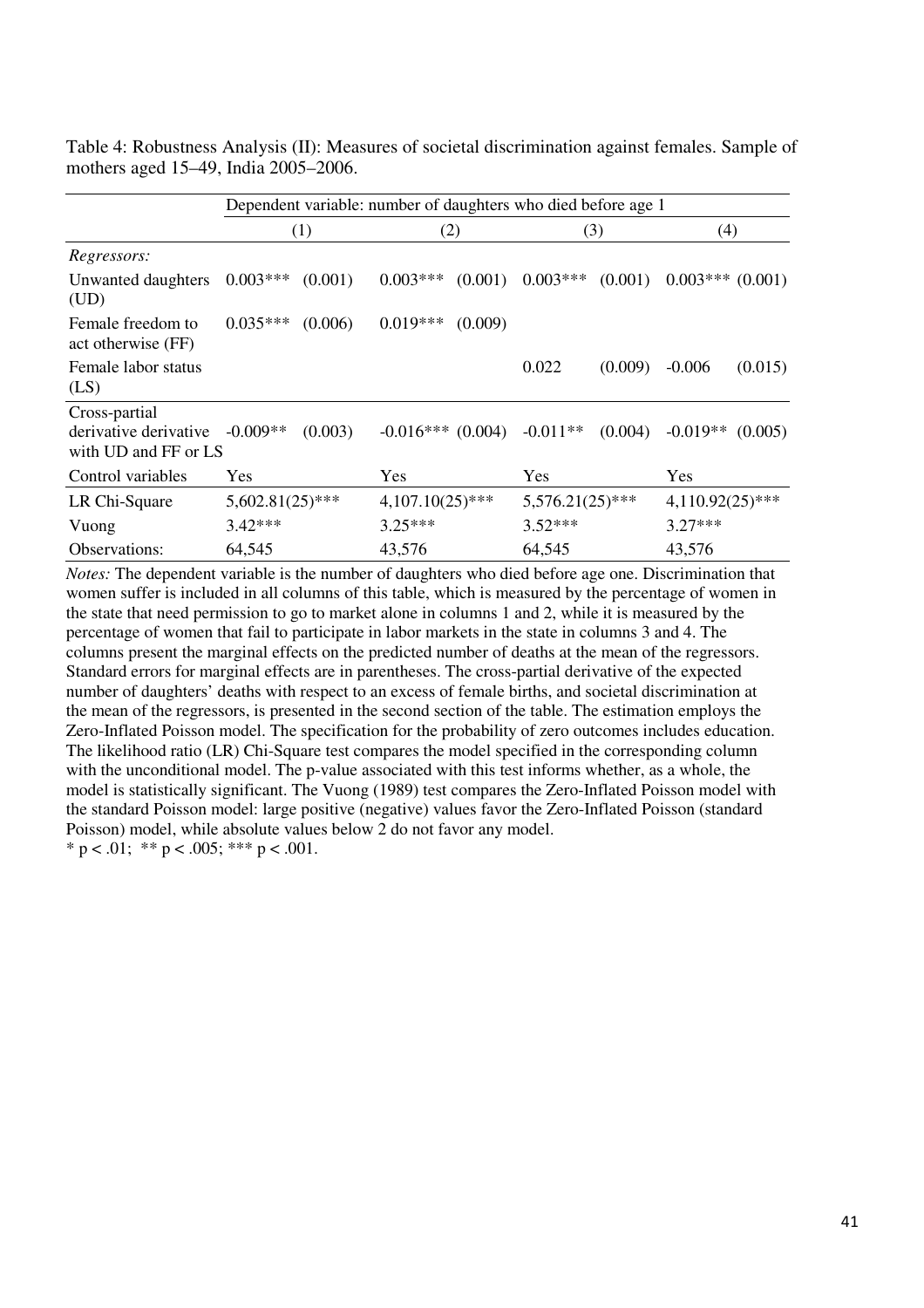Table 5: Robustness Analysis (III): Role of district health facilities and survey year. Sample of mothers aged 15–49, India 1998–1999.

|                                                                 | Dependent variable: number of daughters who died<br>before age 1 |         |                    |         |  |  |  |  |
|-----------------------------------------------------------------|------------------------------------------------------------------|---------|--------------------|---------|--|--|--|--|
|                                                                 |                                                                  | (1)     |                    | (2)     |  |  |  |  |
| Regressors:                                                     |                                                                  |         |                    |         |  |  |  |  |
| Unwanted daughters (UD)                                         | $0.004***$                                                       | (0.001) | $0.004**$          | (0.001) |  |  |  |  |
| Societal discrimination (D)                                     | $0.032**$                                                        | (0.010) | 0.016              | (0.011) |  |  |  |  |
| District health facilities                                      |                                                                  |         | $-0.021$           | (0.006) |  |  |  |  |
| Cross-partial derivative derivative<br>with respect to UD and D | $-0.024***$                                                      | (0.004) | $-0.055***$        | (0.004) |  |  |  |  |
| Control variables                                               | Yes                                                              |         | Yes                |         |  |  |  |  |
| LR Chi-Square                                                   | $4,685.06(25)$ ***                                               |         | $4,466.87(26)$ *** |         |  |  |  |  |
| Vuong                                                           | 2.08                                                             |         | 2.00               |         |  |  |  |  |
| AIC                                                             | 22,372.48                                                        |         | 21,489.25          |         |  |  |  |  |
| <b>BIC</b>                                                      | 22,612.79                                                        |         | 21,735.81          |         |  |  |  |  |
| Observations:                                                   | 39,437                                                           |         | 39,437             |         |  |  |  |  |

*Notes:* The dependent variable is the number of daughters who died before age one. District health facilities variable is the percentage of villages in the district with their own health facility. The columns present the marginal effects on the predicted number of deaths at the mean of the regressors. Standard errors for marginal effects are in parentheses. The crosspartial derivative of the expected number of daughters' deaths with respect to an excess of female births, and societal discrimination against young females at the mean of the regressors, is presented in the second section of the table. The estimation uses the Zero-Inflated Poisson model. The specification for the probability of zero outcomes includes education. The likelihood ratio (LR) Chi-Square test compares the model specified in the corresponding column with the unconditional model. The p-value associated with this test informs whether, as a whole, the model is statistically significant. The Vuong (1989) test compares the Zero-Inflated Poisson model with the standard Poisson model: large positive (negative) values favor the Zero-Inflated Poisson (standard Poisson) model, while absolute values below 2 do not favor any model. Akaike information criterion (AIC) based on the likelihood framework, and Schwartz information criterion (BIC) based on the Bayesian framework compare nested models; lower values imply an increased explanatory power. \* p < .01; \*\* p < .005; \*\*\* p < .001.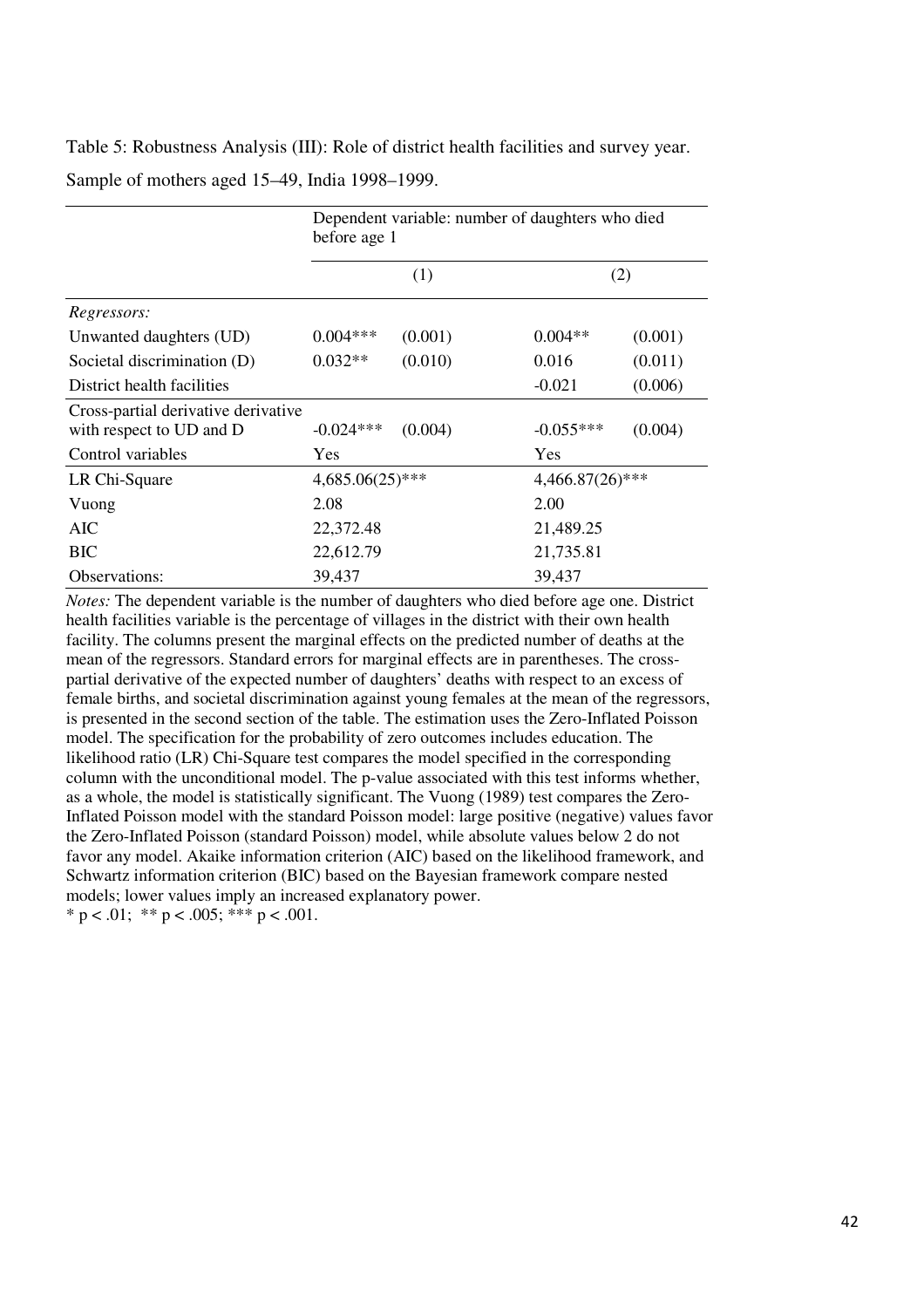Table 6: Robustness Analysis (IV): Role of family size and base neglect.

Sample of mothers aged 15–49, India 2005–2006.

|                                                                             |                                       | Dependent variable: number of daughters who died before age 1 |            |                    |                                      |         |  |
|-----------------------------------------------------------------------------|---------------------------------------|---------------------------------------------------------------|------------|--------------------|--------------------------------------|---------|--|
|                                                                             | (1)                                   |                                                               | (2)        |                    | (3)                                  |         |  |
| Regressors:                                                                 |                                       |                                                               |            |                    |                                      |         |  |
| Unwanted daughters (UD) 0.004***                                            |                                       | (0.001)                                                       | $0.023***$ | (0.001)            | $0.026***$                           | (0.001) |  |
| Societal discrimination<br>(D)                                              | $0.043***$                            | (0.008)                                                       | $0.090***$ | (0.009)            | $0.100***$                           | (0.009) |  |
| Cross-partial derivative<br>derivative with UD and D<br>$-0.023***$ (0.003) |                                       | $-0.022***$                                                   | (0.003)    | $-0.011**$         | (0.004)                              |         |  |
| Control variables                                                           | Except sons deaths Except family size |                                                               |            |                    | Except son deaths<br>and family size |         |  |
| $4,130.70(24)$ ***<br>LR Chi-Square                                         |                                       | 3,473.97 (24)***                                              |            | $3,176.72(23)$ *** |                                      |         |  |
| $3.52***$<br>Vuong                                                          |                                       | $3.72***$                                                     |            | $4.15***$          |                                      |         |  |
| AIC<br>20,088.52                                                            |                                       | 20,745.25                                                     |            | 21,040.5           |                                      |         |  |
| 20,322.94<br>BIC                                                            |                                       | 20,979.67                                                     |            | 21,266.24          |                                      |         |  |
| Observations:<br>43,576                                                     |                                       |                                                               | 43,576     |                    | 43,576                               |         |  |

*Notes:* The dependent variable is the number of daughters who died before age one. The columns present the marginal effects on the predicted number of deaths at the mean of the regressors. Standard errors for marginal effects are in parentheses. The cross-partial derivative of the expected number of daughters' deaths with respect to an excess of female births, and societal discrimination against young females at the mean of the regressors, is presented in the second section of the table. The estimation employs the Zero-Inflated Poisson model. The specification for the probability of zero outcomes includes education. The likelihood ratio (LR) Chi-Square test compares the model specified in the corresponding column with the unconditional model. The p-value associated with this test informs whether, as a whole, the model is statistically significant. The Vuong (1989) test compares the Zero-Inflated Poisson model with the standard Poisson model: large positive (negative) values favor the Zero-Inflated Poisson (standard Poisson) model, while absolute values below 2 do not favor any model. Akaike information criterion (AIC) based on the likelihood framework, and Schwartz information criterion (BIC) based on the Bayesian framework compare nested models; lower values imply an increased explanatory power. \* p < .01; \*\* p < .005; \*\*\* p < .001.